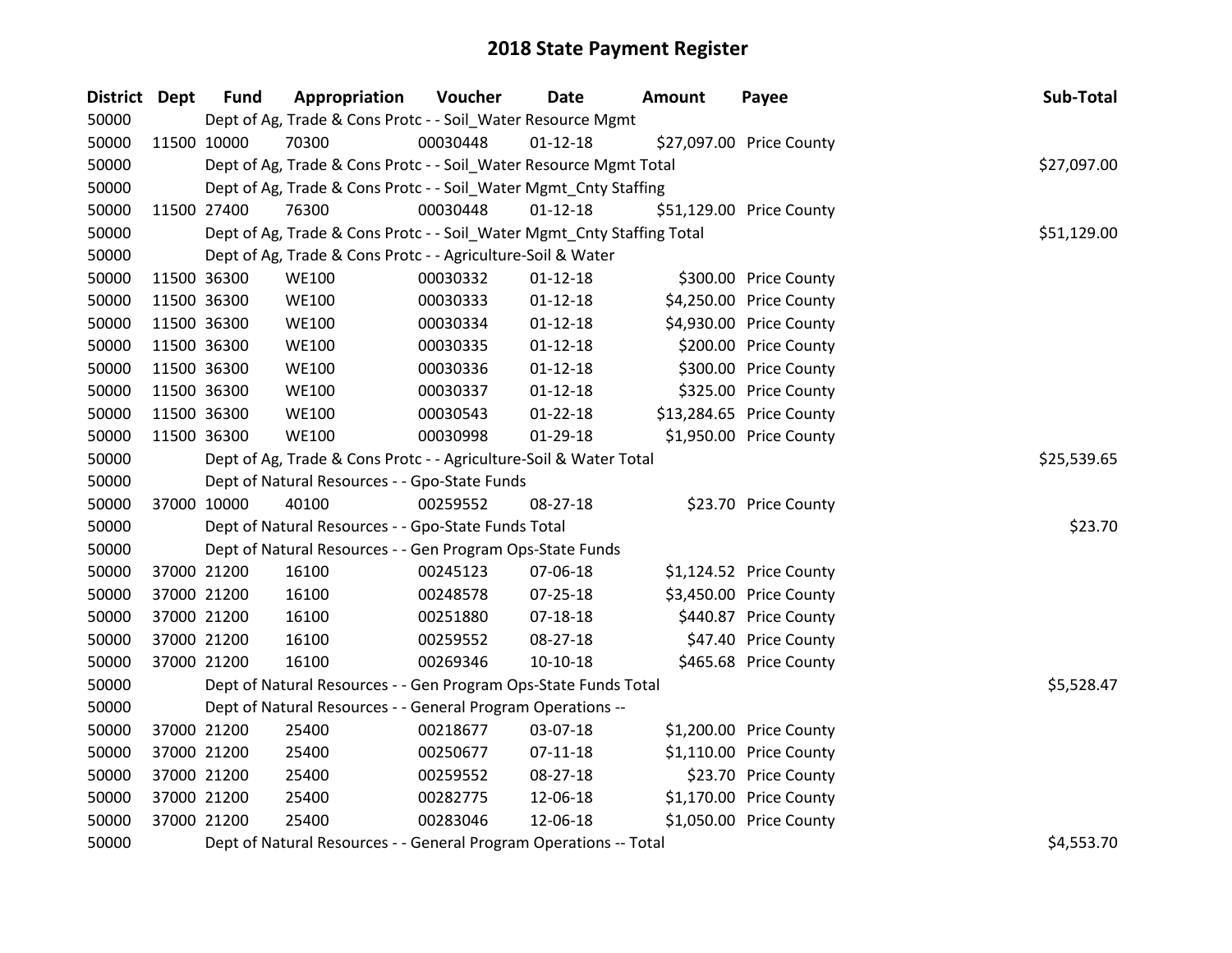| <b>District</b> | <b>Dept</b> | <b>Fund</b> | Appropriation                                                      | Voucher  | Date           | <b>Amount</b> | Payee                    | Sub-Total    |
|-----------------|-------------|-------------|--------------------------------------------------------------------|----------|----------------|---------------|--------------------------|--------------|
| 50000           |             |             | Dept of Natural Resources - - Wildlife Damage Claims & Abat        |          |                |               |                          |              |
| 50000           |             | 37000 21200 | 55300                                                              | 00233110 | 05-08-18       |               | \$23,567.36 Price County |              |
| 50000           |             |             | Dept of Natural Resources - - Wildlife Damage Claims & Abat Total  |          |                |               |                          | \$23,567.36  |
| 50000           |             |             | Dept of Natural Resources - - Resaids - County Cons Aids           |          |                |               |                          |              |
| 50000           |             | 37000 21200 | 56300                                                              | 00206619 | $01 - 11 - 18$ |               | \$5,670.00 Price County  |              |
| 50000           |             | 37000 21200 | 56300                                                              | 00206621 | $01 - 11 - 18$ |               | \$4,035.00 Price County  |              |
| 50000           |             |             | Dept of Natural Resources - - Resaids - County Cons Aids Total     |          |                |               |                          | \$9,705.00   |
| 50000           |             |             | Dept of Natural Resources - - Ra- Fish, WI & Forestry              |          |                |               |                          |              |
| 50000           |             | 37000 21200 | 56400                                                              | 00228689 | 04-19-18       |               | \$4,326.40 Price County  |              |
| 50000           |             |             | Dept of Natural Resources - - Ra- Fish, WI & Forestry Total        |          |                |               |                          | \$4,326.40   |
| 50000           |             |             | Dept of Natural Resources - - Resaids - Forest Croplnd & Mfl       |          |                |               |                          |              |
| 50000           |             | 37000 21200 | 56600                                                              | 00267478 | 09-17-18       |               | \$59,086.64 Price County |              |
| 50000           |             |             | Dept of Natural Resources - - Resaids - Forest CropInd & Mfl Total |          |                |               |                          | \$59,086.64  |
| 50000           |             |             | Dept of Natural Resources - - Resaids - Cnty Forst & Admin         |          |                |               |                          |              |
| 50000           |             | 37000 21200 | 57200                                                              | 00216339 | 02-26-18       |               | \$42,138.04 Price County |              |
| 50000           |             | 37000 21200 | 57200                                                              | 00252123 | $07 - 12 - 18$ |               | \$49,711.59 Price County |              |
| 50000           |             |             | Dept of Natural Resources - - Resaids - Cnty Forst & Admin Total   |          |                |               |                          | \$91,849.63  |
| 50000           |             |             | Dept of Natural Resources - - Ra- Cnty Snow Trail & Area Aid       |          |                |               |                          |              |
| 50000           |             | 37000 21200 | 57400                                                              | 00234420 | 05-09-18       |               | \$29,000.48 Price County |              |
| 50000           |             | 37000 21200 | 57400                                                              | 00234421 | 05-09-18       |               | \$32,326.66 Price County |              |
| 50000           |             | 37000 21200 | 57400                                                              | 00234422 | 05-09-18       |               | \$30,000.00 Price County |              |
| 50000           |             |             | Dept of Natural Resources - - Ra- Cnty Snow Trail & Area Aid Total |          |                |               |                          | \$91,327.14  |
| 50000           |             |             | Dept of Natural Resources - - Ra- Snowmobile Trail Areas           |          |                |               |                          |              |
| 50000           |             | 37000 21200 | 57500                                                              | 00211340 | 02-07-18       |               | \$32,916.39 Price County |              |
| 50000           |             | 37000 21200 | 57500                                                              | 00261410 | 08-24-18       |               | \$61,650.00 Price County |              |
| 50000           |             | 37000 21200 | 57500                                                              | 00268882 | 09-26-18       |               | \$83,119.26 Price County |              |
| 50000           |             | 37000 21200 | 57500                                                              | 00271278 | $10 - 11 - 18$ |               | \$61,650.00 Price County |              |
| 50000           |             |             | Dept of Natural Resources - - Ra- Snowmobile Trail Areas Total     |          |                |               |                          | \$239,335.65 |
| 50000           |             |             | Dept of Natural Resources - - Resaids - Pymt In Lieu Tax Fed       |          |                |               |                          |              |
| 50000           |             | 37000 21200 | 58400                                                              | 00270445 | $10 - 01 - 18$ |               | \$48.74 Price County     |              |
| 50000           |             |             | Dept of Natural Resources - - Resaids - Pymt In Lieu Tax Fed Total |          |                |               |                          | \$48.74      |
| 50000           |             |             | Dept of Natural Resources - - Land Acquisition                     |          |                |               |                          |              |
| 50000           |             | 37000 36300 | TA100                                                              | 00255383 | $07 - 25 - 18$ |               | \$9.00 Price County      |              |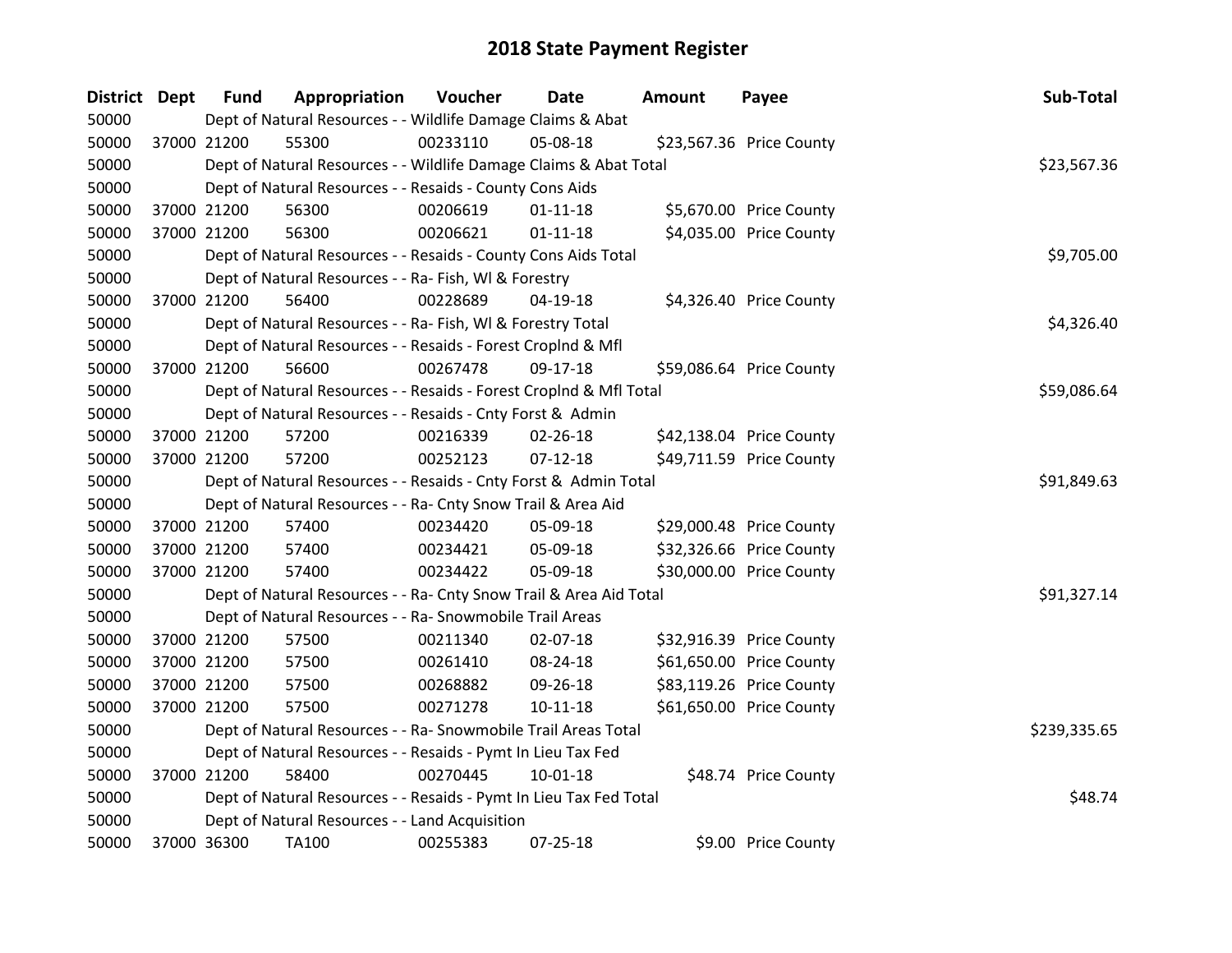| District Dept |             | <b>Fund</b> | Appropriation                                               | Voucher  | <b>Date</b>    | <b>Amount</b> | Payee                     | Sub-Total    |
|---------------|-------------|-------------|-------------------------------------------------------------|----------|----------------|---------------|---------------------------|--------------|
| 50000         | 37000 36300 |             | <b>TA100</b>                                                | 00277253 | 11-05-18       |               | \$30.00 Price County      |              |
| 50000         |             |             | Dept of Natural Resources - - Land Acquisition Total        |          |                |               |                           | \$39.00      |
| 50000         |             |             | Dept of Natural Resources - - Dnr-Dam Safety Projects       |          |                |               |                           |              |
| 50000         | 37000 36300 |             | <b>TX100</b>                                                | 00208614 | $01-19-18$     |               | \$17,906.44 Price County  |              |
| 50000         |             | 37000 36300 | <b>TX100</b>                                                | 00226446 | $04 - 11 - 18$ |               | \$78,765.48 Price County  |              |
| 50000         |             | 37000 36300 | <b>TX100</b>                                                | 00249676 | 07-06-18       |               | \$73,604.50 Price County  |              |
| 50000         | 37000 36300 |             | <b>TX100</b>                                                | 00280514 | 11-20-18       |               | \$86,632.50 Price County  |              |
| 50000         |             |             | Dept of Natural Resources - - Dnr-Dam Safety Projects Total |          |                |               |                           | \$256,908.92 |
| 50000         |             |             | WI Dept of Transportation - - Eldly&Disa Co/Aid Sf          |          |                |               |                           |              |
| 50000         | 39500 21100 |             | 16800                                                       | 00229660 | 03-13-18       |               | \$70,970.00 Price County  |              |
| 50000         |             |             | WI Dept of Transportation - - Eldly&Disa Co/Aid Sf Total    |          |                |               |                           | \$70,970.00  |
| 50000         |             |             | WI Dept of Transportation - - County Forest Aids            |          |                |               |                           |              |
| 50000         |             | 39500 21100 | 17000                                                       | 00223743 | $02 - 21 - 18$ |               | \$3,201.75 Price County   |              |
| 50000         |             |             | WI Dept of Transportation - - County Forest Aids Total      |          |                |               |                           | \$3,201.75   |
| 50000         |             |             | WI Dept of Transportation - - Trans Aids To Co.-Sf          |          |                |               |                           |              |
| 50000         |             | 39500 21100 | 19000                                                       | 00203662 | $01 - 02 - 18$ |               | \$145,165.34 Price County |              |
| 50000         |             | 39500 21100 | 19000                                                       | 00267870 | 07-02-18       |               | \$290,330.68 Price County |              |
| 50000         |             | 39500 21100 | 19000                                                       | 00301922 | $10 - 01 - 18$ |               | \$145,165.34 Price County |              |
| 50000         |             |             | WI Dept of Transportation - - Trans Aids To Co.-Sf Total    |          |                |               |                           | \$580,661.36 |
| 50000         |             |             | WI Dept of Transportation - - Loc Rd Imp Prg St Fd          |          |                |               |                           |              |
| 50000         | 39500 21100 |             | 27800                                                       | 00278509 | 07-25-18       |               | \$4,652.65 Price County   |              |
| 50000         |             |             | WI Dept of Transportation - - Loc Rd Imp Prg St Fd Total    |          |                |               |                           | \$4,652.65   |
| 50000         |             |             | WI Dept of Transportation - - St Hwy Rehab, Sf              |          |                |               |                           |              |
| 50000         |             | 39500 21100 | 36300                                                       | 00210166 | $01-10-18$     |               | \$30.00 Price County      |              |
| 50000         |             | 39500 21100 | 36300                                                       | 00212888 | $01 - 18 - 18$ |               | \$60.00 Price County      |              |
| 50000         |             | 39500 21100 | 36300                                                       | 00251334 | 05-08-18       |               | \$25.00 Price County      |              |
| 50000         | 39500 21100 |             | 36300                                                       | 00276976 | 07-19-18       |               | \$225.00 Price County     |              |
| 50000         |             | 39500 21100 | 36300                                                       | 00317401 | 10-30-18       |               | \$4,497.39 Price County   |              |
| 50000         |             |             | WI Dept of Transportation - - St Hwy Rehab, Sf Total        |          |                |               |                           | \$4,837.39   |
| 50000         |             |             | WI Dept of Transportation - - Hwy Mgmt & Opers Sf           |          |                |               |                           |              |
| 50000         |             | 39500 21100 | 36500                                                       | 00213928 | $01 - 22 - 18$ |               | \$963.66 Price County     |              |
| 50000         |             | 39500 21100 | 36500                                                       | 00228355 | 03-07-18       |               | \$468.44 Price County     |              |
| 50000         | 39500 21100 |             | 36500                                                       | 00233032 | 03-23-18       |               | \$36,554.53 Price County  |              |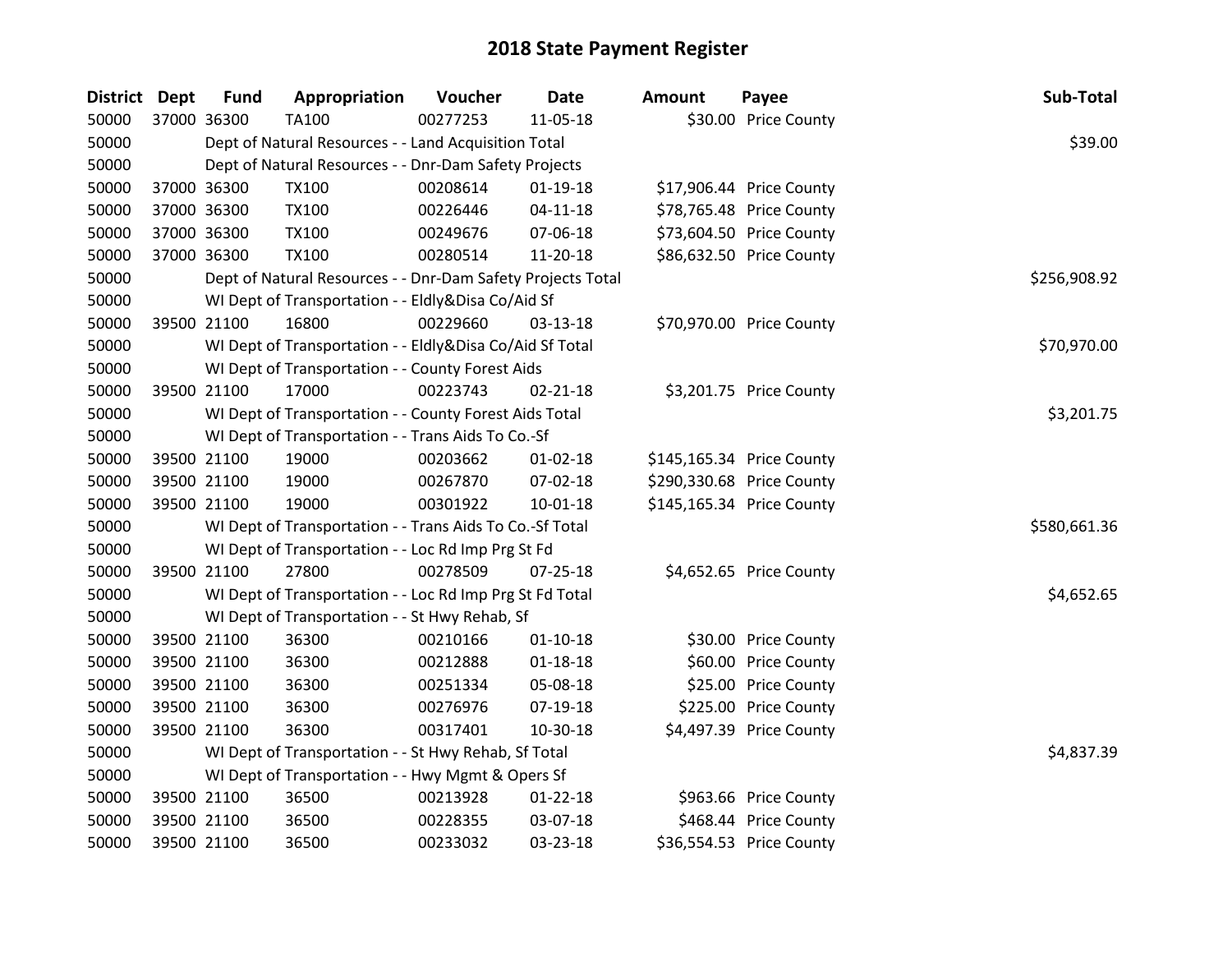| <b>District Dept</b> | <b>Fund</b> | Appropriation                                           | Voucher  | <b>Date</b>    | <b>Amount</b> | Payee                     | Sub-Total    |
|----------------------|-------------|---------------------------------------------------------|----------|----------------|---------------|---------------------------|--------------|
| 50000                | 39500 21100 | 36500                                                   | 00243953 | 04-20-18       |               | \$287.94 Price County     |              |
| 50000                | 39500 21100 | 36500                                                   | 00244521 | 04-20-18       |               | \$1,222.76 Price County   |              |
| 50000                | 39500 21100 | 36500                                                   | 00257280 | 05-25-18       |               | \$562.14 Price County     |              |
| 50000                | 39500 21100 | 36500                                                   | 00262382 | 06-20-18       |               | \$547.12 Price County     |              |
| 50000                | 39500 21100 | 36500                                                   | 00283397 | 08-06-18       |               | \$1,611.79 Price County   |              |
| 50000                | 39500 21100 | 36500                                                   | 00290349 | 08-24-18       |               | \$216.00 Price County     |              |
| 50000                | 39500 21100 | 36500                                                   | 00299061 | 09-19-18       |               | \$45,711.98 Price County  |              |
| 50000                | 39500 21100 | 36500                                                   | 00317401 | 10-30-18       |               | \$29,542.70 Price County  |              |
| 50000                | 39500 21100 | 36500                                                   | 00319557 | 11-07-18       |               | \$22,718.85 Price County  |              |
| 50000                | 39500 21100 | 36500                                                   | 00328568 | 12-04-18       |               | \$41,968.27 Price County  |              |
| 50000                |             | WI Dept of Transportation - - Hwy Mgmt & Opers Sf Total |          |                |               |                           | \$182,376.18 |
| 50000                |             | WI Dept of Transportation - - Routine Maint Sf          |          |                |               |                           |              |
| 50000                | 39500 21100 | 36800                                                   | 00203529 | 01-05-18       |               | \$388.00 Price County     |              |
| 50000                | 39500 21100 | 36800                                                   | 00212008 | 02-02-18       |               | \$388.00 Price County     |              |
| 50000                | 39500 21100 | 36800                                                   | 00213928 | $01 - 22 - 18$ |               | \$114,207.28 Price County |              |
| 50000                | 39500 21100 | 36800                                                   | 00226273 | 03-09-18       |               | \$388.00 Price County     |              |
| 50000                | 39500 21100 | 36800                                                   | 00228355 | 03-07-18       |               | \$196,113.41 Price County |              |
| 50000                | 39500 21100 | 36800                                                   | 00233032 | 03-23-18       |               | \$11,376.70 Price County  |              |
| 50000                | 39500 21100 | 36800                                                   | 00236668 | 03-29-18       |               | \$388.00 Price County     |              |
| 50000                | 39500 21100 | 36800                                                   | 00243953 | 04-20-18       |               | \$149,250.16 Price County |              |
| 50000                | 39500 21100 | 36800                                                   | 00244521 | 04-20-18       |               | \$176,958.02 Price County |              |
| 50000                | 39500 21100 | 36800                                                   | 00247582 | 04-30-18       |               | \$388.00 Price County     |              |
| 50000                | 39500 21100 | 36800                                                   | 00254953 | 06-06-18       |               | \$388.00 Price County     |              |
| 50000                | 39500 21100 | 36800                                                   | 00257280 | 05-25-18       |               | \$107,084.33 Price County |              |
| 50000                | 39500 21100 | 36800                                                   | 00262382 | 06-20-18       |               | \$201,212.51 Price County |              |
| 50000                | 39500 21100 | 36800                                                   | 00276199 | $07 - 16 - 18$ |               | \$388.00 Price County     |              |
| 50000                | 39500 21100 | 36800                                                   | 00277789 | 07-30-18       |               | \$388.00 Price County     |              |
| 50000                | 39500 21100 | 36800                                                   | 00283397 | 08-06-18       |               | \$47,079.51 Price County  |              |
| 50000                | 39500 21100 | 36800                                                   | 00289346 | 08-22-18       |               | \$388.00 Price County     |              |
| 50000                | 39500 21100 | 36800                                                   | 00290349 | 08-24-18       |               | \$40,184.44 Price County  |              |
| 50000                | 39500 21100 | 36800                                                   | 00290377 | 08-24-18       |               | \$91,148.46 Price County  |              |
| 50000                | 39500 21100 | 36800                                                   | 00299061 | 09-19-18       |               | \$16,226.07 Price County  |              |
| 50000                | 39500 21100 | 36800                                                   | 00299667 | 09-21-18       |               | \$1,330.56 Price County   |              |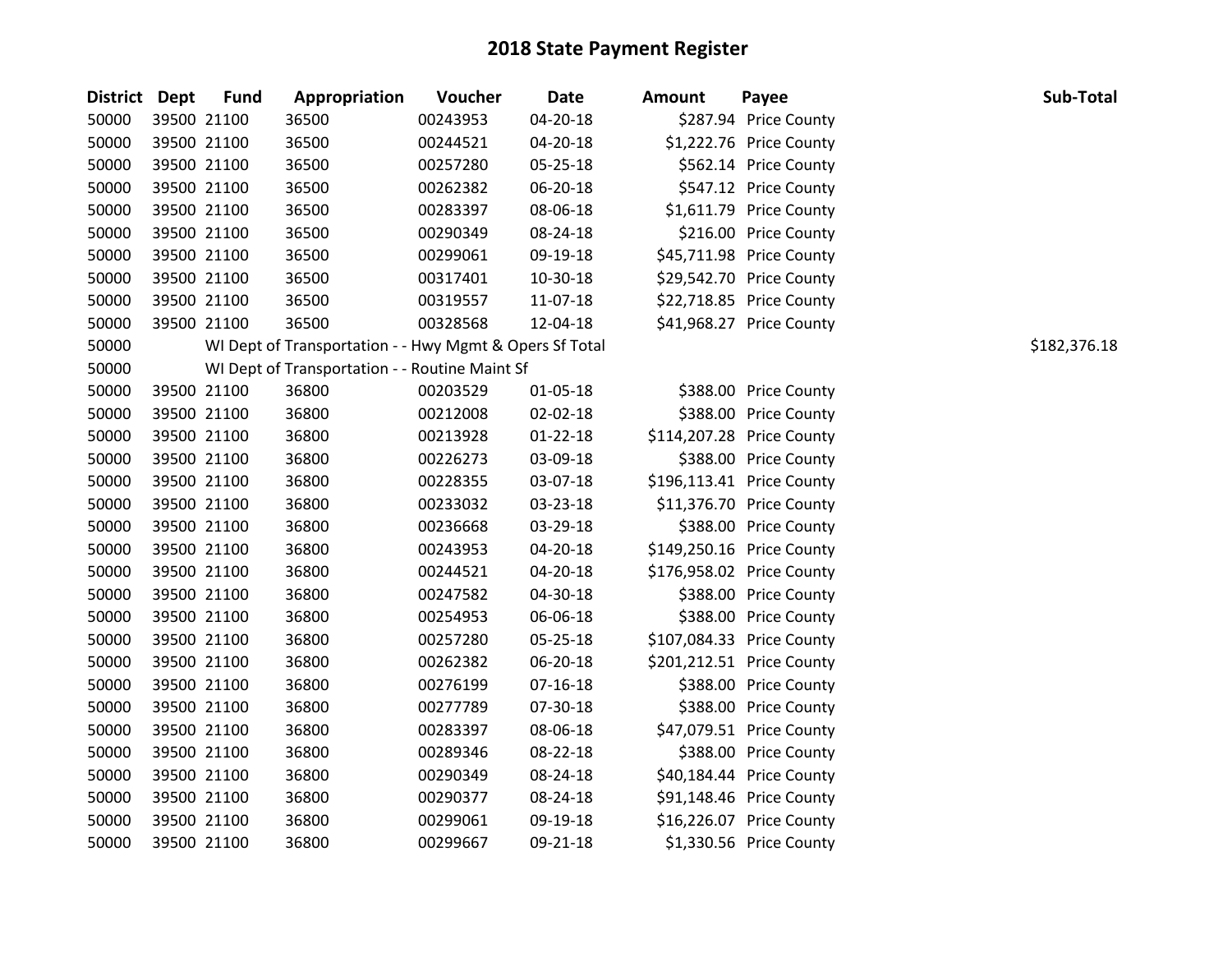| District Dept |             | <b>Fund</b> | Appropriation                                                      | Voucher  | Date           | <b>Amount</b> | Payee                                                                                                         | Sub-Total      |
|---------------|-------------|-------------|--------------------------------------------------------------------|----------|----------------|---------------|---------------------------------------------------------------------------------------------------------------|----------------|
| 50000         |             | 39500 21100 | 36800                                                              | 00300773 | $10-04-18$     |               | \$388.00 Price County                                                                                         |                |
| 50000         |             | 39500 21100 | 36800                                                              | 00309991 | 11-01-18       |               | \$388.00 Price County                                                                                         |                |
| 50000         |             | 39500 21100 | 36800                                                              | 00317401 | 10-30-18       |               | \$10,245.33 Price County                                                                                      |                |
| 50000         |             | 39500 21100 | 36800                                                              | 00319557 | 11-07-18       |               | \$6,700.64 Price County                                                                                       |                |
| 50000         |             | 39500 21100 | 36800                                                              | 00323869 | 11-29-18       |               | \$388.00 Price County                                                                                         |                |
| 50000         |             | 39500 21100 | 36800                                                              | 00328568 | 12-04-18       |               | \$15,018.88 Price County                                                                                      |                |
| 50000         |             |             | WI Dept of Transportation - - Routine Maint Sf Total               |          |                |               |                                                                                                               | \$1,188,792.30 |
| 50000         |             |             | WI Dept of Transportation - - Routine Maint Ff                     |          |                |               |                                                                                                               |                |
| 50000         |             | 39500 21100 | 38000                                                              | 00213928 | $01 - 22 - 18$ |               | \$143.63 Price County                                                                                         |                |
| 50000         |             | 39500 21100 | 38000                                                              | 00228355 | 03-07-18       |               | \$806.93 Price County                                                                                         |                |
| 50000         |             |             | WI Dept of Transportation - - Routine Maint Ff Total               |          |                |               |                                                                                                               | \$950.56       |
| 50000         |             |             | WI Dept of Transportation - - St Hwy Rehab Fed Fd                  |          |                |               |                                                                                                               |                |
| 50000         |             | 39500 21100 | 38300                                                              | 00213928 | $01 - 22 - 18$ |               | \$4,871.21 Price County                                                                                       |                |
| 50000         |             | 39500 21100 | 38300                                                              | 00257280 | 05-25-18       |               | \$911.64 Price County                                                                                         |                |
| 50000         |             | 39500 21100 | 38300                                                              | 00290349 | 08-24-18       |               | \$6.75 Price County                                                                                           |                |
| 50000         |             |             | WI Dept of Transportation - - St Hwy Rehab Fed Fd Total            |          |                |               |                                                                                                               | \$5,789.60     |
| 50000         |             |             | Department of Corrections - - Services For Community Correct       |          |                |               |                                                                                                               |                |
| 50000         |             | 41000 10000 | 10200                                                              | 00184046 | $01 - 24 - 18$ |               | \$853.21 Price County                                                                                         |                |
| 50000         |             | 41000 10000 | 10200                                                              | 00190838 | 02-23-18       |               | \$853.21 Price County                                                                                         |                |
| 50000         |             | 41000 10000 | 10200                                                              | 00196730 | $03 - 21 - 18$ |               | \$853.21 Price County                                                                                         |                |
| 50000         |             | 41000 10000 | 10200                                                              | 00204305 | 04-25-18       |               | \$853.21 Price County                                                                                         |                |
| 50000         |             | 41000 10000 | 10200                                                              | 00211026 | 05-25-18       |               | \$853.21 Price County                                                                                         |                |
| 50000         |             | 41000 10000 | 10200                                                              | 00219925 | 07-06-18       |               | \$853.21 Price County                                                                                         |                |
| 50000         |             | 41000 10000 | 10200                                                              | 00224700 | 07-26-18       |               | \$853.21 Price County                                                                                         |                |
| 50000         |             | 41000 10000 | 10200                                                              | 00230421 | 08-23-18       |               | \$853.21 Price County                                                                                         |                |
| 50000         |             | 41000 10000 | 10200                                                              | 00237550 | 09-25-18       |               | \$853.21 Price County                                                                                         |                |
| 50000         |             | 41000 10000 | 10200                                                              | 00244686 | 10-26-18       |               | \$853.21 Price County                                                                                         |                |
| 50000         |             | 41000 10000 | 10200                                                              | 00250521 | 11-23-18       |               | \$853.21 Price County                                                                                         |                |
| 50000         | 41000 10000 |             | 10200                                                              | 00256752 | 12-26-18       |               | \$853.21 Price County                                                                                         |                |
| 50000         |             |             | Department of Corrections - - Services For Community Correct Total |          |                |               |                                                                                                               | \$10,238.52    |
| 50000         |             |             |                                                                    |          |                |               | Department of Corrections - - Reimbursing Counties For Probation, Extended Supervision And Parole Holds       |                |
| 50000         |             | 41000 10000 | 11600                                                              | 00246218 | 11-02-18       |               | \$1,785.60 Price County                                                                                       |                |
| 50000         |             |             |                                                                    |          |                |               | Department of Corrections - - Reimbursing Counties For Probation, Extended Supervision And Parole Holds Total | \$1,785.60     |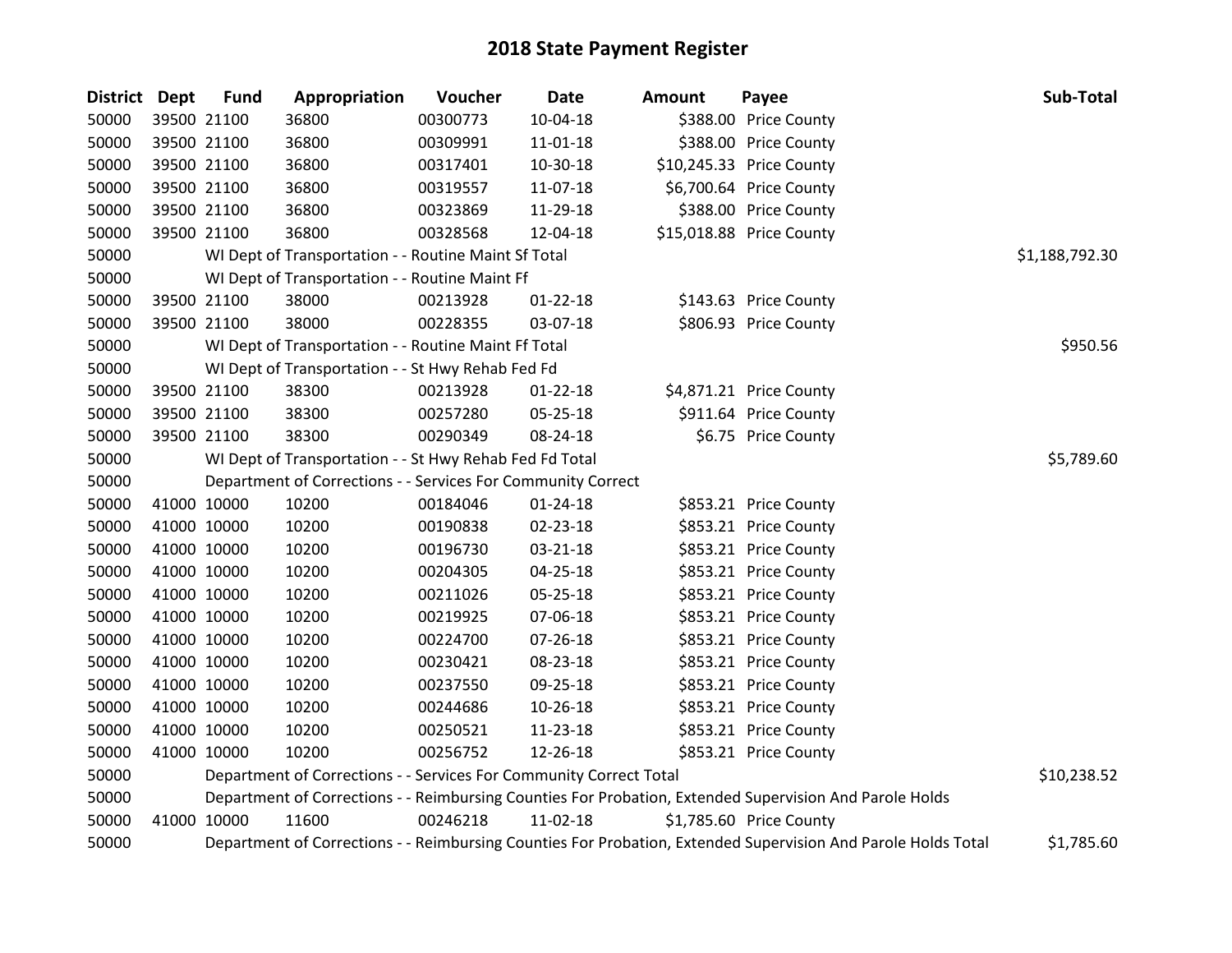| District Dept |             | <b>Fund</b> | Appropriation                                                      | Voucher  | <b>Date</b>    | <b>Amount</b> | Payee                     | Sub-Total      |
|---------------|-------------|-------------|--------------------------------------------------------------------|----------|----------------|---------------|---------------------------|----------------|
| 50000         |             |             | Department of Corrections - - Probation, Parole And Extended       |          |                |               |                           |                |
| 50000         |             | 41000 10000 | 18700                                                              | 00180721 | 01-09-18       |               | \$64.41 Price County      |                |
| 50000         | 41000 10000 |             | 18700                                                              | 00180727 | 01-09-18       |               | \$59.59 Price County      |                |
| 50000         | 41000 10000 |             | 18700                                                              | 00185668 | 02-01-18       |               | \$61.42 Price County      |                |
| 50000         | 41000 10000 |             | 18700                                                              | 00192311 | 03-06-18       |               | \$62.39 Price County      |                |
| 50000         |             | 41000 10000 | 18700                                                              | 00198111 | 03-28-18       |               | \$64.40 Price County      |                |
| 50000         |             | 41000 10000 | 18700                                                              | 00203549 | 04-23-18       |               | \$62.87 Price County      |                |
| 50000         |             | 41000 10000 | 18700                                                              | 00212869 | 06-05-18       |               | \$64.60 Price County      |                |
| 50000         | 41000 10000 |             | 18700                                                              | 00221938 | $07 - 16 - 18$ |               | \$65.23 Price County      |                |
| 50000         | 41000 10000 |             | 18700                                                              | 00222913 | $07 - 18 - 18$ |               | \$65.29 Price County      |                |
| 50000         |             | 41000 10000 | 18700                                                              | 00241205 | $10-12-18$     |               | \$64.65 Price County      |                |
| 50000         |             | 41000 10000 | 18700                                                              | 00244764 | 10-29-18       |               | \$68.53 Price County      |                |
| 50000         | 41000 10000 |             | 18700                                                              | 00246218 | 11-02-18       |               | \$134.40 Price County     |                |
| 50000         | 41000 10000 |             | 18700                                                              | 00254861 | 12-18-18       |               | \$69.89 Price County      |                |
| 50000         |             |             | Department of Corrections - - Probation, Parole And Extended Total |          |                |               |                           | \$907.67       |
| 50000         |             |             | Department of Health Services - - State/Federal Aids               |          |                |               |                           |                |
| 50000         |             | 43500 10000 | 00000                                                              | 90808    | $01 - 02 - 18$ |               | \$56,952.00 Price County  |                |
| 50000         | 43500 10000 |             | 00000                                                              | 90809    | 02-01-18       |               | \$56,623.00 Price County  |                |
| 50000         | 43500 10000 |             | 00000                                                              | 90810    | 03-01-18       |               | \$51,447.00 Price County  |                |
| 50000         |             | 43500 10000 | 00000                                                              | 90811    | 03-02-18       |               | \$8,274.00 Price County   |                |
| 50000         |             | 43500 10000 | 00000                                                              | 90812    | 04-02-18       |               | \$76,043.00 Price County  |                |
| 50000         |             | 43500 10000 | 00000                                                              | 90813    | 05-01-18       |               | \$185,765.00 Price County |                |
| 50000         | 43500 10000 |             | 00000                                                              | 90814    | 06-01-18       |               | \$92,495.00 Price County  |                |
| 50000         |             | 43500 10000 | 00000                                                              | 90900    | 07-02-18       |               | \$261,710.00 Price County |                |
| 50000         |             | 43500 10000 | 00000                                                              | 90901    | 08-01-18       |               | \$175,146.00 Price County |                |
| 50000         |             | 43500 10000 | 00000                                                              | 90902    | 09-04-18       |               | \$157,104.00 Price County |                |
| 50000         |             | 43500 10000 | 00000                                                              | 90903    | 10-01-18       |               | \$143,161.00 Price County |                |
| 50000         | 43500 10000 |             | 00000                                                              | 90904    | 11-01-18       |               | \$127,584.00 Price County |                |
| 50000         | 43500 10000 |             | 00000                                                              | 90905    | 12-03-18       |               | \$60,999.00 Price County  |                |
| 50000         |             |             | Department of Health Services - - State/Federal Aids Total         |          |                |               |                           | \$1,453,303.00 |
| 50000         |             |             | Department of Health Services - - General Program Operations       |          |                |               |                           |                |
| 50000         | 43500 10000 |             | 40100                                                              | 00194003 | 03-22-18       |               | \$1.50 Price County       |                |
| 50000         | 43500 10000 |             | 40100                                                              | 00213656 | 06-21-18       |               | \$1.50 Price County       |                |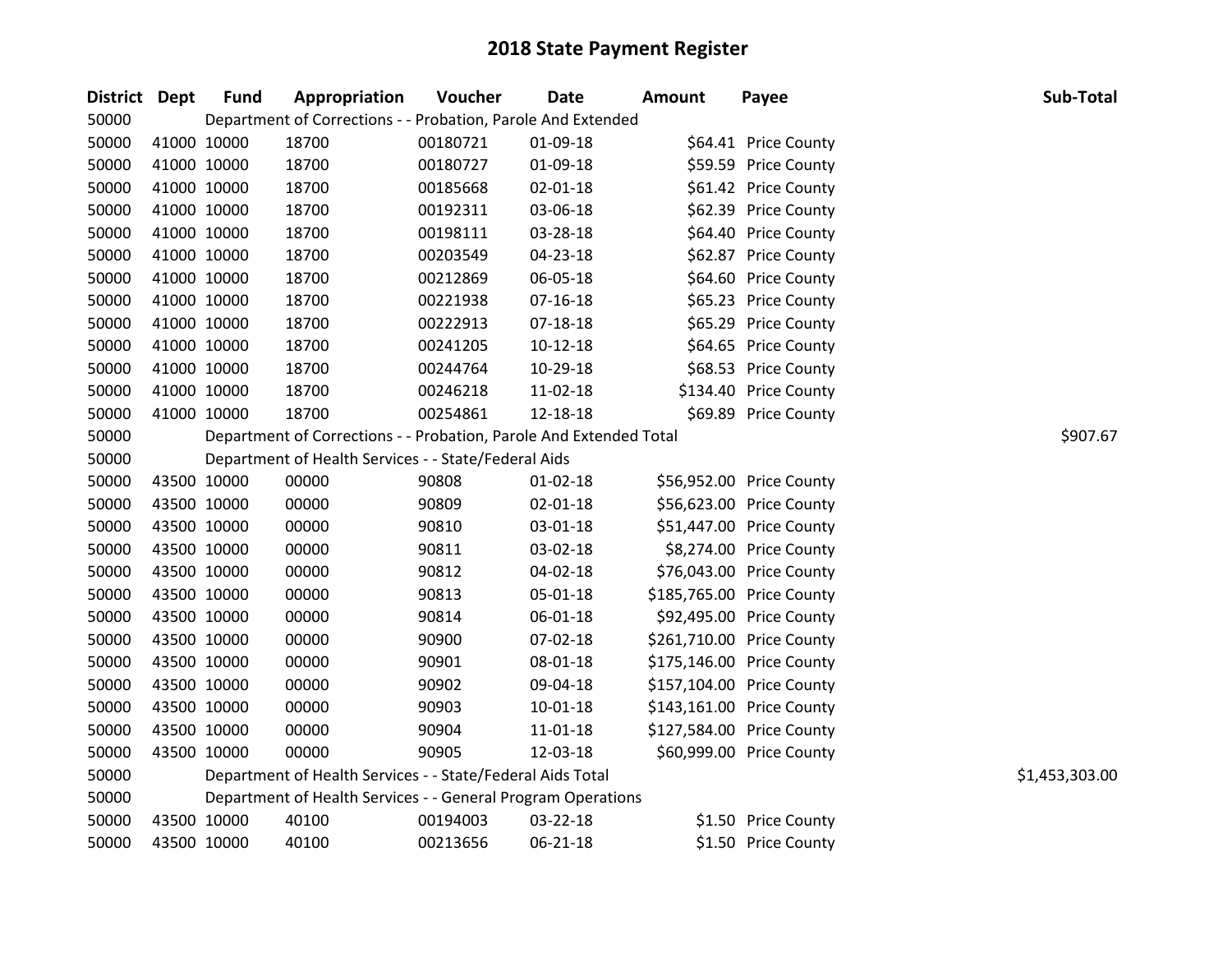| <b>District Dept</b> | <b>Fund</b> | Appropriation                                                          | Voucher  | <b>Date</b>    | <b>Amount</b> | Payee                    | Sub-Total |
|----------------------|-------------|------------------------------------------------------------------------|----------|----------------|---------------|--------------------------|-----------|
| 50000                | 43500 10000 | 40100                                                                  | 00248382 | 11-28-18       |               | \$1.50 Price County      |           |
| 50000                |             | Department of Health Services - - General Program Operations Total     |          |                |               |                          | \$4.50    |
| 50000                |             | Department of Health Services - - Medical Assistance State Admin       |          |                |               |                          |           |
| 50000                | 43500 10000 | 44000                                                                  | 00194003 | 03-22-18       |               | \$1.50 Price County      |           |
| 50000                | 43500 10000 | 44000                                                                  | 00213656 | 06-21-18       |               | \$1.50 Price County      |           |
| 50000                | 43500 10000 | 44000                                                                  | 00221608 | $07 - 25 - 18$ |               | \$3.00 Price County      |           |
| 50000                | 43500 10000 | 44000                                                                  | 00248382 | 11-28-18       |               | \$1.50 Price County      |           |
| 50000                |             | Department of Health Services - - Medical Assistance State Admin Total |          |                |               |                          | \$7.50    |
| 50000                |             | Department of Health Services - - Administrative And Support-Fis       |          |                |               |                          |           |
| 50000                | 43500 10000 | 82100                                                                  | 00240571 | $10-23-18$     |               | \$5.00 Price County      |           |
| 50000                |             | Department of Health Services - - Administrative And Support-Fis Total |          |                |               |                          | \$5.00    |
| 50000                |             | Dept of Children and Families - - Fees For Administrative Servic       |          |                |               |                          |           |
| 50000                | 43700 10000 | 23100                                                                  | 00033816 | $01-19-18$     |               | \$10.00 Price County     |           |
| 50000                | 43700 10000 | 23100                                                                  | 00038275 | 04-18-18       |               | \$15.00 Price County     |           |
| 50000                | 43700 10000 | 23100                                                                  | 00045803 | 10-18-18       |               | \$10.00 Price County     |           |
| 50000                |             | Dept of Children and Families - - Fees For Administrative Servic Total |          |                |               |                          | \$35.00   |
| 50000                |             | Dept of Children and Families - - General Aids                         |          |                |               |                          |           |
| 50000                | 43700 10000 | 99000                                                                  | 00033290 | $01-03-18$     |               | \$2,279.00 Price County  |           |
| 50000                | 43700 10000 | 99000                                                                  | 00034131 | 01-30-18       |               | \$26,907.74 Price County |           |
| 50000                | 43700 10000 | 99000                                                                  | 00034325 | 02-05-18       |               | \$6,081.00 Price County  |           |
| 50000                | 43700 10000 | 99000                                                                  | 00034871 | 02-20-18       |               | \$18.75 Price County     |           |
| 50000                | 43700 10000 | 99000                                                                  | 00035024 | 02-21-18       |               | \$171.83 Price County    |           |
| 50000                | 43700 10000 | 99000                                                                  | 00035127 | $02 - 21 - 18$ |               | \$44.85 Price County     |           |
| 50000                | 43700 10000 | 99000                                                                  | 00035257 | 02-22-18       |               | \$97.85 Price County     |           |
| 50000                | 43700 10000 | 99000                                                                  | 00035483 | 03-01-18       |               | \$11,421.65 Price County |           |
| 50000                | 43700 10000 | 99000                                                                  | 00035658 | 03-05-18       |               | \$41,027.00 Price County |           |
| 50000                | 43700 10000 | 99000                                                                  | 00036807 | 03-27-18       |               | \$3,866.08 Price County  |           |
| 50000                | 43700 10000 | 99000                                                                  | 00036856 | 03-27-18       |               | \$3,458.00 Price County  |           |
| 50000                | 43700 10000 | 99000                                                                  | 00037584 | 04-05-18       |               | \$70,118.00 Price County |           |
| 50000                | 43700 10000 | 99000                                                                  | 00038823 | 04-30-18       |               | \$45,413.54 Price County |           |
| 50000                | 43700 10000 | 99000                                                                  | 00039199 | 05-07-18       |               | \$38,039.12 Price County |           |
| 50000                | 43700 10000 | 99000                                                                  | 00040619 | 06-05-18       |               | \$4,264.48 Price County  |           |
| 50000                | 43700 10000 | 99000                                                                  | 00041635 | 06-29-18       |               | \$2,138.00 Price County  |           |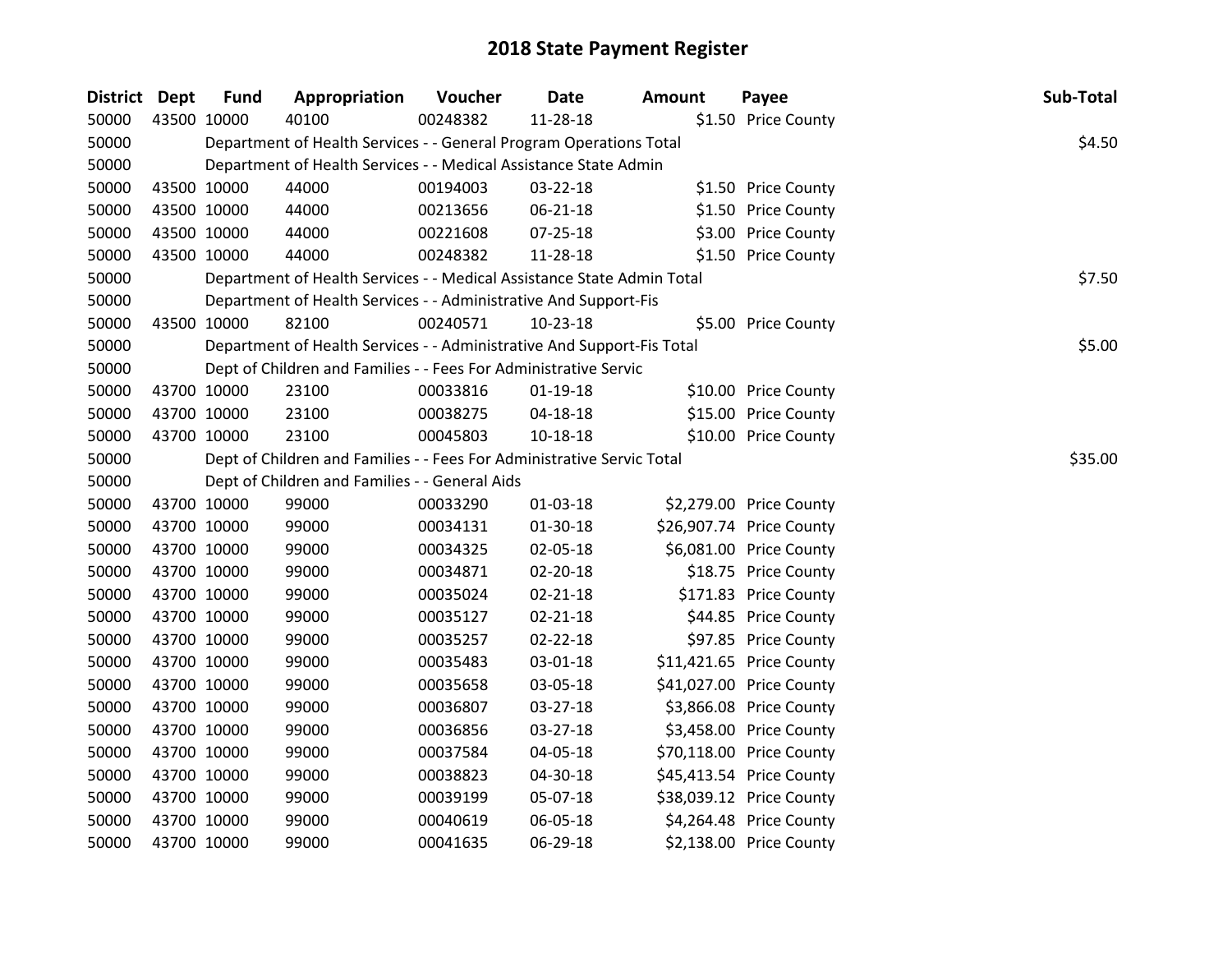| District Dept |             | <b>Fund</b> | Appropriation                                                         | Voucher  | Date           | Amount | Payee                     | Sub-Total    |
|---------------|-------------|-------------|-----------------------------------------------------------------------|----------|----------------|--------|---------------------------|--------------|
| 50000         |             | 43700 10000 | 99000                                                                 | 00041800 | 07-05-18       |        | \$4,092.16 Price County   |              |
| 50000         | 43700 10000 |             | 99000                                                                 | 00042814 | 07-30-18       |        | \$27,679.55 Price County  |              |
| 50000         | 43700 10000 |             | 99000                                                                 | 00043020 | 08-02-18       |        | \$1,107.00 Price County   |              |
| 50000         | 43700 10000 |             | 99000                                                                 | 00043110 | 08-06-18       |        | \$6,747.91 Price County   |              |
| 50000         | 43700 10000 |             | 99000                                                                 | 00043988 | 08-29-18       |        | \$256,494.00 Price County |              |
| 50000         |             | 43700 10000 | 99000                                                                 | 00044073 | 08-30-18       |        | \$18,111.83 Price County  |              |
| 50000         |             | 43700 10000 | 99000                                                                 | 00044182 | 09-05-18       |        | \$23,401.46 Price County  |              |
| 50000         | 43700 10000 |             | 99000                                                                 | 00045390 | 10-05-18       |        | \$6,204.99 Price County   |              |
| 50000         | 43700 10000 |             | 99000                                                                 | 00046211 | 10-30-18       |        | \$26,632.15 Price County  |              |
| 50000         | 43700 10000 |             | 99000                                                                 | 00046434 | $10 - 31 - 18$ |        | \$10,791.69 Price County  |              |
| 50000         |             | 43700 10000 | 99000                                                                 | 00046525 | 11-05-18       |        | \$2,723.63 Price County   |              |
| 50000         | 43700 10000 |             | 99000                                                                 | 00047582 | 12-05-18       |        | \$8,011.21 Price County   |              |
| 50000         | 43700 10000 |             | 99000                                                                 | 00048186 | 12-24-18       |        | \$39.06 Price County      |              |
| 50000         |             | 43700 10000 | 99000                                                                 | 00048187 | 12-27-18       |        | \$7,816.94 Price County   |              |
| 50000         |             |             | Dept of Children and Families - - General Aids Total                  |          |                |        |                           | \$655,200.47 |
| 50000         |             |             | Dept of Workforce Development - - Ui Admin Fed                        |          |                |        |                           |              |
| 50000         |             | 44500 10000 | 15100                                                                 | 00142156 | 01-03-18       |        | \$25.00 Price County      |              |
| 50000         | 44500 10000 |             | 15100                                                                 | 00146836 | 02-02-18       |        | \$10.00 Price County      |              |
| 50000         | 44500 10000 |             | 15100                                                                 | 00152421 | 03-02-18       |        | \$15.00 Price County      |              |
| 50000         | 44500 10000 |             | 15100                                                                 | 00163051 | 05-02-18       |        | \$15.00 Price County      |              |
| 50000         |             | 44500 10000 | 15100                                                                 | 00168127 | 06-04-18       |        | \$5.00 Price County       |              |
| 50000         | 44500 10000 |             | 15100                                                                 | 00173129 | 07-03-18       |        | \$20.00 Price County      |              |
| 50000         |             | 44500 10000 | 15100                                                                 | 00178375 | 08-02-18       |        | \$15.00 Price County      |              |
| 50000         |             | 44500 10000 | 15100                                                                 | 00183433 | 09-05-18       |        | \$5.00 Price County       |              |
| 50000         |             | 44500 10000 | 15100                                                                 | 00188579 | 10-02-18       |        | \$10.00 Price County      |              |
| 50000         |             | 44500 10000 | 15100                                                                 | 00199623 | 12-04-18       |        | \$15.00 Price County      |              |
| 50000         |             |             | Dept of Workforce Development - - Ui Admin Fed Total                  |          |                |        |                           | \$135.00     |
| 50000         |             |             | Dept of Workforce Development - - Wc Ops Uninsured Emplyr Admin       |          |                |        |                           |              |
| 50000         |             | 44500 22700 | 17700                                                                 | 00150673 | $02 - 21 - 18$ |        | \$5.00 Price County       |              |
| 50000         |             |             | Dept of Workforce Development - - Wc Ops Uninsured Emplyr Admin Total |          |                |        |                           | \$5.00       |
| 50000         |             |             | Department of Justice - - Crime Laboratories, Dna                     |          |                |        |                           |              |
| 50000         | 45500 10000 |             | 22100                                                                 | 00049022 | 07-19-18       |        | \$600.00 Price County     |              |
| 50000         |             |             | Department of Justice - - Crime Laboratories, Dna Total               |          |                |        |                           | \$600.00     |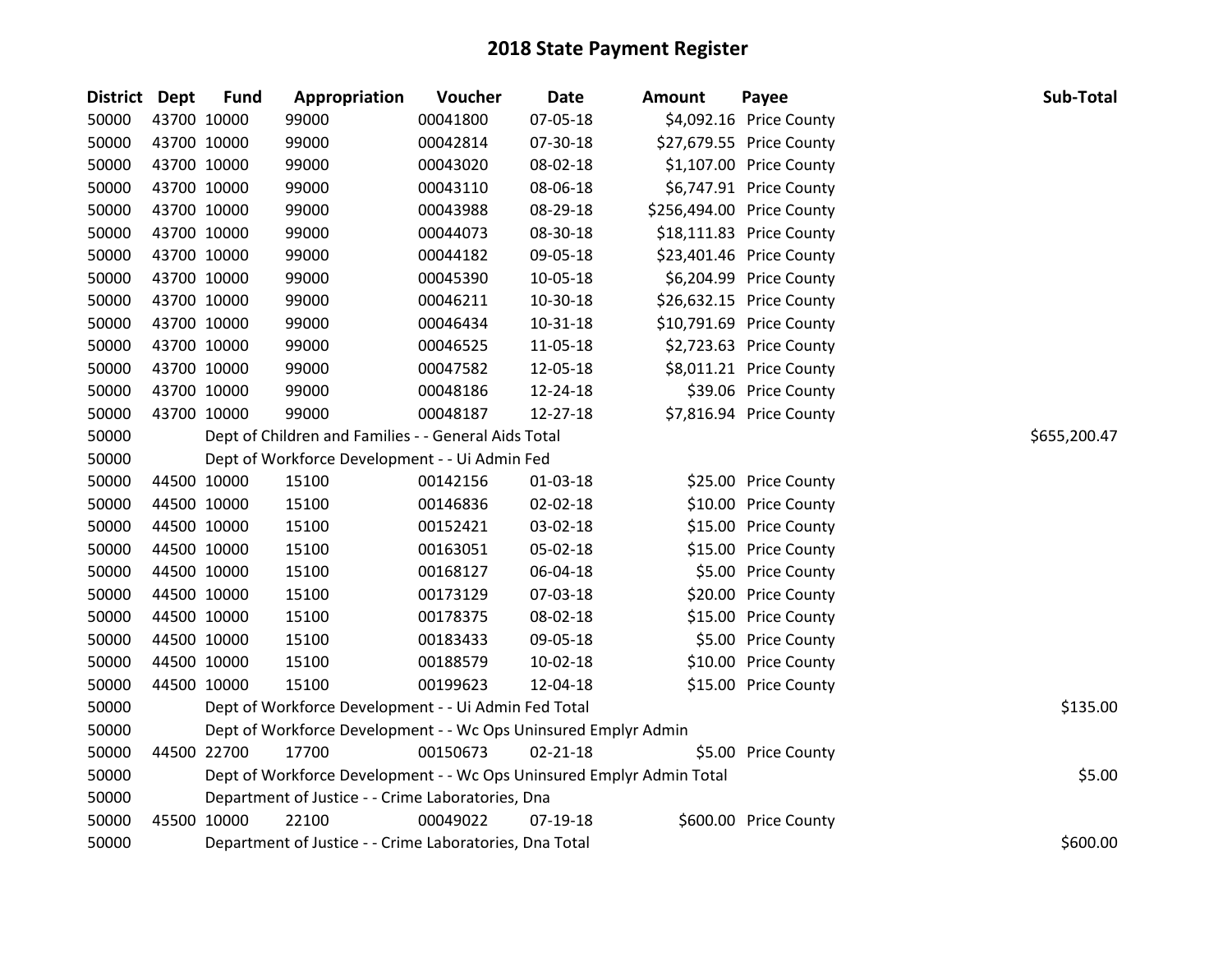| District Dept |             | <b>Fund</b> | Appropriation                                                           | Voucher  | <b>Date</b>    | <b>Amount</b> | Payee                     | Sub-Total    |
|---------------|-------------|-------------|-------------------------------------------------------------------------|----------|----------------|---------------|---------------------------|--------------|
| 50000         |             |             | Department of Justice - - Law Enforcement Train, Local                  |          |                |               |                           |              |
| 50000         |             | 45500 10000 | 23100                                                                   | 00041084 | 02-01-18       |               | \$3,395.56 Price County   |              |
| 50000         |             | 45500 10000 | 23100                                                                   | 00045165 | 04-30-18       |               | \$512.16 Price County     |              |
| 50000         | 45500 10000 |             | 23100                                                                   | 00053657 | 10-18-18       |               | \$4,320.00 Price County   |              |
| 50000         |             |             | Department of Justice - - Law Enforcement Train, Local Total            |          |                |               |                           | \$8,227.72   |
| 50000         |             |             | Department of Justice - - Crime Victim Witness Assist                   |          |                |               |                           |              |
| 50000         |             | 45500 10000 | 53200                                                                   | 00043071 | 03-06-18       |               | \$8,186.23 Price County   |              |
| 50000         |             | 45500 10000 | 53200                                                                   | 00049130 | 07-19-18       |               | \$8,438.35 Price County   |              |
| 50000         |             |             | Department of Justice - - Crime Victim Witness Assist Total             |          | \$16,624.58    |               |                           |              |
| 50000         |             |             | Department of Military Affairs - - Emergency Response Equipment         |          |                |               |                           |              |
| 50000         |             | 46500 10000 | 30800                                                                   | 00037287 | $01 - 18 - 18$ |               | \$8,193.78 Price County   |              |
| 50000         | 46500 10000 |             | 30800                                                                   | 00039064 | $02 - 13 - 18$ |               | \$1,153.74 Price County   |              |
| 50000         |             |             | Department of Military Affairs - - Emergency Response Equipment Total   |          |                |               |                           | \$9,347.52   |
| 50000         |             |             | Department of Military Affairs - - Local Emer Planning Grants           |          |                |               |                           |              |
| 50000         | 46500 10000 |             | 33700                                                                   | 00045737 | 07-02-18       |               | \$4,004.03 Price County   |              |
| 50000         |             |             | Department of Military Affairs - - Local Emer Planning Grants Total     |          |                |               |                           | \$4,004.03   |
| 50000         |             |             | Department of Military Affairs - - Federal Aid, Local Assistance        |          |                |               |                           |              |
| 50000         |             | 46500 10000 | 34200                                                                   | 00038100 | $01-30-18$     |               | \$18,346.75 Price County  |              |
| 50000         |             | 46500 10000 | 34200                                                                   | 00046386 | 07-13-18       |               | \$557.42 Price County     |              |
| 50000         | 46500 10000 |             | 34200                                                                   | 00048212 | 08-29-18       |               | \$18,285.81 Price County  |              |
| 50000         |             |             | Department of Military Affairs - - Federal Aid, Local Assistance Total  |          |                |               |                           | \$37,189.98  |
| 50000         |             |             | Department of Military Affairs - - St Emerg Response Bd Grant Pif       |          |                |               |                           |              |
| 50000         |             | 46500 27200 | 36400                                                                   | 00038216 | $01-30-18$     |               | \$4,113.35 Price County   |              |
| 50000         |             |             | Department of Military Affairs - - St Emerg Response Bd Grant Pif Total |          |                |               |                           | \$4,113.35   |
| 50000         |             |             | Department of Military Affairs - - Major Disaster Assist; Pif           |          |                |               |                           |              |
| 50000         |             | 46500 27200 | 36500                                                                   | 00046688 | 07-19-18       |               | \$31,814.99 Price County  |              |
| 50000         |             | 46500 27200 | 36500                                                                   | 00046690 | 07-19-18       |               | \$156,643.49 Price County |              |
| 50000         |             |             | Department of Military Affairs - - Major Disaster Assist; Pif Total     |          |                |               |                           | \$188,458.48 |
| 50000         |             |             | Department of Veterans Affairs - - Grants To Counties                   |          |                |               |                           |              |
| 50000         | 48500 15200 |             | 12700                                                                   | 00043059 | $02 - 16 - 18$ |               | \$850.00 Price County     |              |
| 50000         |             |             | Department of Veterans Affairs - - Grants To Counties Total             |          |                |               |                           | \$850.00     |
| 50000         |             |             | Department of Veterans Affairs - - County Grants                        |          |                |               |                           |              |
| 50000         | 48500 58200 |             | 26700                                                                   | 00043059 | $02 - 16 - 18$ |               | \$3,825.00 Price County   |              |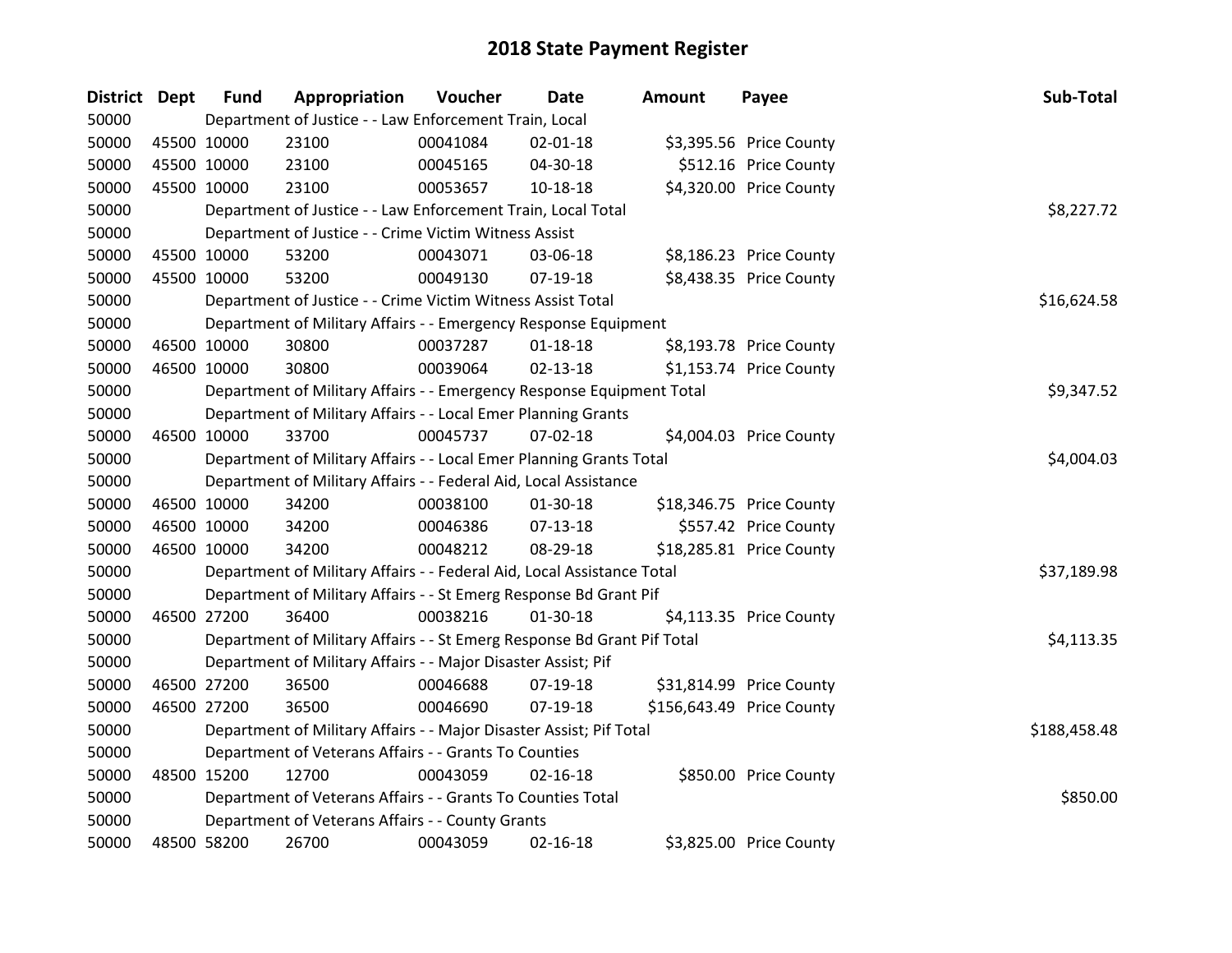| District Dept | <b>Fund</b> | Appropriation                                                        | Voucher  | Date           | Amount | Payee                    | Sub-Total   |
|---------------|-------------|----------------------------------------------------------------------|----------|----------------|--------|--------------------------|-------------|
| 50000         |             | Department of Veterans Affairs - - County Grants Total               |          |                |        |                          | \$3,825.00  |
| 50000         |             | Department of Veterans Affairs - - County Grants                     |          |                |        |                          |             |
| 50000         | 48500 58300 | 37000                                                                | 00043059 | 02-16-18       |        | \$3,825.00 Price County  |             |
| 50000         |             | Department of Veterans Affairs - - County Grants Total               |          |                |        |                          | \$3,825.00  |
| 50000         |             | Department of Administration - - Federal Aid                         |          |                |        |                          |             |
| 50000         | 50500 10000 | 14200                                                                | 00084387 | $07-10-18$     |        | \$86,940.00 Price County |             |
| 50000         |             | Department of Administration - - Federal Aid Total                   |          |                |        |                          | \$86,940.00 |
| 50000         |             | Department of Administration - - Federal Aid, Local Assistance       |          |                |        |                          |             |
| 50000         | 50500 10000 | 15500                                                                | 00071362 | $01-30-18$     |        | \$2,155.00 Price County  |             |
| 50000         | 50500 10000 | 15500                                                                | 00073942 | 03-01-18       |        | \$2,650.00 Price County  |             |
| 50000         | 50500 10000 | 15500                                                                | 00076286 | 03-29-18       |        | \$2,403.00 Price County  |             |
| 50000         | 50500 10000 | 15500                                                                | 00079100 | 05-01-18       |        | \$3,071.00 Price County  |             |
| 50000         | 50500 10000 | 15500                                                                | 00081328 | 05-30-18       |        | \$1,190.00 Price County  |             |
| 50000         | 50500 10000 | 15500                                                                | 00083953 | 06-29-18       |        | \$1,273.00 Price County  |             |
| 50000         | 50500 10000 | 15500                                                                | 00085824 | 07-31-18       |        | \$848.00 Price County    |             |
| 50000         | 50500 10000 | 15500                                                                | 00087436 | 08-29-18       |        | \$1,325.00 Price County  |             |
| 50000         | 50500 10000 | 15500                                                                | 00089337 | $10 - 01 - 18$ |        | \$1,236.00 Price County  |             |
| 50000         | 50500 10000 | 15500                                                                | 00091263 | 10-30-18       |        | \$3,591.00 Price County  |             |
| 50000         | 50500 10000 | 15500                                                                | 00092906 | 11-29-18       |        | \$3,059.00 Price County  |             |
| 50000         | 50500 10000 | 15500                                                                | 00094468 | 12-31-18       |        | \$4,919.00 Price County  |             |
| 50000         |             | Department of Administration - - Federal Aid, Local Assistance Total |          |                |        |                          | \$27,720.00 |
| 50000         |             | Department of Administration - - Low-Income Assistance Grants        |          |                |        |                          |             |
| 50000         | 50500 23500 | 37100                                                                | 00071362 | 01-30-18       |        | \$500.00 Price County    |             |
| 50000         | 50500 23500 | 37100                                                                | 00073942 | 03-01-18       |        | \$473.00 Price County    |             |
| 50000         | 50500 23500 | 37100                                                                | 00076286 | 03-29-18       |        | \$625.00 Price County    |             |
| 50000         | 50500 23500 | 37100                                                                | 00079100 | 05-01-18       |        | \$413.00 Price County    |             |
| 50000         | 50500 23500 | 37100                                                                | 00081328 | 05-30-18       |        | \$1,673.00 Price County  |             |
| 50000         | 50500 23500 | 37100                                                                | 00083953 | 06-29-18       |        | \$1,500.00 Price County  |             |
| 50000         | 50500 23500 | 37100                                                                | 00085824 | 07-31-18       |        | \$755.00 Price County    |             |
| 50000         | 50500 23500 | 37100                                                                | 00087436 | 08-29-18       |        | \$7.00 Price County      |             |
| 50000         | 50500 23500 | 37100                                                                | 00089337 | 10-01-18       |        | \$1,849.00 Price County  |             |
| 50000         | 50500 23500 | 37100                                                                | 00091263 | 10-30-18       |        | \$7,253.00 Price County  |             |
| 50000         | 50500 23500 | 37100                                                                | 00092906 | 11-29-18       |        | \$1,667.00 Price County  |             |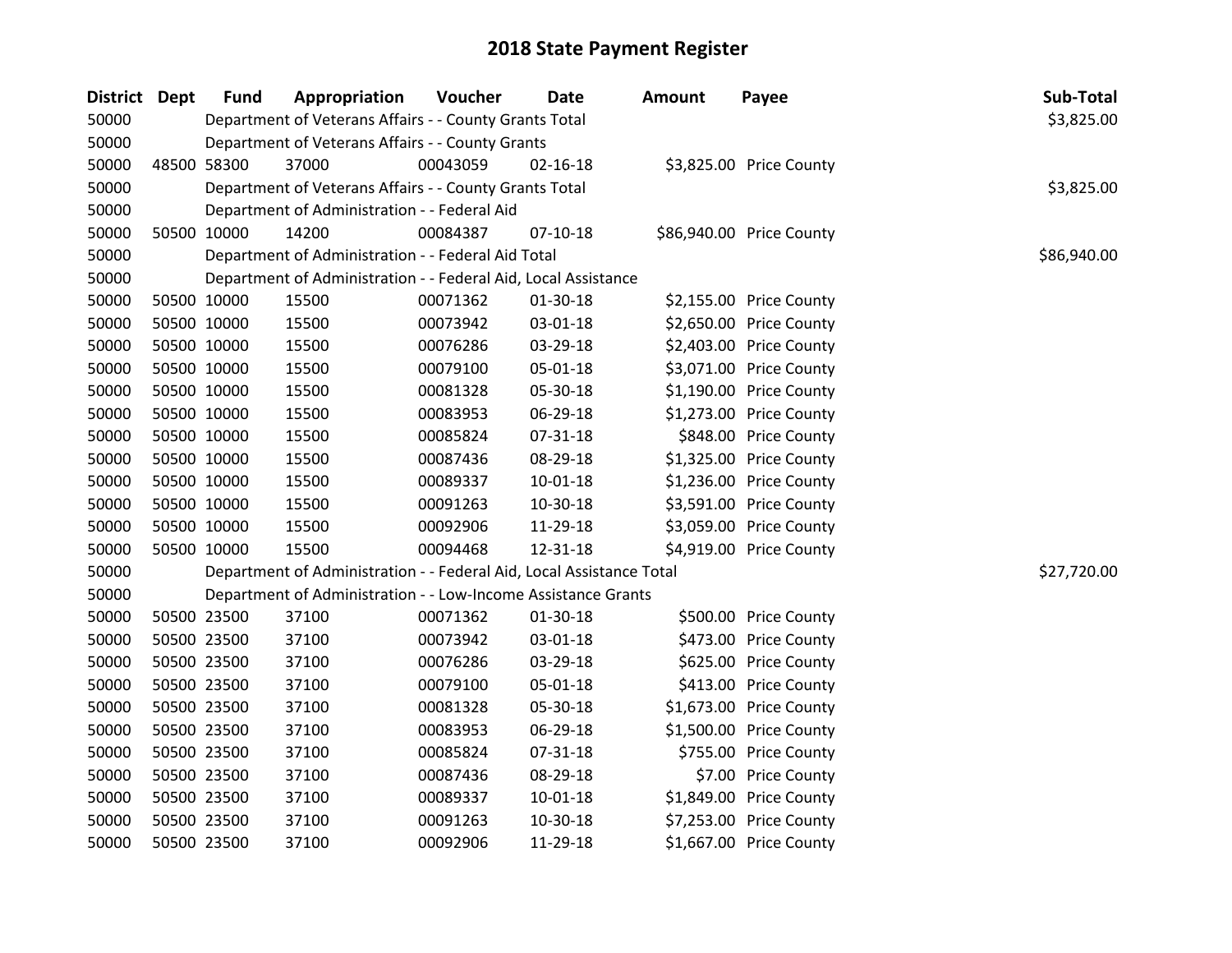| District Dept |             | <b>Fund</b> | Appropriation                                                          | Voucher  | Date           | <b>Amount</b> | Payee                    | Sub-Total   |
|---------------|-------------|-------------|------------------------------------------------------------------------|----------|----------------|---------------|--------------------------|-------------|
| 50000         | 50500 23500 |             | 37100                                                                  | 00094468 | 12-31-18       |               | \$3,229.00 Price County  |             |
| 50000         |             |             | Department of Administration - - Low-Income Assistance Grants Total    |          |                |               |                          | \$19,944.00 |
| 50000         |             |             | Department of Administration - - Land                                  |          |                |               |                          |             |
| 50000         |             | 50500 26900 | 16600                                                                  | 00075657 | 03-22-18       |               | \$25,000.00 Price County |             |
| 50000         |             |             | Department of Administration - - Land Total                            |          |                |               |                          | \$25,000.00 |
| 50000         |             |             | Department of Administration - - Land Information Program; Loca        |          |                |               |                          |             |
| 50000         | 50500 26900 |             | 17300                                                                  | 00073065 | $02 - 22 - 18$ |               | \$1,000.00 Price County  |             |
| 50000         | 50500 26900 |             | 17300                                                                  | 00075539 | 03-20-18       |               | \$71,920.00 Price County |             |
| 50000         | 50500 26900 |             | 17300                                                                  | 00080721 | 05-23-18       |               | \$25,000.00 Price County |             |
| 50000         |             |             | Department of Administration - - Land Information Program; Loca Total  |          |                |               |                          | \$97,920.00 |
| 50000         |             |             | Commissioners of Public Lands - - Trust Lands And Investments --       |          |                |               |                          |             |
| 50000         | 50700 10000 |             | 12800                                                                  | 00002041 | 08-28-18       |               | \$30.00 Price County     |             |
| 50000         |             |             | Commissioners of Public Lands - - Trust Lands And Investments -- Total |          |                |               |                          | \$30.00     |
| 50000         |             |             | Elections Commission - - 2018 Hava Election Security                   |          |                |               |                          |             |
| 50000         | 51000 22000 |             | 18200                                                                  | 00001192 | 07-30-18       |               | \$342.88 Price County    |             |
| 50000         |             |             | Elections Commission - - 2018 Hava Election Security Total             |          |                |               |                          | \$342.88    |
| 50000         |             |             | Public Defender Board - - Transcript, Discovery And Int                |          |                |               |                          |             |
| 50000         |             | 55000 10000 | 10600                                                                  | 00127101 | 02-05-18       |               | \$309.20 Price County    |             |
| 50000         | 55000 10000 |             | 10600                                                                  | 00141068 | 05-08-18       |               | \$362.00 Price County    |             |
| 50000         | 55000 10000 |             | 10600                                                                  | 00151473 | $07-17-18$     |               | \$214.61 Price County    |             |
| 50000         | 55000 10000 |             | 10600                                                                  | 00152569 | $07-19-18$     |               | \$1.60 Price County      |             |
| 50000         | 55000 10000 |             | 10600                                                                  | 00167507 | 11-07-18       |               | \$299.65 Price County    |             |
| 50000         |             |             | Public Defender Board - - Transcript, Discovery And Int Total          |          |                |               |                          | \$1,187.06  |
| 50000         |             |             | Department of Revenue - - General Program Operations                   |          |                |               |                          |             |
| 50000         | 56600 10000 |             | 10100                                                                  | 00082250 | $01 - 12 - 18$ |               | \$45.00 Price County     |             |
| 50000         | 56600 10000 |             | 10100                                                                  | 00094057 | 04-25-18       |               | \$120.00 Price County    |             |
| 50000         | 56600 10000 |             | 10100                                                                  | 00106449 | 07-19-18       |               | \$55.00 Price County     |             |
| 50000         |             | 56600 10000 | 10100                                                                  | 00113666 | $11 - 01 - 18$ |               | \$125.00 Price County    |             |
| 50000         |             |             | Department of Revenue - - General Program Operations Total             |          |                |               |                          | \$345.00    |
| 50000         |             |             | Circuit Courts - - Circuit Court Costs                                 |          |                |               |                          |             |
| 50000         | 62500 10000 |             | 10500                                                                  | 00000516 | 01-09-18       |               | \$26,137.00 Price County |             |
| 50000         | 62500 10000 |             | 10500                                                                  | 00000990 | 08-24-18       |               | \$41,740.00 Price County |             |
| 50000         |             |             | Circuit Courts - - Circuit Court Costs Total                           |          |                |               |                          | \$67,877.00 |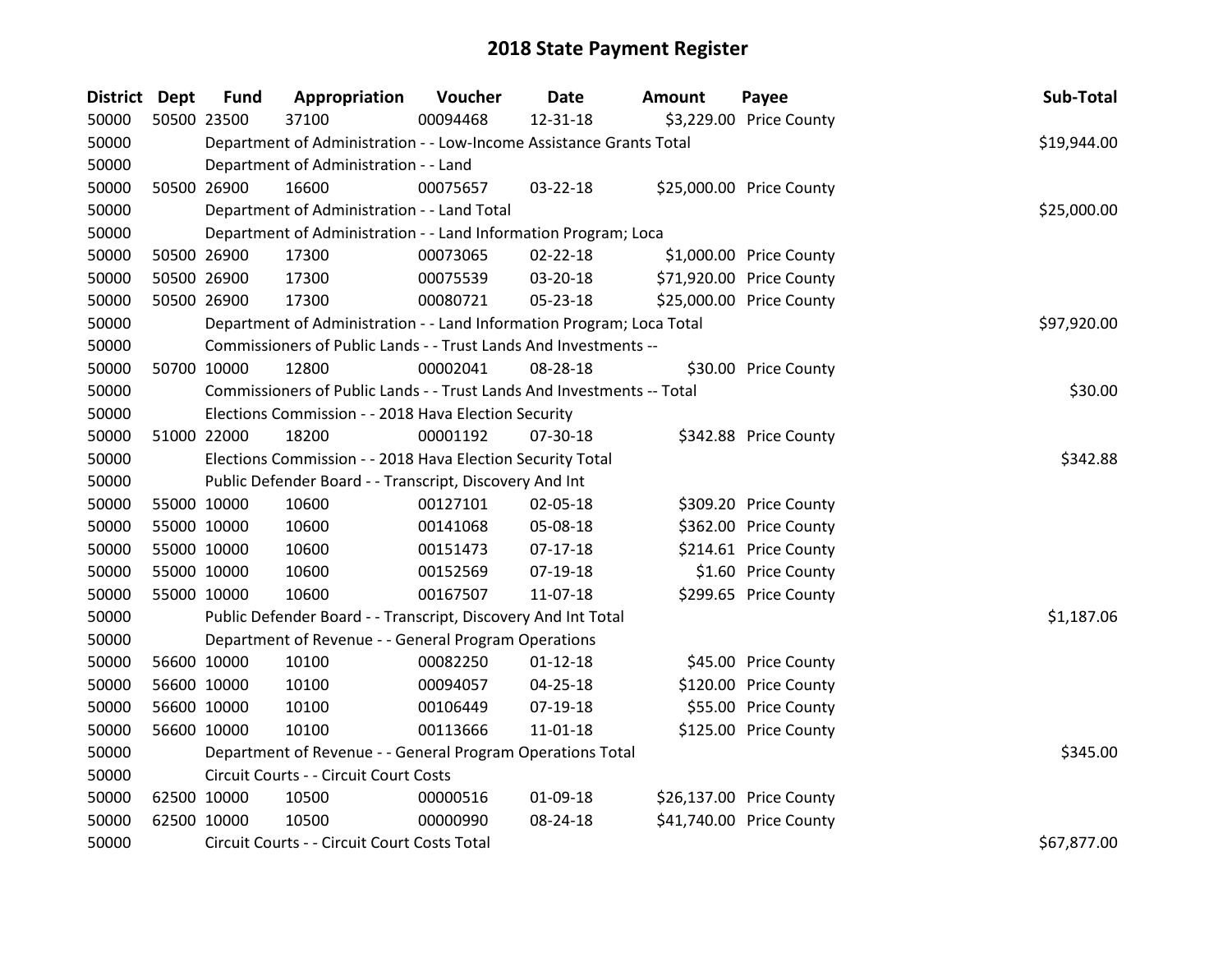| <b>District</b>    | Dept        | Fund        | Appropriation                                                         | <b>Voucher</b> | Date           | Amount                      | Payee                     | Sub-Total      |
|--------------------|-------------|-------------|-----------------------------------------------------------------------|----------------|----------------|-----------------------------|---------------------------|----------------|
| 50000              |             |             | Shared Revenue and Tax Relief - - County And Municipal Aid            |                |                |                             |                           |                |
| 50000              |             | 83500 10000 | 10500                                                                 | 00033928       | 07-23-18       |                             | \$70,303.22 Price County  |                |
| 50000              | 83500 10000 |             | 10500                                                                 | 00036814       | 11-19-18       |                             | \$398,384.89 Price County |                |
| 50000              |             |             | Shared Revenue and Tax Relief - - County And Municipal Aid Total      |                |                |                             |                           | \$468,688.11   |
| 50000              |             |             | Shared Revenue and Tax Relief - - Exempt Computer Aid                 |                |                |                             |                           |                |
| 50000              | 83500 10000 |             | 10900                                                                 | 00029919       | $07 - 23 - 18$ |                             | \$9,735.03 Price County   |                |
| 50000              |             |             | Shared Revenue and Tax Relief - - Exempt Computer Aid Total           |                |                |                             |                           | \$9,735.03     |
| 50000              |             |             | Shared Revenue and Tax Relief - - Utility Aid                         |                |                |                             |                           |                |
| 50000              |             | 83500 10000 | 11000                                                                 | 00033928       | $07 - 23 - 18$ |                             | \$9,669.93 Price County   |                |
| 50000              | 83500 10000 |             | 11000                                                                 | 00036814       | 11-19-18       |                             | \$91,212.84 Price County  |                |
| 50000              |             |             | Shared Revenue and Tax Relief - - Utility Aid Total                   |                |                |                             |                           | \$100,882.77   |
| 50000              |             |             | Shared Revenue and Tax Relief - - School Lvy Tx/First Dollar Cr       |                |                |                             |                           |                |
| 50000              |             | 83500 10000 | 30200                                                                 | 00029676       | 07-23-18       |                             | \$431,579.81 Price County |                |
| 50000              | 83500 10000 |             | 30200                                                                 | 00029824       | $07 - 23 - 18$ | \$1,712,181.80 Price County |                           |                |
| 50000              |             |             | Shared Revenue and Tax Relief - - School Lvy Tx/First Dollar Cr Total |                |                |                             |                           | \$2,143,761.61 |
| 50000              |             |             | Shared Revenue and Tax Relief - - Lottery & Gaming Credit             |                |                |                             |                           |                |
| 50000              | 83500 52100 |             | 36300                                                                 | 00027191       | $03 - 26 - 18$ |                             | \$341,872.82 Price County |                |
| 50000              |             |             | Shared Revenue and Tax Relief - - Lottery & Gaming Credit Total       |                |                |                             |                           | \$341,872.82   |
| <b>50000 Total</b> |             |             |                                                                       |                |                |                             |                           | \$8,723,236.99 |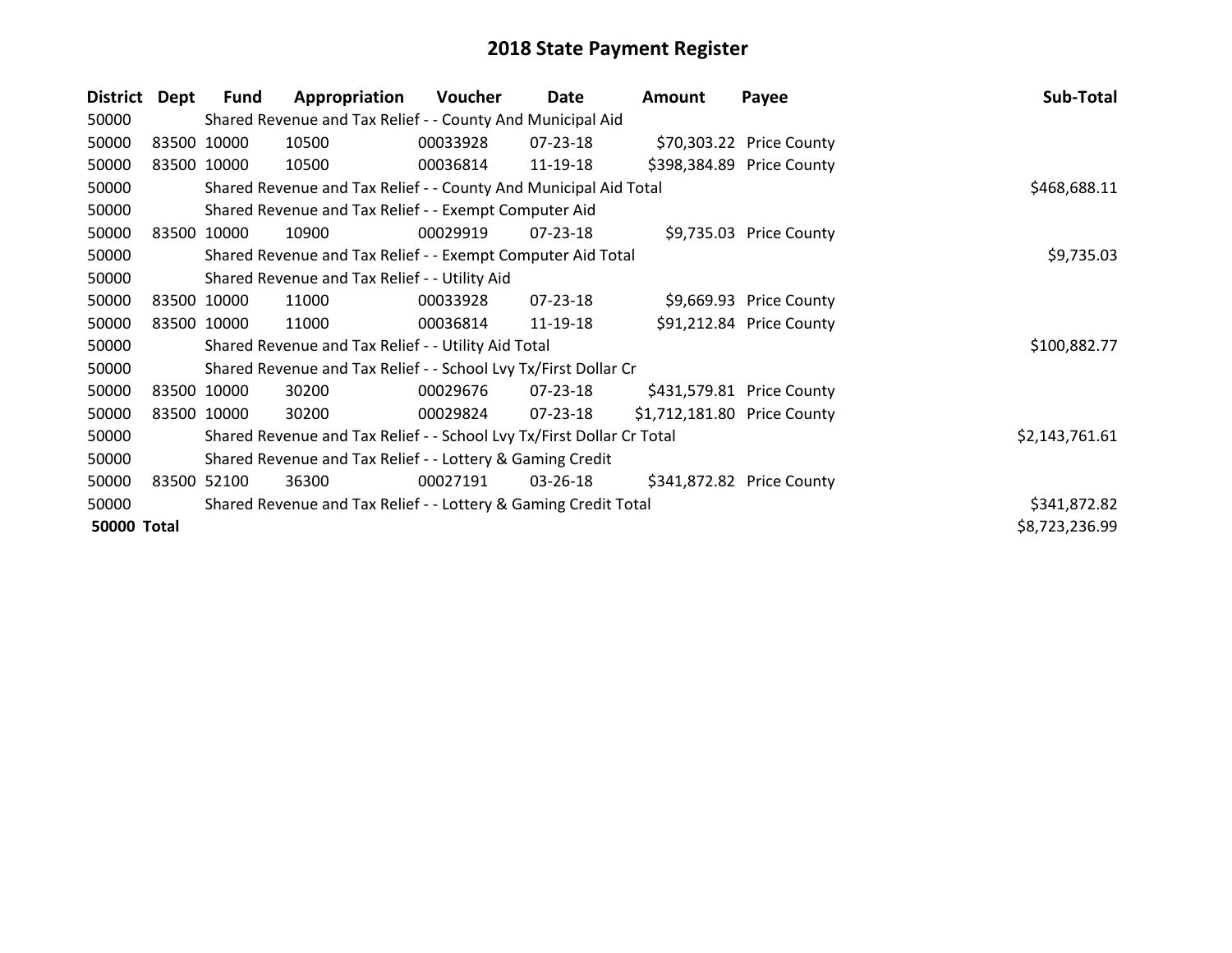| District Dept      |       | <b>Fund</b> | Appropriation                                                         | Voucher  | Date           | <b>Amount</b> | Payee                       | Sub-Total    |
|--------------------|-------|-------------|-----------------------------------------------------------------------|----------|----------------|---------------|-----------------------------|--------------|
| 50002              |       |             | Dept of Safety & Prof Services - - Fire Dues Distribution             |          |                |               |                             |              |
| 50002              |       | 16500 10000 | 22500                                                                 | 00022304 | $07 - 24 - 18$ |               | \$602.71 Town Of Catawba    |              |
| 50002              |       |             | Dept of Safety & Prof Services - - Fire Dues Distribution Total       |          | \$602.71       |               |                             |              |
| 50002              |       |             | Dept of Natural Resources - - Resaids - Cnty Forst, CI & Mfl          |          |                |               |                             |              |
| 50002              | 37000 | 21200       | 57100                                                                 | 00247978 | 06-28-18       |               | \$3,426.98 Town Of Catawba  |              |
| 50002              |       |             | Dept of Natural Resources - - Resaids - Cnty Forst, Cl & Mfl Total    |          | \$3,426.98     |               |                             |              |
| 50002              |       |             | WI Dept of Transportation - - Trns Aids To Mnc.-Sf                    |          |                |               |                             |              |
| 50002              |       | 39500 21100 | 19100                                                                 | 00204936 | $01 - 02 - 18$ |               | \$15,910.74 Town Of Catawba |              |
| 50002              |       | 39500 21100 | 19100                                                                 | 00235444 | 04-02-18       |               | \$15,910.74 Town Of Catawba |              |
| 50002              |       | 39500 21100 | 19100                                                                 | 00269143 | 07-02-18       |               | \$15,910.74 Town Of Catawba |              |
| 50002              |       | 39500 21100 | 19100                                                                 | 00303195 | 10-01-18       |               | \$15,910.74 Town Of Catawba |              |
| 50002              |       |             | WI Dept of Transportation - - Trns Aids To Mnc.-Sf Total              |          |                |               |                             | \$63,642.96  |
| 50002              |       |             | Shared Revenue and Tax Relief - - County And Municipal Aid            |          |                |               |                             |              |
| 50002              |       | 83500 10000 | 10500                                                                 | 00033906 | 07-23-18       |               | \$1,920.53 Town Of Catawba  |              |
| 50002              |       | 83500 10000 | 10500                                                                 | 00036792 | 11-19-18       |               | \$10,883.00 Town Of Catawba |              |
| 50002              |       |             | Shared Revenue and Tax Relief - - County And Municipal Aid Total      |          |                |               |                             | \$12,803.53  |
| 50002              |       |             | Shared Revenue and Tax Relief - - School Lvy Tx/First Dollar Cr       |          |                |               |                             |              |
| 50002              |       | 83500 10000 | 30200                                                                 | 00029668 | 07-23-18       |               | \$12,414.72 Town Of Catawba |              |
| 50002              |       | 83500 10000 | 30200                                                                 | 00029816 | 07-23-18       |               | \$43,424.28 Town Of Catawba |              |
| 50002              |       |             | Shared Revenue and Tax Relief - - School Lvy Tx/First Dollar Cr Total |          |                |               |                             | \$55,839.00  |
| 50002              |       |             | Shared Revenue and Tax Relief - - Lottery & Gaming Credit             |          |                |               |                             |              |
| 50002              |       | 83500 52100 | 36300                                                                 | 00027183 | $03 - 26 - 18$ |               | \$9,778.77 Town Of Catawba  |              |
| 50002              |       |             | Shared Revenue and Tax Relief - - Lottery & Gaming Credit Total       |          |                |               |                             | \$9,778.77   |
| <b>50002 Total</b> |       |             |                                                                       |          |                |               |                             | \$146,093.95 |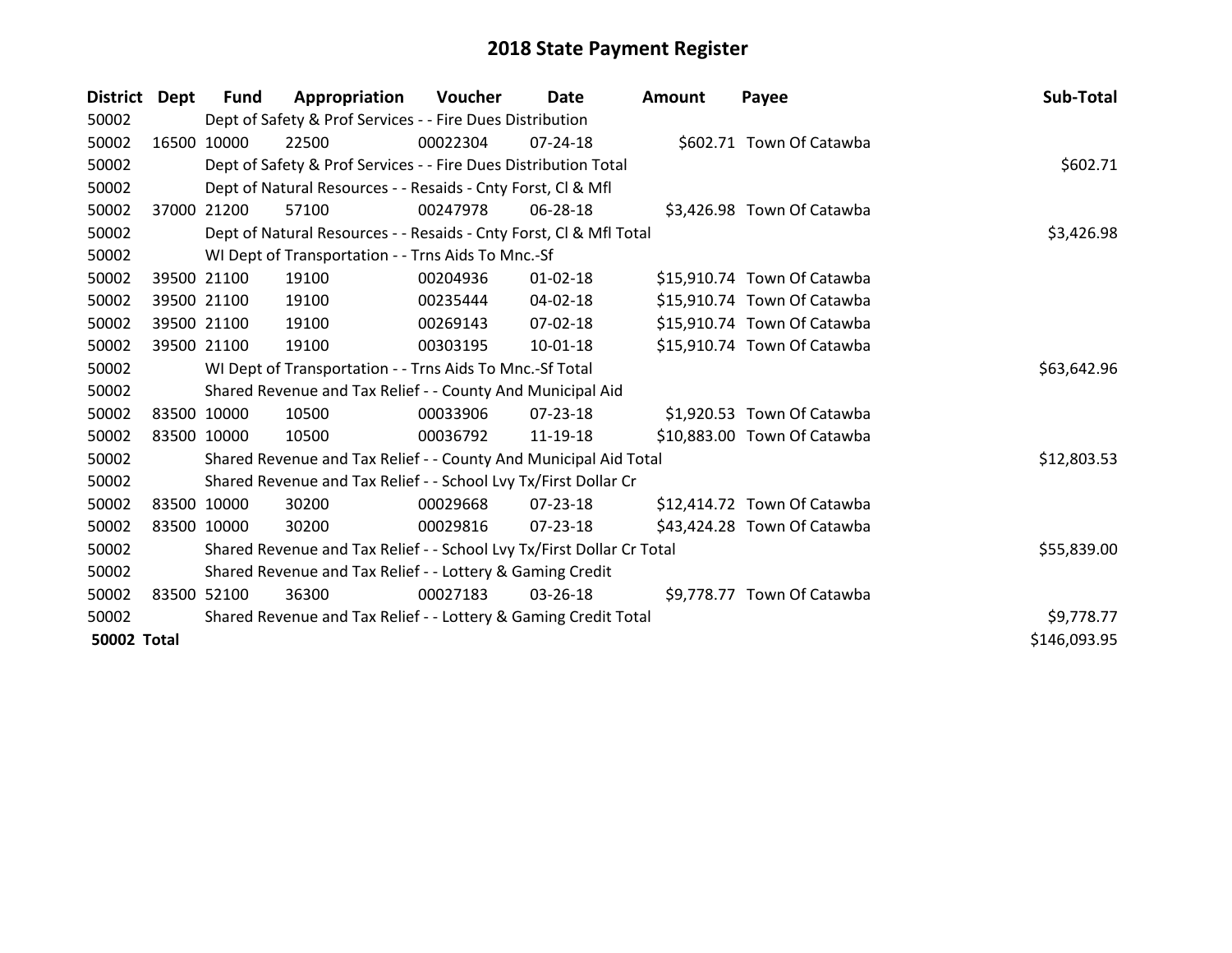| <b>District</b> | Dept        | <b>Fund</b> | Appropriation                                                          | Voucher  | Date           | Amount | Payee                          | Sub-Total    |  |  |
|-----------------|-------------|-------------|------------------------------------------------------------------------|----------|----------------|--------|--------------------------------|--------------|--|--|
| 50004           |             |             | Dept of Safety & Prof Services - - Fire Dues Distribution              |          |                |        |                                |              |  |  |
| 50004           | 16500 10000 |             | 22500                                                                  | 00022305 | 07-25-18       |        | \$2,020.89 Town Of Eisenstein  |              |  |  |
| 50004           |             |             | Dept of Safety & Prof Services - - Fire Dues Distribution Total        |          |                |        |                                | \$2,020.89   |  |  |
| 50004           |             |             | Educational Communications Bd - - Gifts, Grants, Contracts, Leas       |          |                |        |                                |              |  |  |
| 50004           | 22500 10000 |             | 13100                                                                  | 00006307 | 10-26-18       |        | \$176.00 Town Of Eisenstein    |              |  |  |
| 50004           |             |             | Educational Communications Bd - - Gifts, Grants, Contracts, Leas Total |          |                |        |                                | \$176.00     |  |  |
| 50004           |             |             | Dept of Natural Resources - - Resaids - Cnty Forst, Cl & Mfl           |          |                |        |                                |              |  |  |
| 50004           | 37000 21200 |             | 57100                                                                  | 00247979 | 06-28-18       |        | \$686.41 Town Of Eisenstein    |              |  |  |
| 50004           |             |             | Dept of Natural Resources - - Resaids - Cnty Forst, Cl & Mfl Total     |          |                |        |                                | \$686.41     |  |  |
| 50004           |             |             | Dept of Natural Resources - - Aids In Lieu Of Taxes - Sum S            |          |                |        |                                |              |  |  |
| 50004           | 37000 21200 |             | 57900                                                                  | 00229032 | 04-20-18       |        | \$2.72 Town Of Eisenstein      |              |  |  |
| 50004           |             |             | Dept of Natural Resources - - Aids In Lieu Of Taxes - Sum S Total      |          |                |        |                                | \$2.72       |  |  |
| 50004           |             |             | Dept of Natural Resources - - Resaids - Pymt In Lieu Tax Fed           |          |                |        |                                |              |  |  |
| 50004           | 37000 21200 |             | 58400                                                                  | 00270503 | $10 - 01 - 18$ |        | \$65,643.28 Town Of Eisenstein |              |  |  |
| 50004           |             |             | Dept of Natural Resources - - Resaids - Pymt In Lieu Tax Fed Total     |          |                |        |                                | \$65,643.28  |  |  |
| 50004           |             |             | Dept of Natural Resources - - Fin Asst For Responsible Units           |          |                |        |                                |              |  |  |
| 50004           | 37000 27400 |             | 67000                                                                  | 00235032 | 05-11-18       |        | \$3,449.88 Town Of Eisenstein  |              |  |  |
| 50004           |             |             | Dept of Natural Resources - - Fin Asst For Responsible Units Total     |          |                |        |                                | \$3,449.88   |  |  |
| 50004           |             |             | WI Dept of Transportation - - Trns Aids To Mnc.-Sf                     |          |                |        |                                |              |  |  |
| 50004           |             | 39500 21100 | 19100                                                                  | 00204937 | $01 - 02 - 18$ |        | \$46,824.40 Town Of Eisenstein |              |  |  |
| 50004           |             | 39500 21100 | 19100                                                                  | 00235445 | 04-02-18       |        | \$46,824.40 Town Of Eisenstein |              |  |  |
| 50004           |             | 39500 21100 | 19100                                                                  | 00269144 | 07-02-18       |        | \$46,824.40 Town Of Eisenstein |              |  |  |
| 50004           | 39500 21100 |             | 19100                                                                  | 00303196 | $10 - 01 - 18$ |        | \$46,824.40 Town Of Eisenstein |              |  |  |
| 50004           |             |             | WI Dept of Transportation - - Trns Aids To Mnc.-Sf Total               |          |                |        |                                | \$187,297.60 |  |  |
| 50004           |             |             | Department of Revenue - - Payments For Municipal Svcs                  |          |                |        |                                |              |  |  |
| 50004           | 56600 10000 |             | 50100                                                                  | 00026888 | $01 - 31 - 18$ |        | \$293.01 Town Of Eisenstein    |              |  |  |
| 50004           |             |             | Department of Revenue - - Payments For Municipal Svcs Total            |          |                |        |                                | \$293.01     |  |  |
| 50004           |             |             | Shared Revenue and Tax Relief - - County And Municipal Aid             |          |                |        |                                |              |  |  |
| 50004           | 83500 10000 |             | 10500                                                                  | 00033907 | $07 - 23 - 18$ |        | \$2,777.01 Town Of Eisenstein  |              |  |  |
| 50004           | 83500 10000 |             | 10500                                                                  | 00036793 | 11-19-18       |        | \$15,736.38 Town Of Eisenstein |              |  |  |
| 50004           |             |             | Shared Revenue and Tax Relief - - County And Municipal Aid Total       |          |                |        |                                | \$18,513.39  |  |  |
| 50004           |             |             | Shared Revenue and Tax Relief - - Utility Aid                          |          |                |        |                                |              |  |  |
| 50004           | 83500 10000 |             | 11000                                                                  | 00033907 | 07-23-18       |        | \$17.56 Town Of Eisenstein     |              |  |  |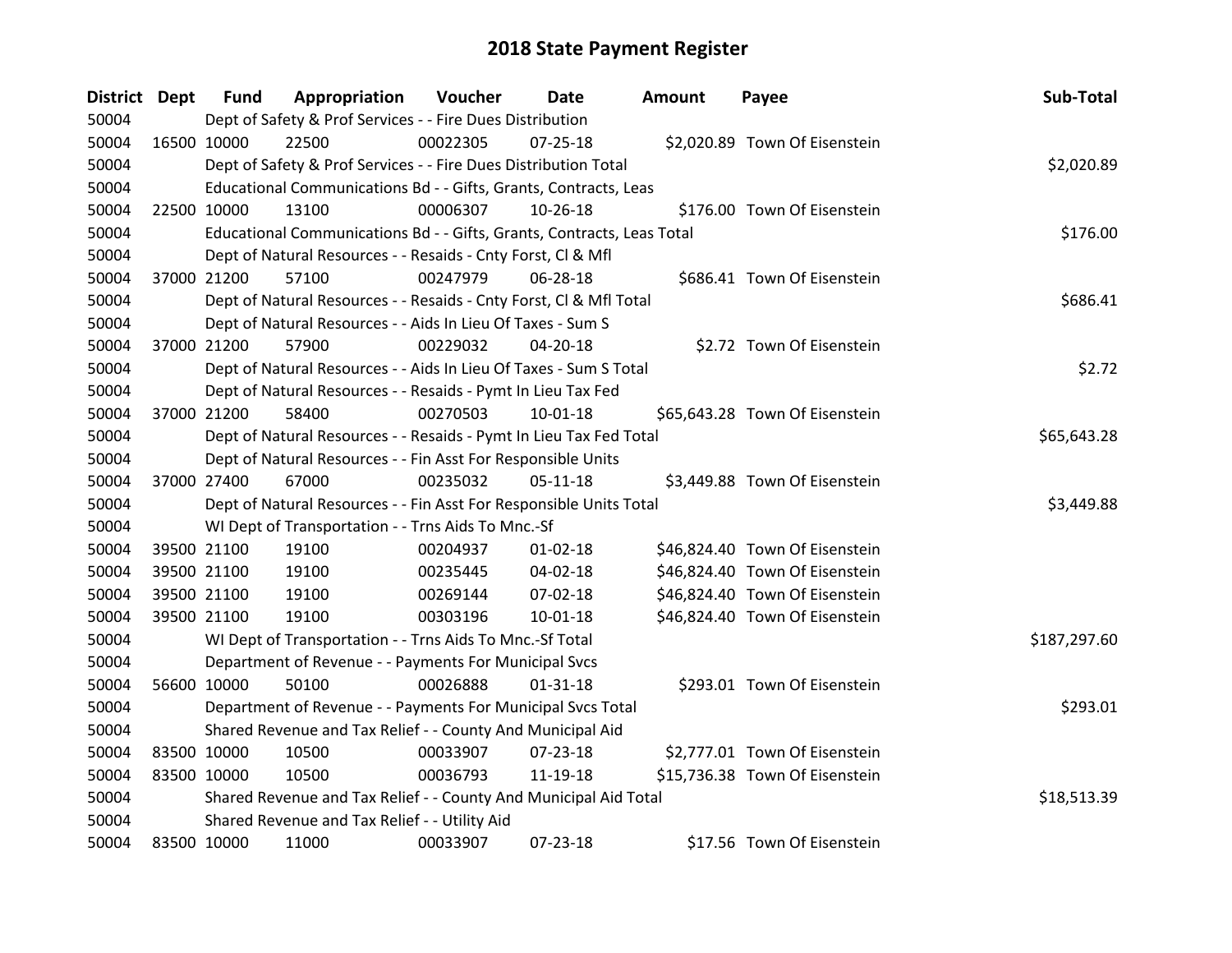| District Dept |             | Fund | Appropriation                                       | <b>Voucher</b> | Date     | Amount | <b>Pavee</b>                | Sub-Total    |
|---------------|-------------|------|-----------------------------------------------------|----------------|----------|--------|-----------------------------|--------------|
| 50004         | 83500 10000 |      | 11000                                               | 00036793       | 11-19-18 |        | \$103.68 Town Of Eisenstein |              |
| 50004         |             |      | Shared Revenue and Tax Relief - - Utility Aid Total |                |          |        |                             | \$121.24     |
| 50004 Total   |             |      |                                                     |                |          |        |                             | \$278,204.42 |
|               |             |      |                                                     |                |          |        |                             |              |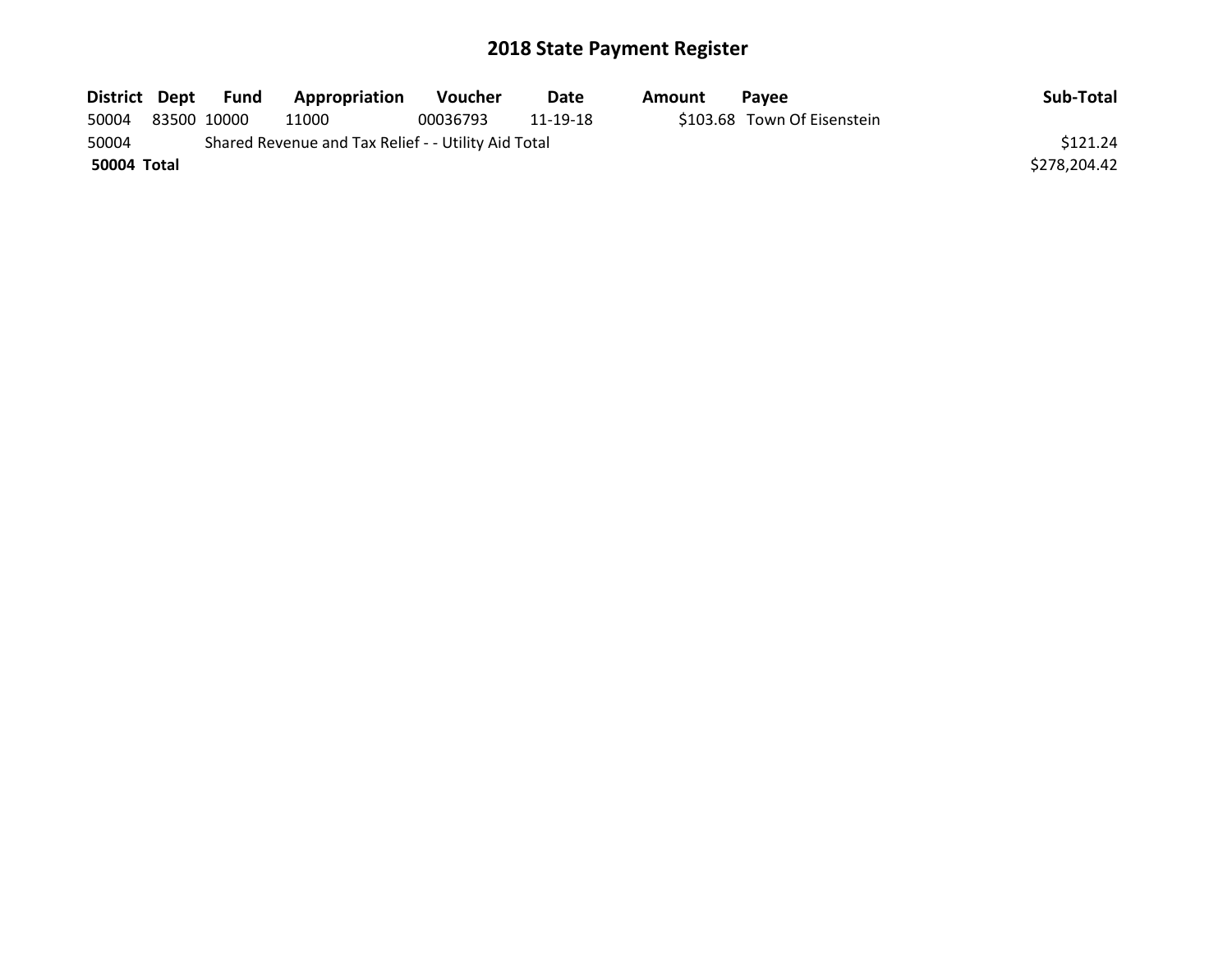| District Dept      |             | <b>Fund</b> | Appropriation                                                      | Voucher  | Date           | Amount | Sub-Total<br>Payee      |  |
|--------------------|-------------|-------------|--------------------------------------------------------------------|----------|----------------|--------|-------------------------|--|
| 50006              |             |             | Dept of Safety & Prof Services - - Fire Dues Distribution          |          |                |        |                         |  |
| 50006              | 16500 10000 |             | 22500                                                              | 00022306 | $07 - 24 - 18$ |        | \$4,607.61 Town Of Elk  |  |
| 50006              |             |             | Dept of Safety & Prof Services - - Fire Dues Distribution Total    |          |                |        | \$4,607.61              |  |
| 50006              |             |             | Dept of Natural Resources - - Aids In Lieu Of Taxes - Gener        |          |                |        |                         |  |
| 50006              | 37000 10000 |             | 50300                                                              | 00229320 | 04-20-18       |        | \$73.89 Town Of Elk     |  |
| 50006              | 37000 10000 |             | 50300                                                              | 00229322 | 04-20-18       |        | \$18.15 Town Of Elk     |  |
| 50006              |             |             | Dept of Natural Resources - - Aids In Lieu Of Taxes - Gener Total  |          | \$92.04        |        |                         |  |
| 50006              |             |             | Dept of Natural Resources - - Resaids - Cnty Forst, CI & Mfl       |          |                |        |                         |  |
| 50006              | 37000 21200 |             | 57100                                                              | 00247980 | 06-28-18       |        | \$2,255.03 Town Of Elk  |  |
| 50006              |             |             | Dept of Natural Resources - - Resaids - Cnty Forst, Cl & Mfl Total |          |                |        | \$2,255.03              |  |
| 50006              |             |             | Dept of Natural Resources - - Aids In Lieu Of Taxes - Sum S        |          |                |        |                         |  |
| 50006              | 37000 21200 |             | 57900                                                              | 00229321 | $04 - 20 - 18$ |        | \$300.27 Town Of Elk    |  |
| 50006              |             |             | Dept of Natural Resources - - Aids In Lieu Of Taxes - Sum S Total  |          |                |        | \$300.27                |  |
| 50006              |             |             | Dept of Natural Resources - - Fin Asst For Responsible Units       |          |                |        |                         |  |
| 50006              | 37000 27400 |             | 67000                                                              | 00235353 | $05-11-18$     |        | \$4,205.49 Town Of Elk  |  |
| 50006              |             |             | Dept of Natural Resources - - Fin Asst For Responsible Units Total |          |                |        | \$4,205.49              |  |
| 50006              |             |             | WI Dept of Transportation - - Trns Aids To Mnc.-Sf                 |          |                |        |                         |  |
| 50006              | 39500 21100 |             | 19100                                                              | 00204938 | $01 - 02 - 18$ |        | \$29,563.87 Town Of Elk |  |
| 50006              | 39500 21100 |             | 19100                                                              | 00235446 | 04-02-18       |        | \$29,563.87 Town Of Elk |  |
| 50006              | 39500 21100 |             | 19100                                                              | 00269145 | 07-02-18       |        | \$29,563.87 Town Of Elk |  |
| 50006              | 39500 21100 |             | 19100                                                              | 00303197 | 10-01-18       |        | \$29,563.89 Town Of Elk |  |
| 50006              |             |             | WI Dept of Transportation - - Trns Aids To Mnc.-Sf Total           |          |                |        | \$118,255.50            |  |
| 50006              |             |             | WI Dept of Transportation - - Loc Rd Imp Prg St Fd                 |          |                |        |                         |  |
| 50006              | 39500 21100 |             | 27800                                                              | 00226354 | 03-01-18       |        | \$30,000.00 Town Of Elk |  |
| 50006              |             |             | WI Dept of Transportation - - Loc Rd Imp Prg St Fd Total           |          |                |        | \$30,000.00             |  |
| 50006              |             |             | Shared Revenue and Tax Relief - - County And Municipal Aid         |          |                |        |                         |  |
| 50006              | 83500 10000 |             | 10500                                                              | 00033908 | 07-23-18       |        | \$2,087.41 Town Of Elk  |  |
| 50006              | 83500 10000 |             | 10500                                                              | 00036794 | 11-19-18       |        | \$11,828.66 Town Of Elk |  |
| 50006              |             |             | Shared Revenue and Tax Relief - - County And Municipal Aid Total   |          |                |        | \$13,916.07             |  |
| <b>50006 Total</b> |             |             |                                                                    |          |                |        | \$173,632.01            |  |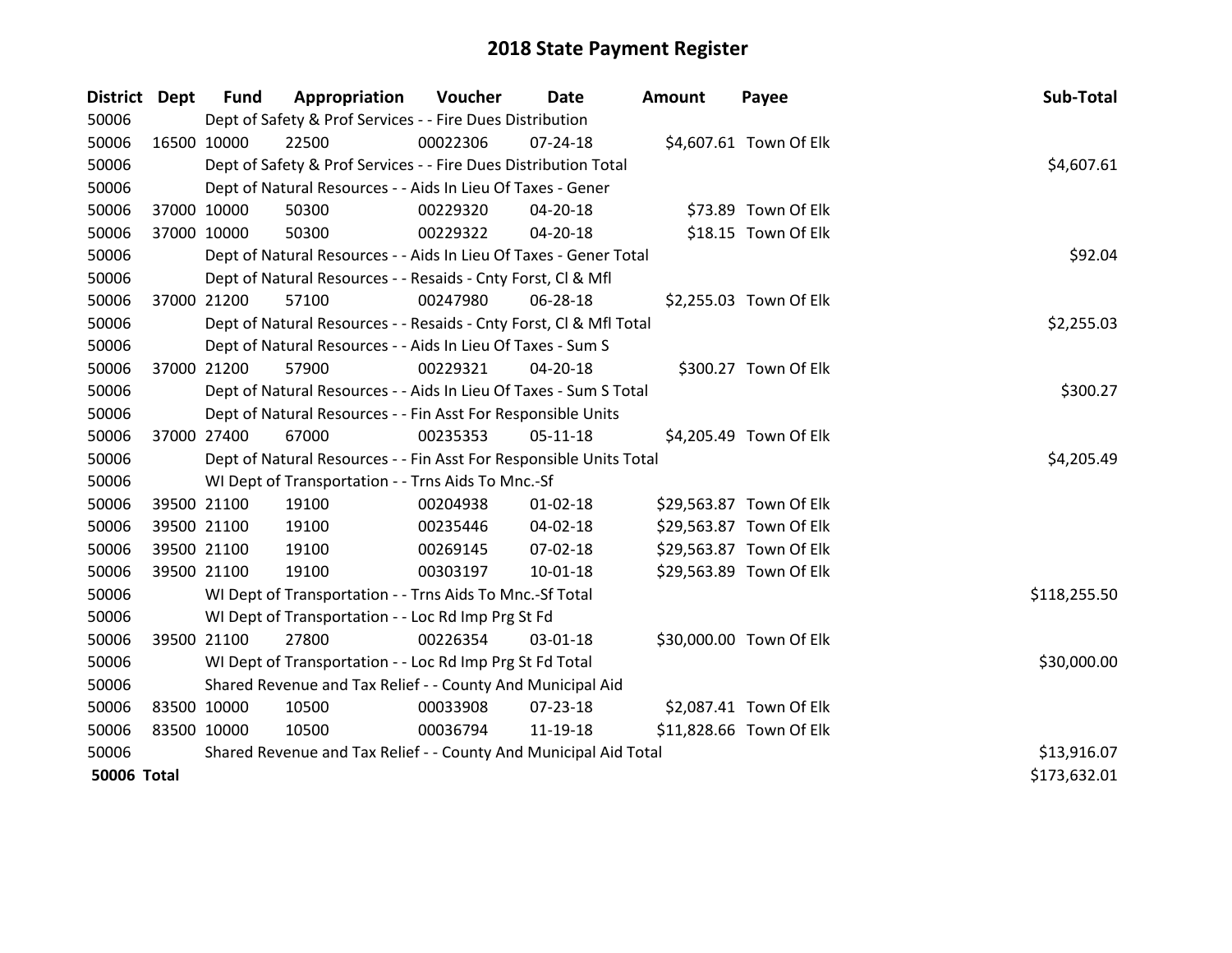| District Dept |             | <b>Fund</b>                                                     | Appropriation                                                         | Voucher  | Date           | Amount | Payee                     | Sub-Total    |
|---------------|-------------|-----------------------------------------------------------------|-----------------------------------------------------------------------|----------|----------------|--------|---------------------------|--------------|
| 50008         |             |                                                                 | Dept of Safety & Prof Services - - Fire Dues Distribution             |          |                |        |                           |              |
| 50008         | 16500 10000 |                                                                 | 22500                                                                 | 00022307 | $07 - 24 - 18$ |        | \$876.42 Town Of Emery    |              |
| 50008         |             |                                                                 | Dept of Safety & Prof Services - - Fire Dues Distribution Total       |          |                |        |                           | \$876.42     |
| 50008         |             |                                                                 | Dept of Natural Resources - - Resaids - Cnty Forst, CI & Mfl          |          |                |        |                           |              |
| 50008         | 37000 21200 |                                                                 | 57100                                                                 | 00247981 | 06-28-18       |        | \$2,528.99 Town Of Emery  |              |
| 50008         |             |                                                                 | Dept of Natural Resources - - Resaids - Cnty Forst, Cl & Mfl Total    |          |                |        |                           | \$2,528.99   |
| 50008         |             |                                                                 | Dept of Natural Resources - - Resaids - Pymt In Lieu Tax Fed          |          |                |        |                           |              |
| 50008         | 37000 21200 |                                                                 | 58400                                                                 | 00270504 | $10-01-18$     |        | \$78,116.41 Town Of Emery |              |
| 50008         |             |                                                                 | Dept of Natural Resources - - Resaids - Pymt In Lieu Tax Fed Total    |          |                |        |                           | \$78,116.41  |
| 50008         |             |                                                                 | Dept of Natural Resources - - Fin Asst For Responsible Units          |          |                |        |                           |              |
| 50008         | 37000 27400 |                                                                 | 67000                                                                 | 00235537 | $05-11-18$     |        | \$1,370.84 Town Of Emery  |              |
| 50008         |             |                                                                 | Dept of Natural Resources - - Fin Asst For Responsible Units Total    |          |                |        |                           | \$1,370.84   |
| 50008         |             |                                                                 | WI Dept of Transportation - - Trns Aids To Mnc.-Sf                    |          |                |        |                           |              |
| 50008         |             | 39500 21100                                                     | 19100                                                                 | 00204939 | $01 - 02 - 18$ |        | \$48,478.78 Town Of Emery |              |
| 50008         |             | 39500 21100                                                     | 19100                                                                 | 00235447 | 04-02-18       |        | \$48,478.78 Town Of Emery |              |
| 50008         |             | 39500 21100                                                     | 19100                                                                 | 00269146 | 07-02-18       |        | \$48,478.78 Town Of Emery |              |
| 50008         | 39500 21100 |                                                                 | 19100                                                                 | 00303198 | $10 - 01 - 18$ |        | \$48,478.79 Town Of Emery |              |
| 50008         |             |                                                                 | WI Dept of Transportation - - Trns Aids To Mnc.-Sf Total              |          |                |        |                           | \$193,915.13 |
| 50008         |             |                                                                 | Department of Military Affairs - - Major Disaster Assist; Pif         |          |                |        |                           |              |
| 50008         | 46500 27200 |                                                                 | 36500                                                                 | 00047606 | 08-14-18       |        | \$9,779.16 Town Of Emery  |              |
| 50008         |             |                                                                 | Department of Military Affairs - - Major Disaster Assist; Pif Total   |          |                |        |                           | \$9,779.16   |
| 50008         |             |                                                                 | Shared Revenue and Tax Relief - - County And Municipal Aid            |          |                |        |                           |              |
| 50008         | 83500 10000 |                                                                 | 10500                                                                 | 00033909 | 07-23-18       |        | \$2,310.13 Town Of Emery  |              |
| 50008         | 83500 10000 |                                                                 | 10500                                                                 | 00036795 | 11-19-18       |        | \$13,090.74 Town Of Emery |              |
| 50008         |             |                                                                 | Shared Revenue and Tax Relief - - County And Municipal Aid Total      |          |                |        |                           | \$15,400.87  |
| 50008         |             |                                                                 | Shared Revenue and Tax Relief - - Exempt Computer Aid                 |          |                |        |                           |              |
| 50008         | 83500 10000 |                                                                 | 10900                                                                 | 00031128 | $07 - 23 - 18$ |        | \$1.01 Town Of Emery      |              |
| 50008         |             |                                                                 | Shared Revenue and Tax Relief - - Exempt Computer Aid Total           |          |                |        |                           | \$1.01       |
| 50008         |             | Shared Revenue and Tax Relief - - School Lvy Tx/First Dollar Cr |                                                                       |          |                |        |                           |              |
| 50008         | 83500 10000 |                                                                 | 30200                                                                 | 00029669 | 07-23-18       |        | \$16,006.13 Town Of Emery |              |
| 50008         | 83500 10000 |                                                                 | 30200                                                                 | 00029817 | 07-23-18       |        | \$62,245.62 Town Of Emery |              |
| 50008         |             |                                                                 | Shared Revenue and Tax Relief - - School Lvy Tx/First Dollar Cr Total |          |                |        |                           | \$78,251.75  |
| 50008         |             |                                                                 | Shared Revenue and Tax Relief - - Lottery & Gaming Credit             |          |                |        |                           |              |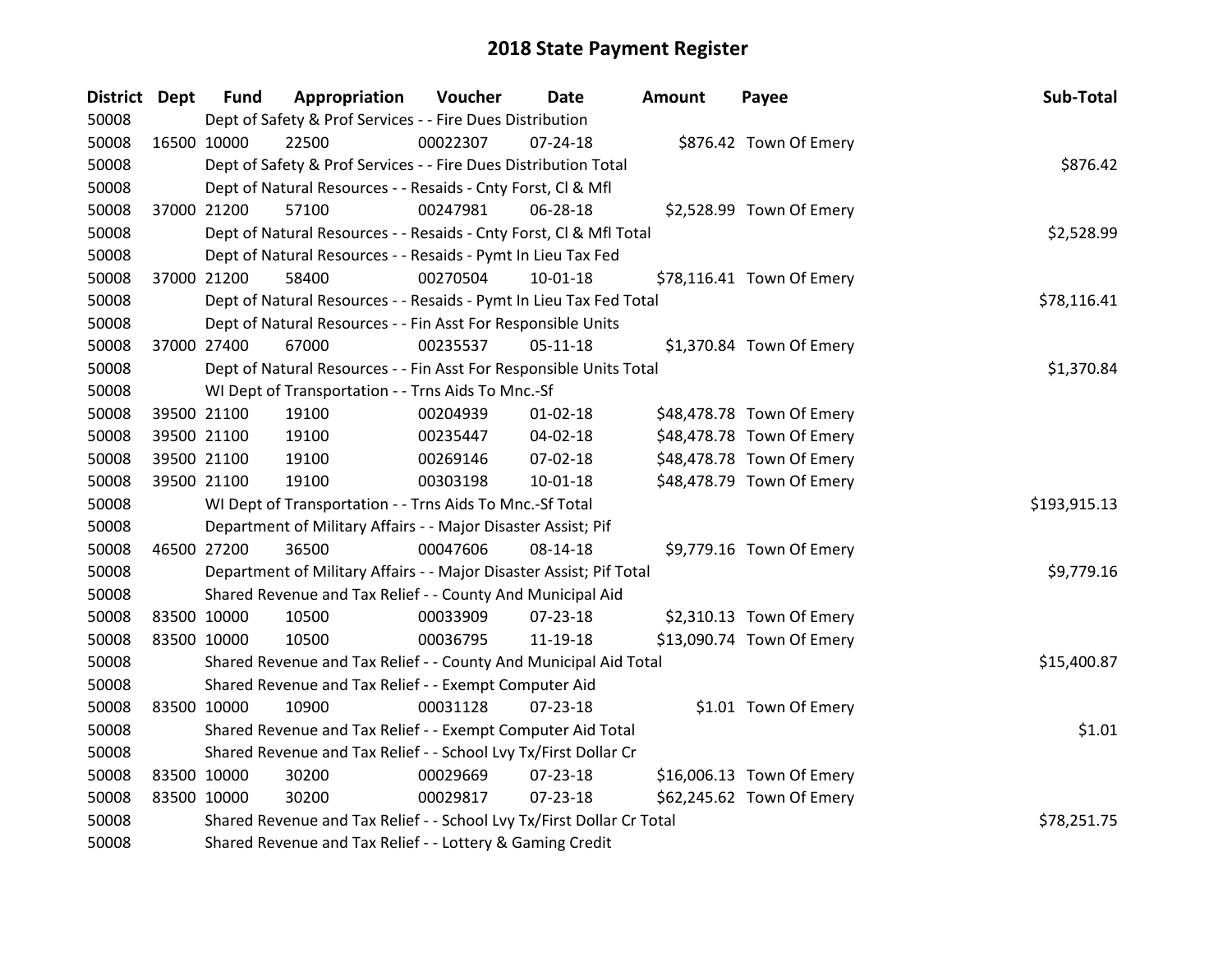| District Dept      |             | Fund | Appropriation                                                   | <b>Voucher</b> | <b>Date</b> | Amount | <b>Pavee</b>              | Sub-Total    |
|--------------------|-------------|------|-----------------------------------------------------------------|----------------|-------------|--------|---------------------------|--------------|
| 50008              | 83500 52100 |      | 36300                                                           | 00027184       | 03-26-18    |        | \$11,549.07 Town Of Emery |              |
| 50008              |             |      | Shared Revenue and Tax Relief - - Lottery & Gaming Credit Total |                |             |        |                           | \$11,549.07  |
| <b>50008 Total</b> |             |      |                                                                 |                |             |        |                           | \$391,789.65 |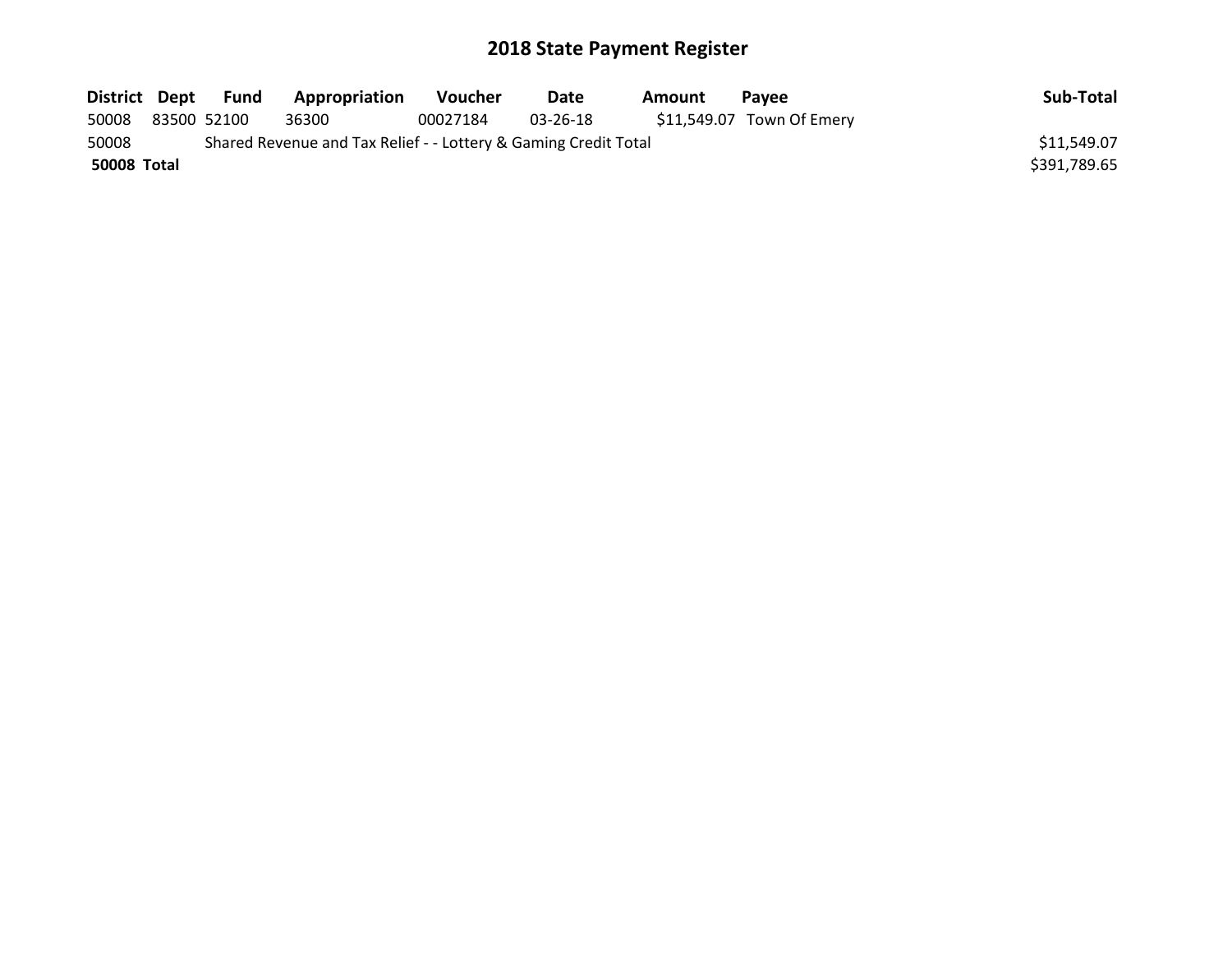| <b>District Dept</b> |             | <b>Fund</b> | Appropriation                                                      | Voucher  | Date           | Amount | Payee                        | Sub-Total    |
|----------------------|-------------|-------------|--------------------------------------------------------------------|----------|----------------|--------|------------------------------|--------------|
| 50010                |             |             | Dept of Safety & Prof Services - - Fire Dues Distribution          |          |                |        |                              |              |
| 50010                | 16500 10000 |             | 22500                                                              | 00022308 | $07 - 24 - 18$ |        | \$4,620.75 Town Of Fifield   |              |
| 50010                |             |             | Dept of Safety & Prof Services - - Fire Dues Distribution Total    |          |                |        |                              | \$4,620.75   |
| 50010                |             |             | Dept of Natural Resources - - Aids In Lieu Of Taxes - Gener        |          |                |        |                              |              |
| 50010                | 37000 10000 |             | 50300                                                              | 00229977 | $04 - 20 - 18$ |        | \$66.17 Town Of Fifield      |              |
| 50010                |             |             | Dept of Natural Resources - - Aids In Lieu Of Taxes - Gener Total  |          |                |        |                              | \$66.17      |
| 50010                |             |             | Dept of Natural Resources - - Resaids - Cnty Forst, Cl & Mfl       |          |                |        |                              |              |
| 50010                |             | 37000 21200 | 57100                                                              | 00247982 | 06-28-18       |        | \$1,799.95 Town Of Fifield   |              |
| 50010                |             |             | Dept of Natural Resources - - Resaids - Cnty Forst, CI & Mfl Total |          |                |        |                              | \$1,799.95   |
| 50010                |             |             | Dept of Natural Resources - - Aids In Lieu Of Taxes - Sum S        |          |                |        |                              |              |
| 50010                |             | 37000 21200 | 57900                                                              | 00229978 | 04-20-18       |        | \$3.10 Town Of Fifield       |              |
| 50010                |             | 37000 21200 | 57900                                                              | 00229979 | $04 - 20 - 18$ |        | \$0.94 Town Of Fifield       |              |
| 50010                |             |             | Dept of Natural Resources - - Aids In Lieu Of Taxes - Sum S Total  |          |                |        |                              | \$4.04       |
| 50010                |             |             | Dept of Natural Resources - - Resaids - Pymt In Lieu Tax Fed       |          |                |        |                              |              |
| 50010                | 37000 21200 |             | 58400                                                              | 00270505 | $10 - 01 - 18$ |        | \$148,113.97 Town Of Fifield |              |
| 50010                |             |             | Dept of Natural Resources - - Resaids - Pymt In Lieu Tax Fed Total |          |                |        |                              | \$148,113.97 |
| 50010                |             |             | Dept of Natural Resources - - Fin Asst For Responsible Units       |          |                |        |                              |              |
| 50010                |             | 37000 27400 | 67000                                                              | 00235052 | 05-11-18       |        | \$2,359.18 Town Of Fifield   |              |
| 50010                |             |             | Dept of Natural Resources - - Fin Asst For Responsible Units Total |          |                |        |                              | \$2,359.18   |
| 50010                |             |             | WI Dept of Transportation - - Trns Aids To Mnc.-Sf                 |          |                |        |                              |              |
| 50010                |             | 39500 21100 | 19100                                                              | 00204940 | $01 - 02 - 18$ |        | \$71,239.98 Town Of Fifield  |              |
| 50010                |             | 39500 21100 | 19100                                                              | 00235448 | 04-02-18       |        | \$71,239.98 Town Of Fifield  |              |
| 50010                | 39500 21100 |             | 19100                                                              | 00269147 | 07-02-18       |        | \$71,239.98 Town Of Fifield  |              |
| 50010                |             | 39500 21100 | 19100                                                              | 00303199 | 10-01-18       |        | \$71,239.98 Town Of Fifield  |              |
| 50010                |             |             | WI Dept of Transportation - - Trns Aids To Mnc.-Sf Total           |          |                |        |                              | \$284,959.92 |
| 50010                |             |             | WI Dept of Transportation - - Local Rds, Grants Sf                 |          |                |        |                              |              |
| 50010                |             | 39500 21100 | 27000                                                              | 00323366 | 11-15-18       |        | \$255,864.04 Town Of Fifield |              |
| 50010                |             |             | WI Dept of Transportation - - Local Rds, Grants Sf Total           |          |                |        |                              | \$255,864.04 |
| 50010                |             |             | WI Dept of Transportation - - Loc Rd Imp Prg St Fd                 |          |                |        |                              |              |
| 50010                | 39500 21100 |             | 27800                                                              | 00288330 | 08-17-18       |        | \$26,226.90 Town Of Fifield  |              |
| 50010                |             |             | WI Dept of Transportation - - Loc Rd Imp Prg St Fd Total           |          |                |        |                              | \$26,226.90  |
| 50010                |             |             | Shared Revenue and Tax Relief - - County And Municipal Aid         |          |                |        |                              |              |
| 50010                | 83500 10000 |             | 10500                                                              | 00033910 | 07-23-18       |        | \$3,427.10 Town Of Fifield   |              |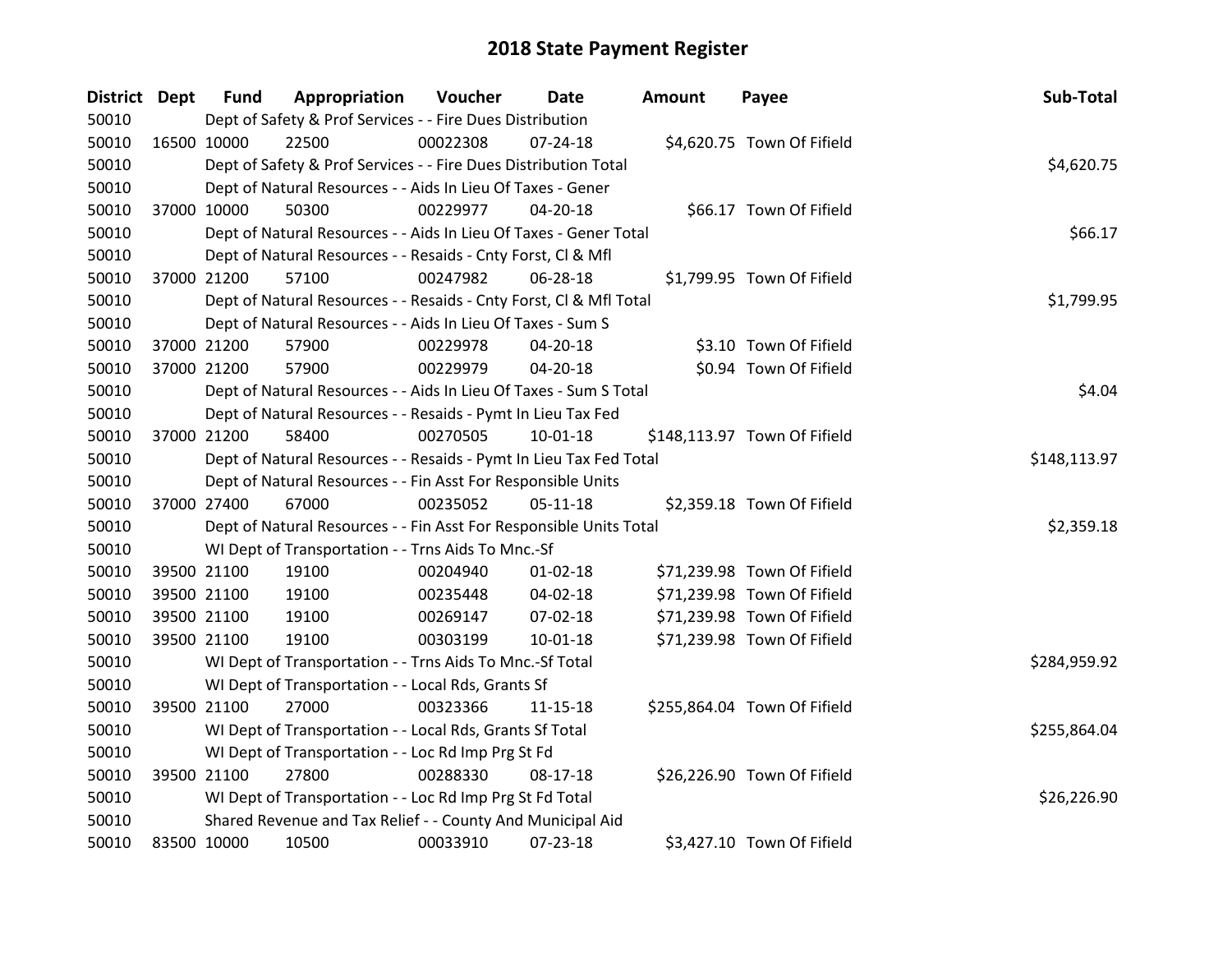| District Dept      | Fund        | Appropriation                                                    | <b>Voucher</b> | Date           | <b>Amount</b> | Payee                       | Sub-Total    |
|--------------------|-------------|------------------------------------------------------------------|----------------|----------------|---------------|-----------------------------|--------------|
| 50010              | 83500 10000 | 10500                                                            | 00036796       | 11-19-18       |               | \$19,420.24 Town Of Fifield |              |
| 50010              |             | Shared Revenue and Tax Relief - - County And Municipal Aid Total |                |                |               |                             | \$22,847.34  |
| 50010              |             | Shared Revenue and Tax Relief - - Exempt Computer Aid            |                |                |               |                             |              |
| 50010              | 83500 10000 | 10900                                                            | 00031129       | $07 - 23 - 18$ |               | \$31.46 Town Of Fifield     |              |
| 50010              |             | Shared Revenue and Tax Relief - - Exempt Computer Aid Total      |                |                |               |                             | \$31.46      |
| 50010              |             | Shared Revenue and Tax Relief - - Utility Aid                    |                |                |               |                             |              |
| 50010              | 83500 10000 | 11000                                                            | 00033910       | $07 - 23 - 18$ |               | \$1.23 Town Of Fifield      |              |
| 50010              |             | Shared Revenue and Tax Relief - - Utility Aid Total              |                |                |               |                             | \$1.23       |
| <b>50010 Total</b> |             |                                                                  |                |                |               |                             | \$746,894.95 |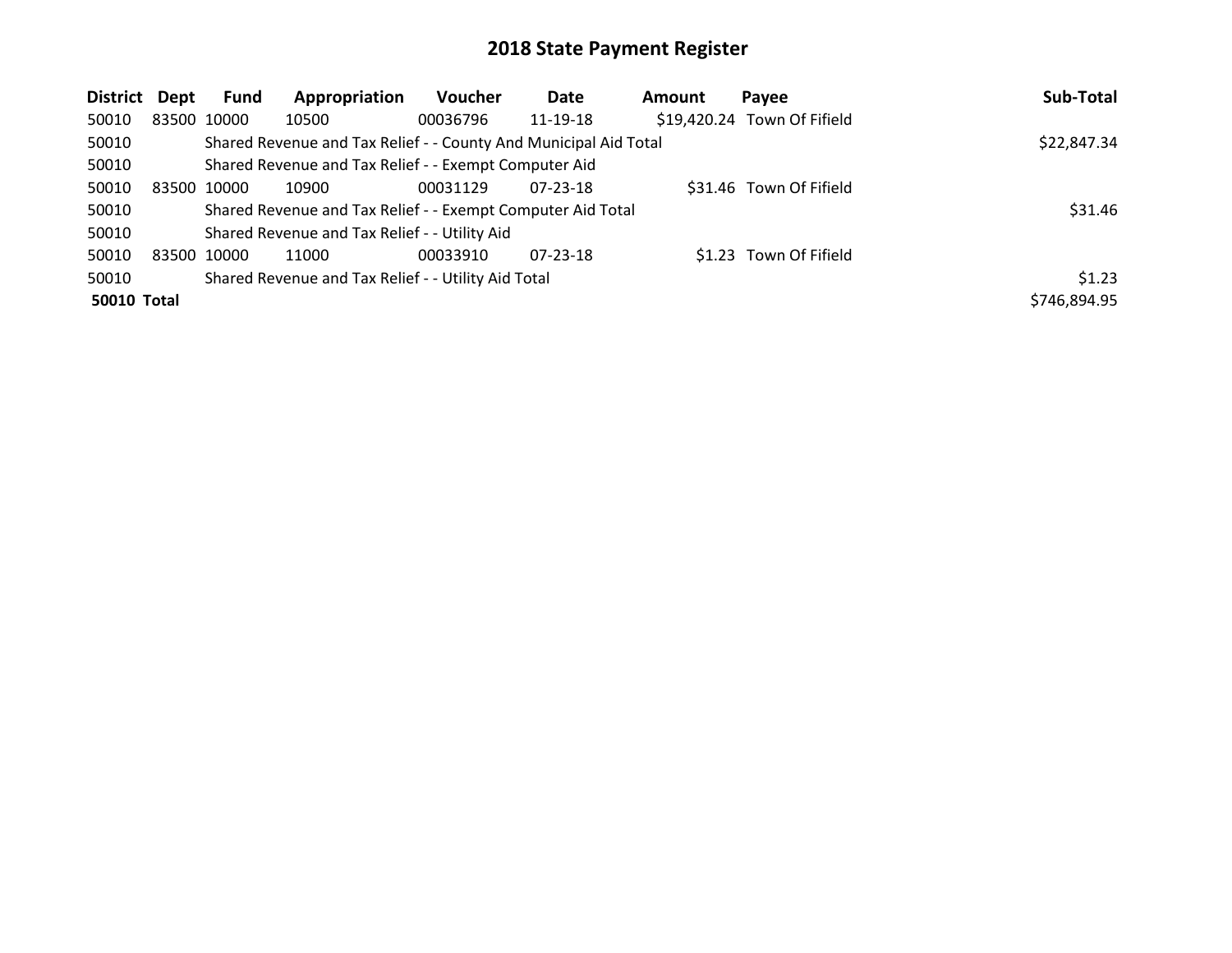| District Dept |             | <b>Fund</b> | Appropriation                                                      | Voucher  | Date           | <b>Amount</b> | Payee                        | Sub-Total    |
|---------------|-------------|-------------|--------------------------------------------------------------------|----------|----------------|---------------|------------------------------|--------------|
| 50012         |             |             | Dept of Safety & Prof Services - - Fire Dues Distribution          |          |                |               |                              |              |
| 50012         | 16500 10000 |             | 22500                                                              | 00022309 | $07 - 25 - 18$ |               | \$1,807.95 Town Of Flambeau  |              |
| 50012         |             |             | Dept of Safety & Prof Services - - Fire Dues Distribution Total    |          |                |               |                              | \$1,807.95   |
| 50012         |             |             | Dept of Natural Resources - - Aids In Lieu Of Taxes - Gener        |          |                |               |                              |              |
| 50012         |             | 37000 10000 | 50300                                                              | 00212106 | 02-05-18       |               | \$2,661.91 Town Of Flambeau  |              |
| 50012         |             | 37000 10000 | 50300                                                              | 00212107 | 02-05-18       |               | \$877.47 Town Of Flambeau    |              |
| 50012         |             | 37000 10000 | 50300                                                              | 00229395 | 04-20-18       |               | \$164.80 Town Of Flambeau    |              |
| 50012         | 37000 10000 |             | 50300                                                              | 00229397 | 04-20-18       |               | \$701.08 Town Of Flambeau    |              |
| 50012         |             |             | Dept of Natural Resources - - Aids In Lieu Of Taxes - Gener Total  |          | \$4,405.26     |               |                              |              |
| 50012         |             |             | Dept of Natural Resources - - Resaids - Cnty Forst, Cl & Mfl       |          |                |               |                              |              |
| 50012         | 37000 21200 |             | 57100                                                              | 00247983 | 06-28-18       |               | \$4,568.14 Town Of Flambeau  |              |
| 50012         |             |             | Dept of Natural Resources - - Resaids - Cnty Forst, CI & Mfl Total |          |                |               |                              | \$4,568.14   |
| 50012         |             |             | Dept of Natural Resources - - Aids In Lieu Of Taxes - Sum S        |          |                |               |                              |              |
| 50012         |             | 37000 21200 | 57900                                                              | 00229393 | 04-20-18       |               | \$6,163.24 Town Of Flambeau  |              |
| 50012         |             | 37000 21200 | 57900                                                              | 00229394 | 04-20-18       |               | \$1,861.80 Town Of Flambeau  |              |
| 50012         |             | 37000 21200 | 57900                                                              | 00229396 | $04 - 20 - 18$ |               | \$16.48 Town Of Flambeau     |              |
| 50012         |             |             | Dept of Natural Resources - - Aids In Lieu Of Taxes - Sum S Total  |          |                |               |                              | \$8,041.52   |
| 50012         |             |             | Dept of Natural Resources - - Fin Asst For Responsible Units       |          |                |               |                              |              |
| 50012         | 37000 27400 |             | 67000                                                              | 00235279 | 05-11-18       |               | \$2,401.37 Town Of Flambeau  |              |
| 50012         |             |             | Dept of Natural Resources - - Fin Asst For Responsible Units Total |          |                |               |                              | \$2,401.37   |
| 50012         |             |             | WI Dept of Transportation - - Trns Aids To Mnc.-Sf                 |          |                |               |                              |              |
| 50012         |             | 39500 21100 | 19100                                                              | 00204941 | $01 - 02 - 18$ |               | \$35,990.28 Town Of Flambeau |              |
| 50012         |             | 39500 21100 | 19100                                                              | 00235449 | 04-02-18       |               | \$35,990.28 Town Of Flambeau |              |
| 50012         |             | 39500 21100 | 19100                                                              | 00269148 | 07-02-18       |               | \$35,990.28 Town Of Flambeau |              |
| 50012         |             | 39500 21100 | 19100                                                              | 00303200 | $10 - 01 - 18$ |               | \$35,990.30 Town Of Flambeau |              |
| 50012         |             |             | WI Dept of Transportation - - Trns Aids To Mnc.-Sf Total           |          |                |               |                              | \$143,961.14 |
| 50012         |             |             | Shared Revenue and Tax Relief - - County And Municipal Aid         |          |                |               |                              |              |
| 50012         | 83500 10000 |             | 10500                                                              | 00033911 | 07-23-18       |               | \$2,085.54 Town Of Flambeau  |              |
| 50012         | 83500 10000 |             | 10500                                                              | 00036797 | 11-19-18       |               | \$11,818.03 Town Of Flambeau |              |
| 50012         |             |             | Shared Revenue and Tax Relief - - County And Municipal Aid Total   |          |                |               |                              | \$13,903.57  |
| 50012         |             |             | Shared Revenue and Tax Relief - - Exempt Computer Aid              |          |                |               |                              |              |
| 50012         | 83500 10000 |             | 10900                                                              | 00031130 | 07-23-18       |               | \$2.03 Town Of Flambeau      |              |
| 50012         |             |             | Shared Revenue and Tax Relief - - Exempt Computer Aid Total        |          |                |               |                              | \$2.03       |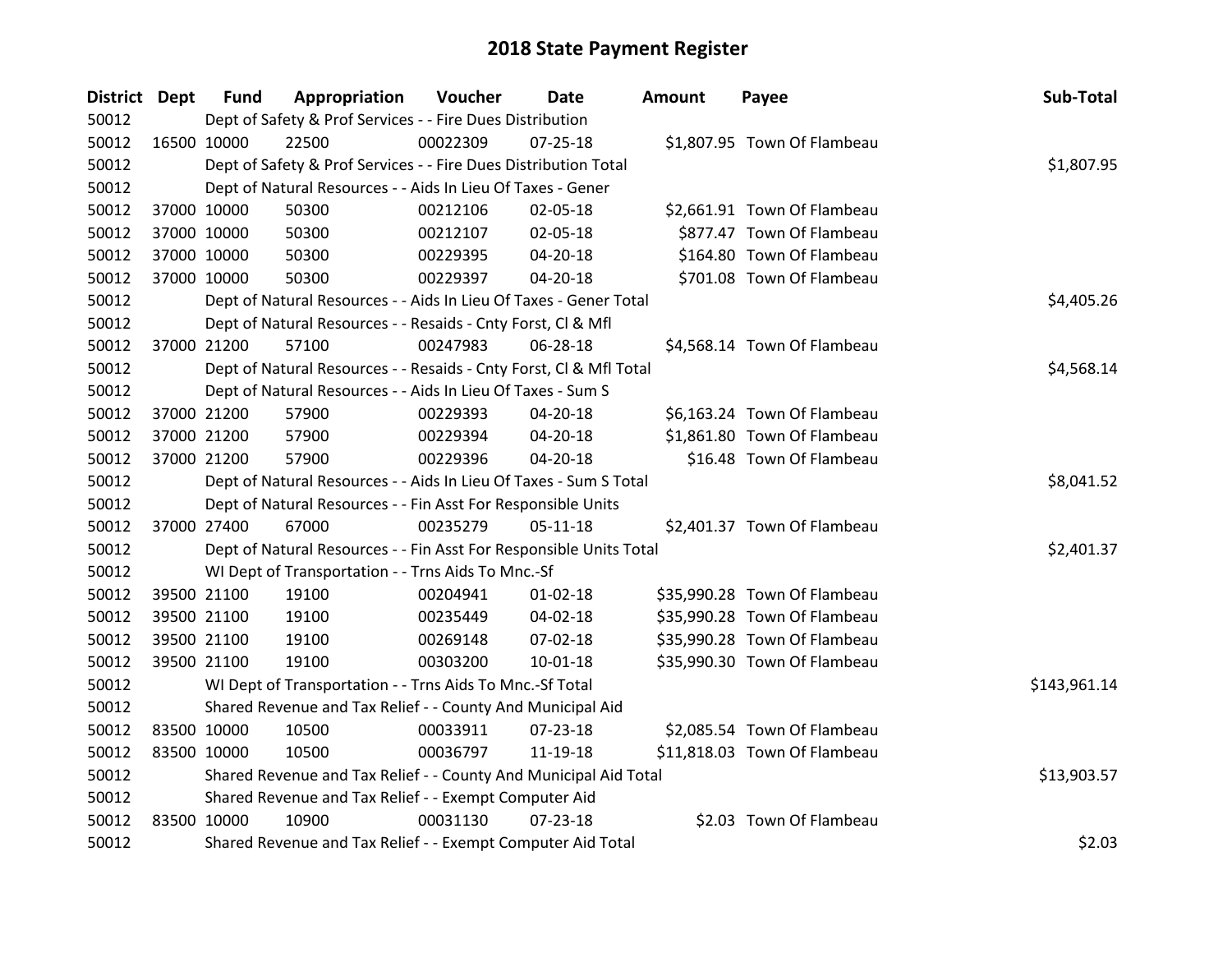| District Dept | Fund        | <b>Appropriation</b>                                | Voucher  | Date     | Amount | Pavee                     | Sub-Total    |
|---------------|-------------|-----------------------------------------------------|----------|----------|--------|---------------------------|--------------|
| 50012         |             | Shared Revenue and Tax Relief - - Utility Aid       |          |          |        |                           |              |
| 50012         | 83500 10000 | 11000                                               | 00033911 | 07-23-18 |        | \$103.32 Town Of Flambeau |              |
| 50012         | 83500 10000 | 11000                                               | 00036797 | 11-19-18 |        | \$610.16 Town Of Flambeau |              |
| 50012         |             | Shared Revenue and Tax Relief - - Utility Aid Total |          |          |        |                           | \$713.48     |
| 50012 Total   |             |                                                     |          |          |        |                           | \$179,804.46 |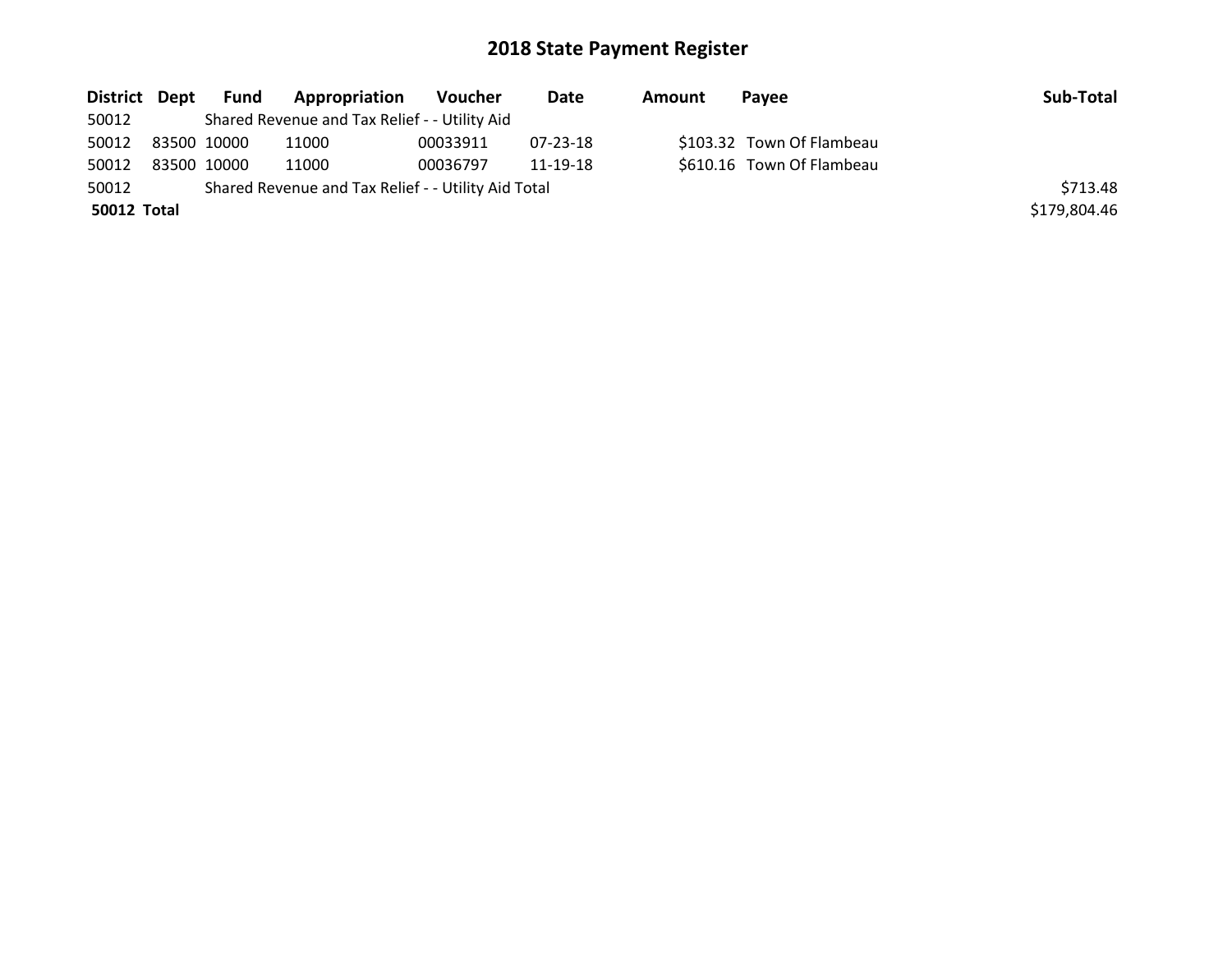| <b>District</b>    | Dept        | <b>Fund</b> | Appropriation                                                         | Voucher  | <b>Date</b>    | Amount | Payee                          | Sub-Total    |
|--------------------|-------------|-------------|-----------------------------------------------------------------------|----------|----------------|--------|--------------------------------|--------------|
| 50014              |             |             | Dept of Safety & Prof Services - - Fire Dues Distribution             |          |                |        |                                |              |
| 50014              |             | 16500 10000 | 22500                                                                 | 00022310 | $07 - 24 - 18$ |        | \$401.93 Town Of Georgetown    |              |
| 50014              |             |             | Dept of Safety & Prof Services - - Fire Dues Distribution Total       |          |                |        |                                | \$401.93     |
| 50014              |             |             | Dept of Natural Resources - - Resaids - Cnty Forst, Cl & Mfl          |          |                |        |                                |              |
| 50014              | 37000       | 21200       | 57100                                                                 | 00247984 | 06-28-18       |        | \$6,918.24 Town Of Georgetown  |              |
| 50014              |             |             | Dept of Natural Resources - - Resaids - Cnty Forst, CI & Mfl Total    |          |                |        |                                | \$6,918.24   |
| 50014              |             |             | WI Dept of Transportation - - Trns Aids To Mnc.-Sf                    |          |                |        |                                |              |
| 50014              |             | 39500 21100 | 19100                                                                 | 00204942 | $01 - 02 - 18$ |        | \$23,023.98 Town Of Georgetown |              |
| 50014              |             | 39500 21100 | 19100                                                                 | 00235450 | 04-02-18       |        | \$23,023.98 Town Of Georgetown |              |
| 50014              |             | 39500 21100 | 19100                                                                 | 00269149 | $07 - 02 - 18$ |        | \$23,023.98 Town Of Georgetown |              |
| 50014              |             | 39500 21100 | 19100                                                                 | 00303201 | 10-01-18       |        | \$23,024.01 Town Of Georgetown |              |
| 50014              |             |             | WI Dept of Transportation - - Trns Aids To Mnc.-Sf Total              |          |                |        |                                | \$92,095.95  |
| 50014              |             |             | Shared Revenue and Tax Relief - - County And Municipal Aid            |          |                |        |                                |              |
| 50014              |             | 83500 10000 | 10500                                                                 | 00033912 | $07 - 23 - 18$ |        | \$4,139.14 Town Of Georgetown  |              |
| 50014              |             | 83500 10000 | 10500                                                                 | 00036798 | 11-19-18       |        | \$23,455.15 Town Of Georgetown |              |
| 50014              |             |             | Shared Revenue and Tax Relief - - County And Municipal Aid Total      |          |                |        |                                | \$27,594.29  |
| 50014              |             |             | Shared Revenue and Tax Relief - - School Lvy Tx/First Dollar Cr       |          |                |        |                                |              |
| 50014              | 83500 10000 |             | 30200                                                                 | 00029670 | $07 - 23 - 18$ |        | \$7,601.77 Town Of Georgetown  |              |
| 50014              |             | 83500 10000 | 30200                                                                 | 00029818 | 07-23-18       |        | \$28,245.29 Town Of Georgetown |              |
| 50014              |             |             | Shared Revenue and Tax Relief - - School Lvy Tx/First Dollar Cr Total |          |                |        |                                | \$35,847.06  |
| 50014              |             |             | Shared Revenue and Tax Relief - - Lottery & Gaming Credit             |          |                |        |                                |              |
| 50014              | 83500 52100 |             | 36300                                                                 | 00027185 | 03-26-18       |        | \$6,061.85 Town Of Georgetown  |              |
| 50014              |             |             | Shared Revenue and Tax Relief - - Lottery & Gaming Credit Total       |          |                |        |                                | \$6,061.85   |
| <b>50014 Total</b> |             |             |                                                                       |          |                |        |                                | \$168,919.32 |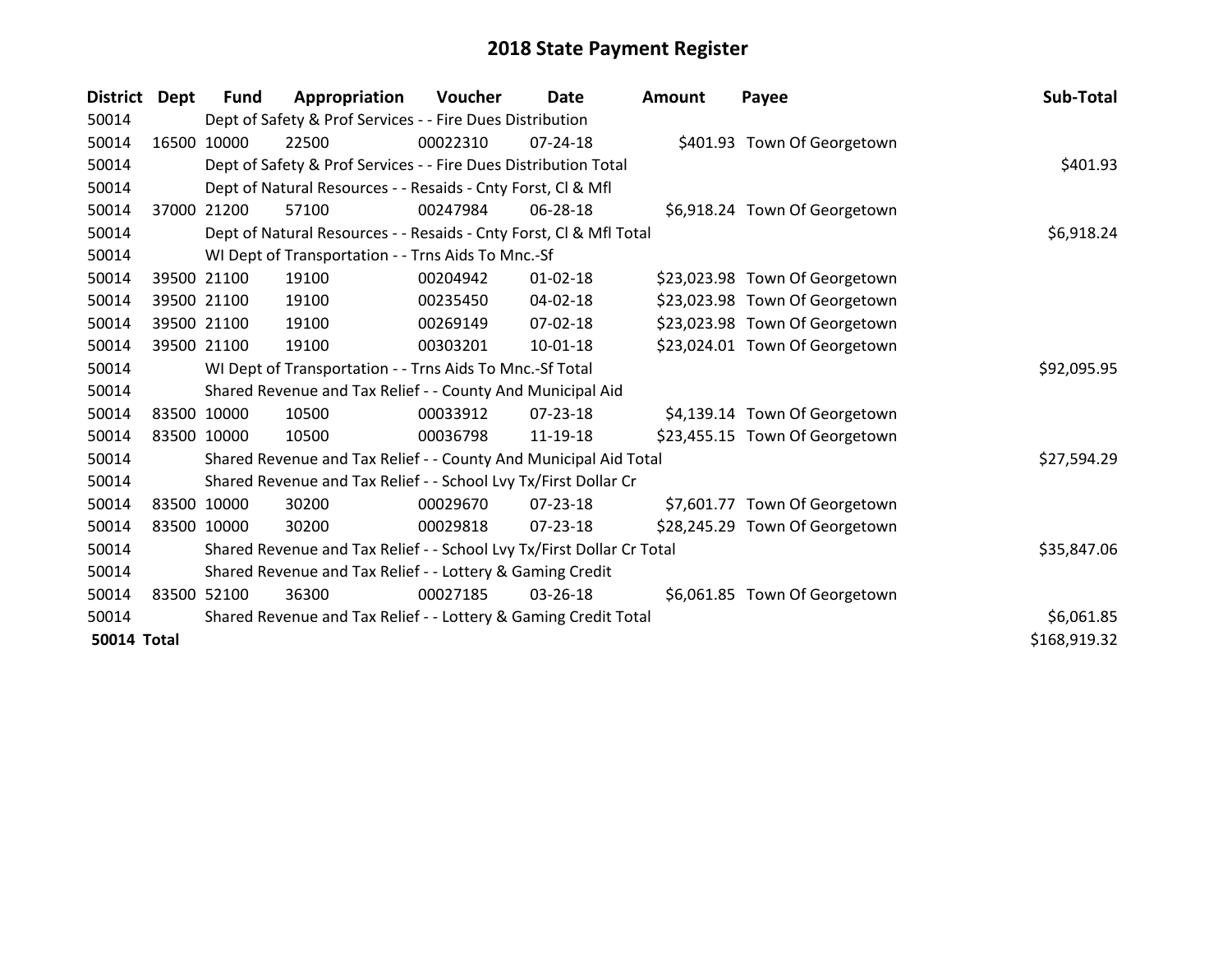| District Dept      |             | Fund        | Appropriation                                                      | Voucher  | Date           | <b>Amount</b> | Payee                       | Sub-Total   |
|--------------------|-------------|-------------|--------------------------------------------------------------------|----------|----------------|---------------|-----------------------------|-------------|
| 50016              |             |             | Dept of Safety & Prof Services - - Fire Dues Distribution          |          |                |               |                             |             |
| 50016              |             | 16500 10000 | 22500                                                              | 00022311 | $07 - 24 - 18$ |               | \$567.45 Town Of Hackett    |             |
| 50016              |             |             | Dept of Safety & Prof Services - - Fire Dues Distribution Total    |          |                |               |                             | \$567.45    |
| 50016              |             |             | Dept of Natural Resources - - Aids In Lieu Of Taxes - Gener        |          |                |               |                             |             |
| 50016              | 37000       | 10000       | 50300                                                              | 00229384 | 04-20-18       |               | \$8.00 Town Of Hackett      |             |
| 50016              |             |             | Dept of Natural Resources - - Aids In Lieu Of Taxes - Gener Total  |          |                |               |                             | \$8.00      |
| 50016              |             |             | Dept of Natural Resources - - Resaids - Cnty Forst, CI & Mfl       |          |                |               |                             |             |
| 50016              |             | 37000 21200 | 57100                                                              | 00247985 | 06-28-18       |               | \$4,859.90 Town Of Hackett  |             |
| 50016              |             |             | Dept of Natural Resources - - Resaids - Cnty Forst, CI & Mfl Total |          |                |               |                             | \$4,859.90  |
| 50016              |             |             | Dept of Natural Resources - - Aids In Lieu Of Taxes - Sum S        |          |                |               |                             |             |
| 50016              |             | 37000 21200 | 57900                                                              | 00229385 | 04-20-18       |               | \$0.80 Town Of Hackett      |             |
| 50016              |             | 37000 21200 | 57900                                                              | 00229386 | 04-20-18       |               | \$0.26 Town Of Hackett      |             |
| 50016              |             |             | Dept of Natural Resources - - Aids In Lieu Of Taxes - Sum S Total  |          |                |               |                             | \$1.06      |
| 50016              |             |             | WI Dept of Transportation - - Trns Aids To Mnc.-Sf                 |          |                |               |                             |             |
| 50016              |             | 39500 21100 | 19100                                                              | 00204943 | $01 - 02 - 18$ |               | \$20,984.65 Town Of Hackett |             |
| 50016              |             | 39500 21100 | 19100                                                              | 00235451 | 04-02-18       |               | \$20,984.65 Town Of Hackett |             |
| 50016              |             | 39500 21100 | 19100                                                              | 00269150 | 07-02-18       |               | \$20,984.65 Town Of Hackett |             |
| 50016              |             | 39500 21100 | 19100                                                              | 00303202 | 10-01-18       |               | \$20,984.68 Town Of Hackett |             |
| 50016              |             |             | WI Dept of Transportation - - Trns Aids To Mnc.-Sf Total           |          |                |               |                             | \$83,938.63 |
| 50016              |             |             | Shared Revenue and Tax Relief - - County And Municipal Aid         |          |                |               |                             |             |
| 50016              | 83500 10000 |             | 10500                                                              | 00033913 | 07-23-18       |               | \$1,345.75 Town Of Hackett  |             |
| 50016              | 83500 10000 |             | 10500                                                              | 00036799 | 11-19-18       |               | \$7,625.91 Town Of Hackett  |             |
| 50016              |             |             | Shared Revenue and Tax Relief - - County And Municipal Aid Total   |          |                |               |                             | \$8,971.66  |
| <b>50016 Total</b> |             |             |                                                                    |          |                |               |                             | \$98,346.70 |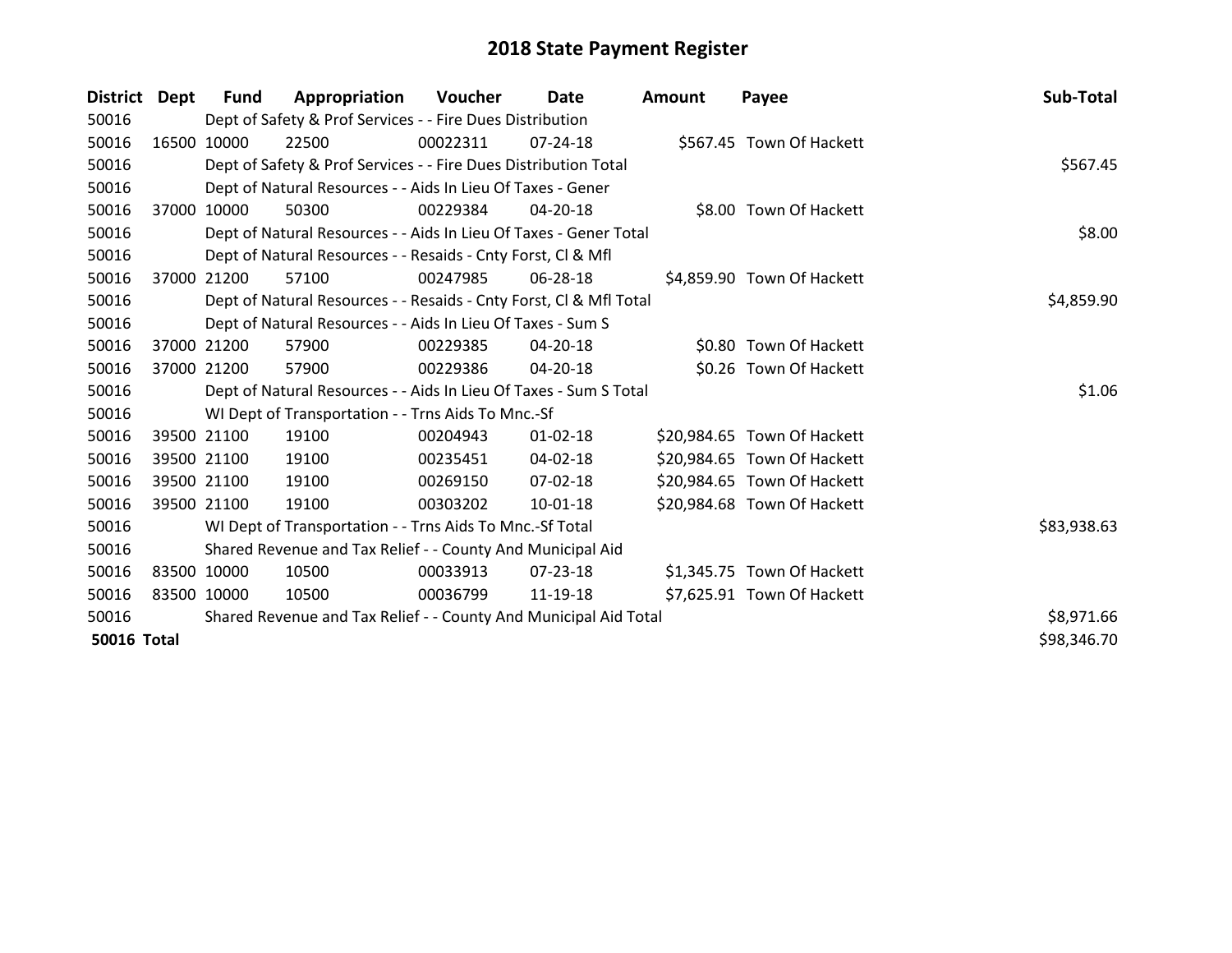| District Dept |             | <b>Fund</b> | Appropriation                                                         | Voucher  | Date           | Amount | Payee                        | Sub-Total   |
|---------------|-------------|-------------|-----------------------------------------------------------------------|----------|----------------|--------|------------------------------|-------------|
| 50018         |             |             | Dept of Safety & Prof Services - - Fire Dues Distribution             |          |                |        |                              |             |
| 50018         |             | 16500 10000 | 22500                                                                 | 00022312 | $07 - 24 - 18$ |        | \$679.13 Harmony, Town Of    |             |
| 50018         |             |             | Dept of Safety & Prof Services - - Fire Dues Distribution Total       |          |                |        |                              | \$679.13    |
| 50018         |             |             | Dept of Natural Resources - - Resaids - Cnty Forst, Cl & Mfl          |          |                |        |                              |             |
| 50018         |             | 37000 21200 | 57100                                                                 | 00247986 | 06-28-18       |        | \$2,075.42 Harmony, Town Of  |             |
| 50018         |             |             | Dept of Natural Resources - - Resaids - Cnty Forst, CI & Mfl Total    |          |                |        |                              | \$2,075.42  |
| 50018         |             |             | Dept of Natural Resources - - Aids In Lieu Of Taxes - Sum S           |          |                |        |                              |             |
| 50018         |             | 37000 21200 | 57900                                                                 | 00229344 | $04 - 20 - 18$ |        | \$812.42 Harmony, Town Of    |             |
| 50018         |             | 37000 21200 | 57900                                                                 | 00229345 | 04-20-18       |        | \$6.44 Harmony, Town Of      |             |
| 50018         |             |             | Dept of Natural Resources - - Aids In Lieu Of Taxes - Sum S Total     |          |                |        |                              | \$818.86    |
| 50018         |             |             | Dept of Natural Resources - - Fin Asst For Responsible Units          |          |                |        |                              |             |
| 50018         |             | 37000 27400 | 67000                                                                 | 00235570 | $05-11-18$     |        | \$884.33 Harmony, Town Of    |             |
| 50018         |             |             | Dept of Natural Resources - - Fin Asst For Responsible Units Total    |          |                |        |                              | \$884.33    |
| 50018         |             |             | WI Dept of Transportation - - Trns Aids To Mnc.-Sf                    |          |                |        |                              |             |
| 50018         |             | 39500 21100 | 19100                                                                 | 00204944 | 01-02-18       |        | \$11,635.79 Harmony, Town Of |             |
| 50018         |             | 39500 21100 | 19100                                                                 | 00235452 | 04-02-18       |        | \$11,635.79 Harmony, Town Of |             |
| 50018         |             | 39500 21100 | 19100                                                                 | 00269151 | 07-02-18       |        | \$11,635.79 Harmony, Town Of |             |
| 50018         |             | 39500 21100 | 19100                                                                 | 00303203 | 10-01-18       |        | \$11,635.80 Harmony, Town Of |             |
| 50018         |             |             | WI Dept of Transportation - - Trns Aids To Mnc.-Sf Total              |          |                |        |                              | \$46,543.17 |
| 50018         |             |             | Shared Revenue and Tax Relief - - County And Municipal Aid            |          |                |        |                              |             |
| 50018         | 83500 10000 |             | 10500                                                                 | 00033914 | $07 - 23 - 18$ |        | \$2,151.06 Harmony, Town Of  |             |
| 50018         |             | 83500 10000 | 10500                                                                 | 00036800 | 11-19-18       |        | \$12,189.34 Harmony, Town Of |             |
| 50018         |             |             | Shared Revenue and Tax Relief - - County And Municipal Aid Total      |          |                |        |                              | \$14,340.40 |
| 50018         |             |             | Shared Revenue and Tax Relief - - Utility Aid                         |          |                |        |                              |             |
| 50018         |             | 83500 10000 | 11000                                                                 | 00033914 | 07-23-18       |        | \$15.06 Harmony, Town Of     |             |
| 50018         |             | 83500 10000 | 11000                                                                 | 00036800 | 11-19-18       |        | \$80.12 Harmony, Town Of     |             |
| 50018         |             |             | Shared Revenue and Tax Relief - - Utility Aid Total                   |          |                |        |                              | \$95.18     |
| 50018         |             |             | Shared Revenue and Tax Relief - - School Lvy Tx/First Dollar Cr       |          |                |        |                              |             |
| 50018         |             | 83500 10000 | 30200                                                                 | 00029671 | 07-23-18       |        | \$10,309.77 Harmony, Town Of |             |
| 50018         |             | 83500 10000 | 30200                                                                 | 00029819 | 07-23-18       |        | \$38,832.45 Harmony, Town Of |             |
| 50018         |             |             | Shared Revenue and Tax Relief - - School Lvy Tx/First Dollar Cr Total |          |                |        |                              | \$49,142.22 |
| 50018         |             |             | Shared Revenue and Tax Relief - - Lottery & Gaming Credit             |          |                |        |                              |             |
| 50018         |             | 83500 52100 | 36300                                                                 | 00027186 | 03-26-18       |        | \$9,278.74 Harmony, Town Of  |             |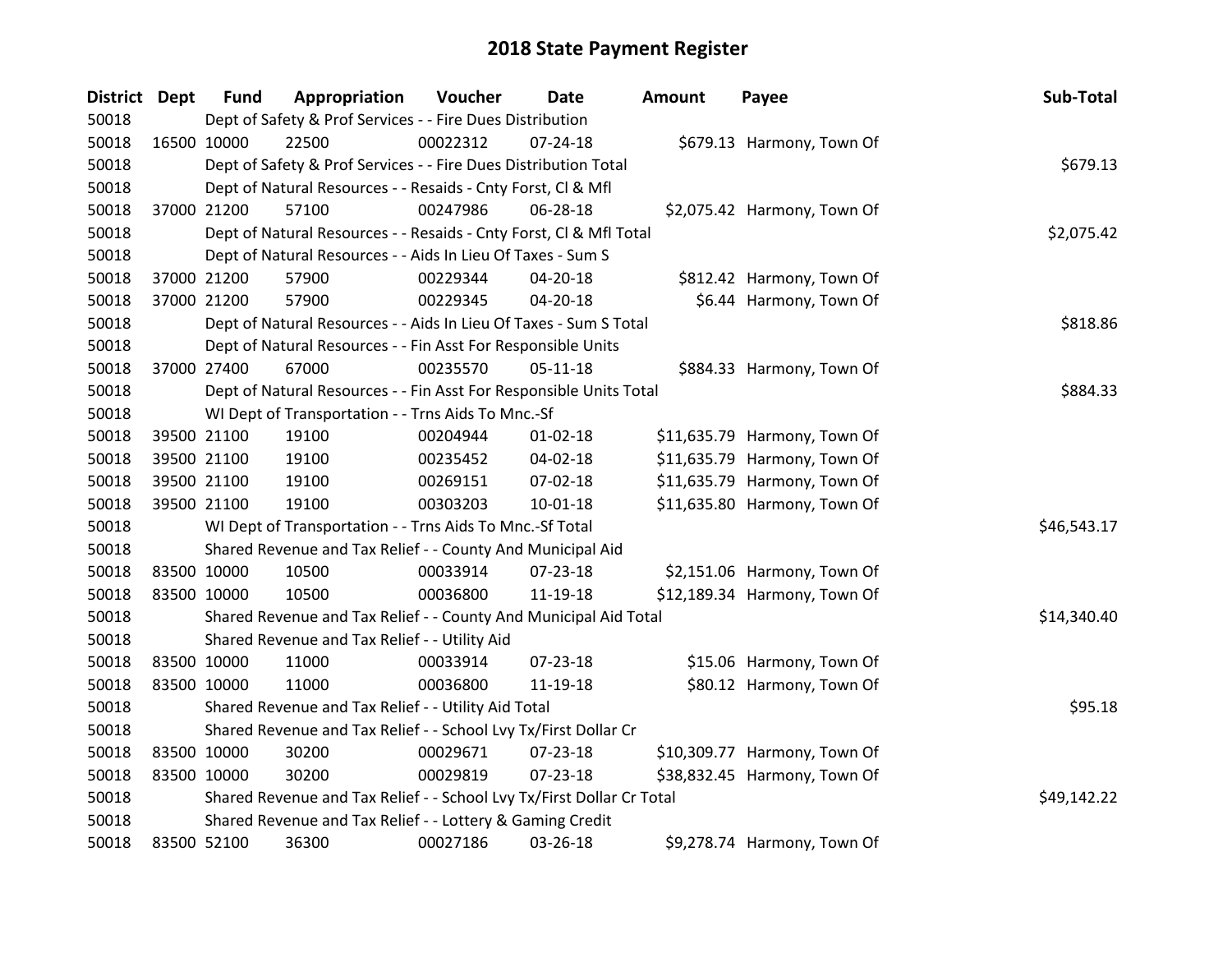| District Dept | Fund | <b>Appropriation</b>                                            | Voucher | <b>Date</b> | Amount | Pavee | Sub-Total    |
|---------------|------|-----------------------------------------------------------------|---------|-------------|--------|-------|--------------|
| 50018         |      | Shared Revenue and Tax Relief - - Lottery & Gaming Credit Total |         |             |        |       | \$9,278.74   |
| 50018 Total   |      |                                                                 |         |             |        |       | \$123,857.45 |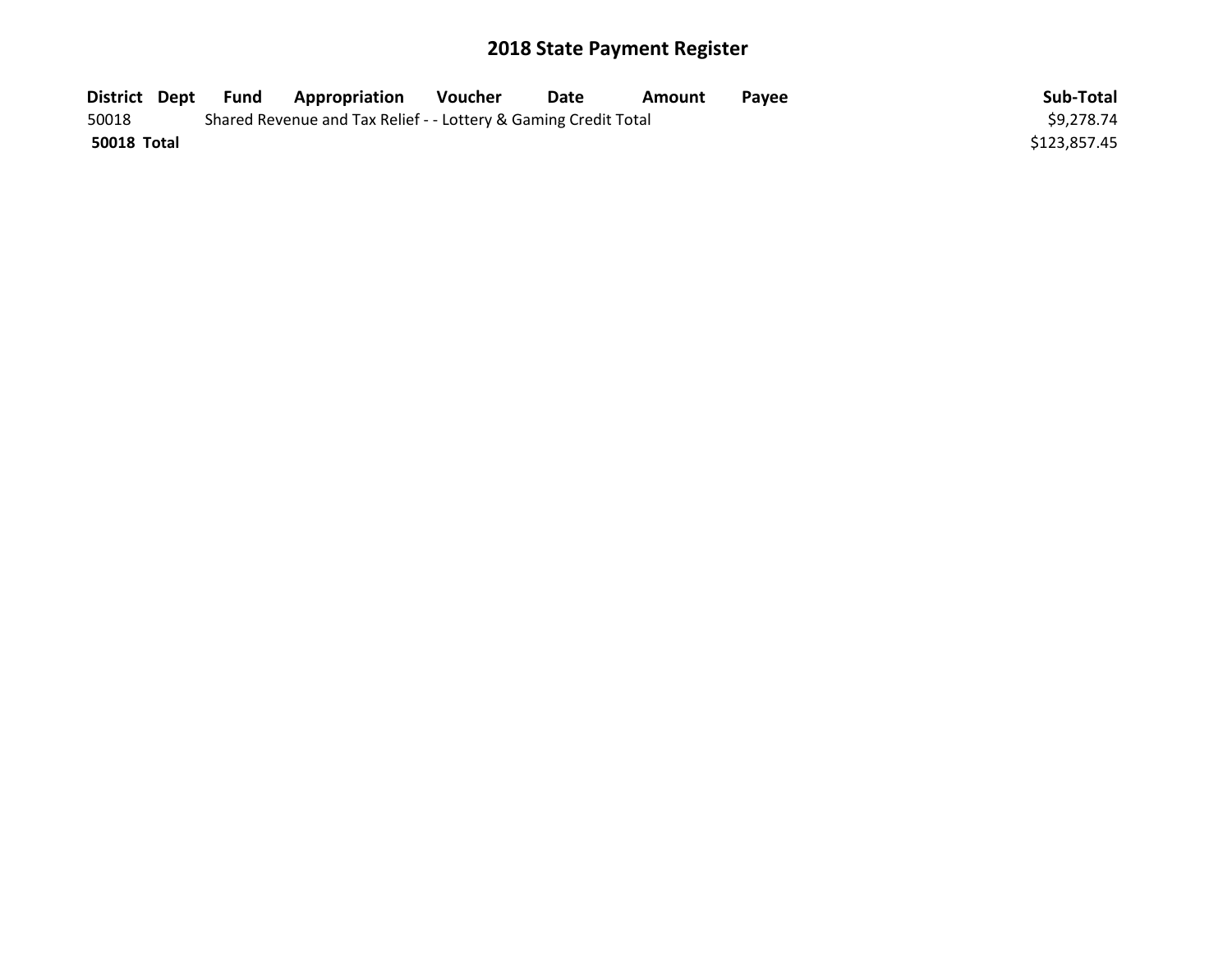| <b>District</b>    | <b>Dept</b> | <b>Fund</b> | Appropriation                                                      | Voucher  | Date           | <b>Amount</b> | Payee                    | Sub-Total   |
|--------------------|-------------|-------------|--------------------------------------------------------------------|----------|----------------|---------------|--------------------------|-------------|
| 50020              |             |             | Dept of Safety & Prof Services - - Fire Dues Distribution          |          |                |               |                          |             |
| 50020              | 16500       | 10000       | 22500                                                              | 00022313 | $07 - 26 - 18$ |               | \$1,069.45 Town Of Hill  |             |
| 50020              |             |             | Dept of Safety & Prof Services - - Fire Dues Distribution Total    |          |                |               |                          | \$1,069.45  |
| 50020              |             |             | Dept of Natural Resources - - Resaids - Cnty Forst, CI & Mfl       |          |                |               |                          |             |
| 50020              | 37000       | 21200       | 57100                                                              | 00247987 | 06-28-18       |               | \$1,639.42 Town Of Hill  |             |
| 50020              |             |             | Dept of Natural Resources - - Resaids - Cnty Forst, Cl & Mfl Total |          |                |               |                          | \$1,639.42  |
| 50020              |             |             | WI Dept of Transportation - - Trns Aids To Mnc.-Sf                 |          |                |               |                          |             |
| 50020              |             | 39500 21100 | 19100                                                              | 00204945 | $01 - 02 - 18$ |               | \$18,640.00 Town Of Hill |             |
| 50020              |             | 39500 21100 | 19100                                                              | 00235453 | 04-02-18       |               | \$18,640.00 Town Of Hill |             |
| 50020              |             | 39500 21100 | 19100                                                              | 00269152 | 07-02-18       |               | \$18,640.00 Town Of Hill |             |
| 50020              |             | 39500 21100 | 19100                                                              | 00303204 | 10-01-18       |               | \$18,640.02 Town Of Hill |             |
| 50020              |             |             | WI Dept of Transportation - - Trns Aids To Mnc.-Sf Total           |          |                |               |                          | \$74,560.02 |
| 50020              |             |             | Shared Revenue and Tax Relief - - County And Municipal Aid         |          |                |               |                          |             |
| 50020              |             | 83500 10000 | 10500                                                              | 00033915 | 07-23-18       |               | \$2,816.80 Town Of Hill  |             |
| 50020              |             | 83500 10000 | 10500                                                              | 00036801 | 11-19-18       |               | \$15,961.89 Town Of Hill |             |
| 50020              |             |             | Shared Revenue and Tax Relief - - County And Municipal Aid Total   |          |                |               |                          | \$18,778.69 |
| 50020              |             |             | Shared Revenue and Tax Relief - - Utility Aid                      |          |                |               |                          |             |
| 50020              |             | 83500 10000 | 11000                                                              | 00033915 | 07-23-18       |               | \$109.62 Town Of Hill    |             |
| 50020              |             | 83500 10000 | 11000                                                              | 00036801 | 11-19-18       |               | \$638.83 Town Of Hill    |             |
| 50020              |             |             | Shared Revenue and Tax Relief - - Utility Aid Total                |          |                |               |                          | \$748.45    |
| <b>50020 Total</b> |             |             |                                                                    |          |                |               |                          | \$96,796.03 |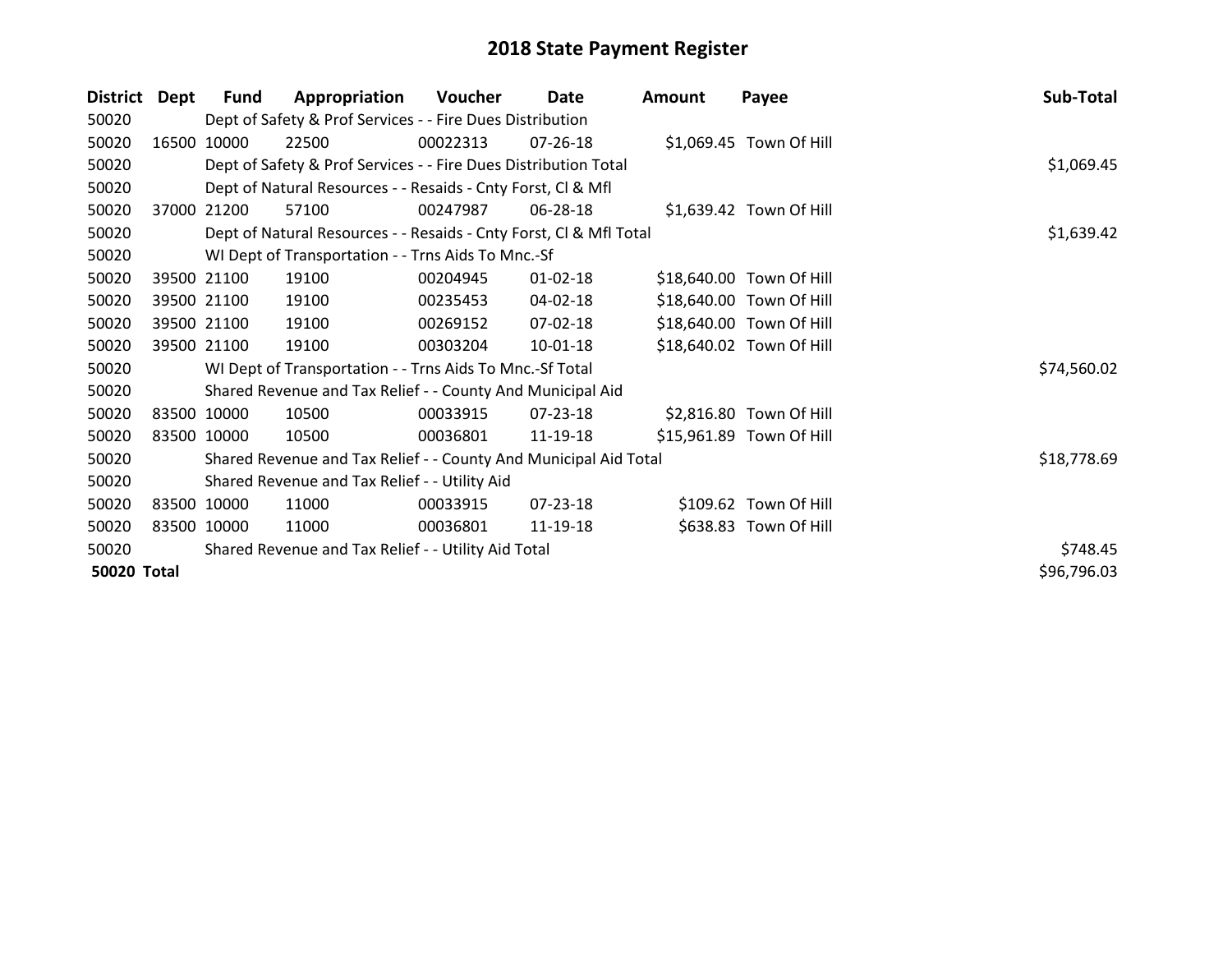| District Dept      | <b>Fund</b>                                         | Appropriation                                                       | Voucher    | Date           | <b>Amount</b> | Payee                       | Sub-Total    |
|--------------------|-----------------------------------------------------|---------------------------------------------------------------------|------------|----------------|---------------|-----------------------------|--------------|
| 50022              |                                                     | Dept of Safety & Prof Services - - Fire Dues Distribution           |            |                |               |                             |              |
| 50022              | 16500 10000                                         | 22500                                                               | 00022314   | $07 - 24 - 18$ |               | \$813.53 Kennan, Town Of    |              |
| 50022              |                                                     | Dept of Safety & Prof Services - - Fire Dues Distribution Total     |            |                |               |                             | \$813.53     |
| 50022              |                                                     | Dept of Natural Resources - - Resaids - Cnty Forst, CI & Mfl        |            |                |               |                             |              |
| 50022              | 37000 21200                                         | 57100                                                               | 00247988   | 06-28-18       |               | \$7,408.18 Kennan, Town Of  |              |
| 50022              |                                                     | Dept of Natural Resources - - Resaids - Cnty Forst, Cl & Mfl Total  | \$7,408.18 |                |               |                             |              |
| 50022              |                                                     | Dept of Natural Resources - - Fin Asst For Responsible Units        |            |                |               |                             |              |
| 50022              | 37000 27400                                         | 67000                                                               | 00236000   | $05 - 15 - 18$ |               | \$1,966.91 Kennan, Town Of  |              |
| 50022              |                                                     | Dept of Natural Resources - - Fin Asst For Responsible Units Total  |            |                |               |                             | \$1,966.91   |
| 50022              |                                                     | WI Dept of Transportation - - Trns Aids To Mnc.-Sf                  |            |                |               |                             |              |
| 50022              | 39500 21100                                         | 19100                                                               | 00204946   | $01 - 02 - 18$ |               | \$36,265.02 Kennan, Town Of |              |
| 50022              | 39500 21100                                         | 19100                                                               | 00235454   | $04 - 02 - 18$ |               | \$36,265.02 Kennan, Town Of |              |
| 50022              | 39500 21100                                         | 19100                                                               | 00269153   | 07-02-18       |               | \$36,265.02 Kennan, Town Of |              |
| 50022              | 39500 21100                                         | 19100                                                               | 00303205   | $10 - 01 - 18$ |               | \$36,265.02 Kennan, Town Of |              |
| 50022              |                                                     | WI Dept of Transportation - - Trns Aids To Mnc.-Sf Total            |            |                |               |                             | \$145,060.08 |
| 50022              |                                                     | Department of Military Affairs - - Major Disaster Assist; Pif       |            |                |               |                             |              |
| 50022              | 46500 27200                                         | 36500                                                               | 00046196   | $07-10-18$     |               | \$2,413.60 Kennan, Town Of  |              |
| 50022              |                                                     | Department of Military Affairs - - Major Disaster Assist; Pif Total |            |                |               |                             | \$2,413.60   |
| 50022              |                                                     | Shared Revenue and Tax Relief - - County And Municipal Aid          |            |                |               |                             |              |
| 50022              | 83500 10000                                         | 10500                                                               | 00033916   | $07 - 23 - 18$ |               | \$4,843.73 Kennan, Town Of  |              |
| 50022              | 83500 10000                                         | 10500                                                               | 00036802   | 11-19-18       |               | \$27,447.79 Kennan, Town Of |              |
| 50022              |                                                     | Shared Revenue and Tax Relief - - County And Municipal Aid Total    |            |                |               |                             | \$32,291.52  |
| 50022              |                                                     | Shared Revenue and Tax Relief - - Utility Aid                       |            |                |               |                             |              |
| 50022              | 83500 10000                                         | 11000                                                               | 00033916   | $07 - 23 - 18$ |               | \$22.47 Kennan, Town Of     |              |
| 50022              | 83500 10000                                         | 11000                                                               | 00036802   | 11-19-18       |               | \$132.71 Kennan, Town Of    |              |
| 50022              | Shared Revenue and Tax Relief - - Utility Aid Total | \$155.18                                                            |            |                |               |                             |              |
| <b>50022 Total</b> |                                                     |                                                                     |            |                |               |                             | \$190,109.00 |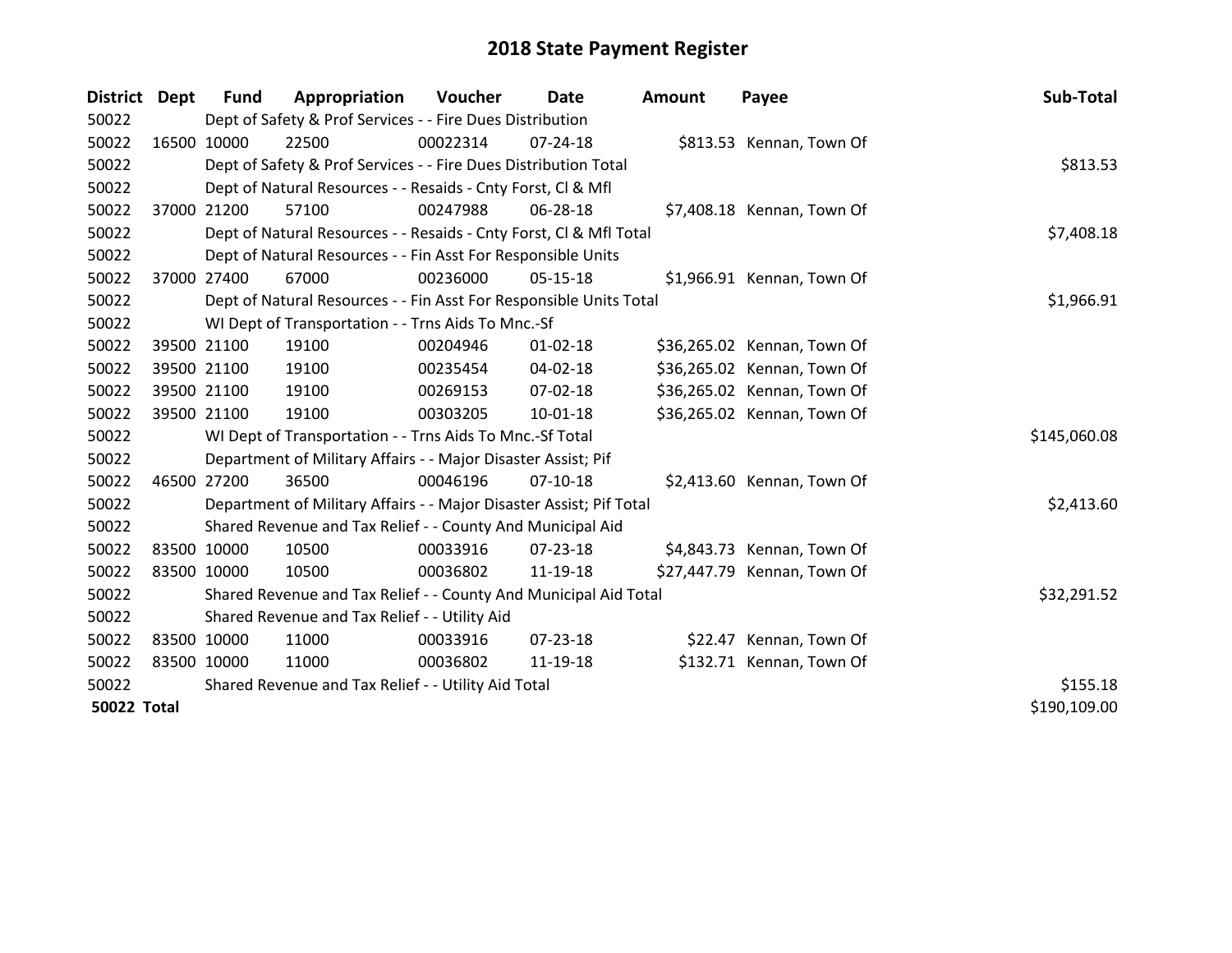| District Dept      |             | Fund        | Appropriation                                                       | Voucher  | Date           | <b>Amount</b> | Payee                    | Sub-Total    |
|--------------------|-------------|-------------|---------------------------------------------------------------------|----------|----------------|---------------|--------------------------|--------------|
| 50024              |             |             | Dept of Safety & Prof Services - - Fire Dues Distribution           |          |                |               |                          |              |
| 50024              | 16500 10000 |             | 22500                                                               | 00022315 | 07-24-18       |               | \$812.78 Town Of Knox    |              |
| 50024              |             |             | Dept of Safety & Prof Services - - Fire Dues Distribution Total     |          |                |               |                          | \$812.78     |
| 50024              |             |             | Dept of Natural Resources - - Resaids - Cnty Forst, CI & Mfl        |          |                |               |                          |              |
| 50024              |             | 37000 21200 | 57100                                                               | 00247989 | 06-28-18       |               | \$1,450.03 Town Of Knox  |              |
| 50024              |             |             | Dept of Natural Resources - - Resaids - Cnty Forst, CI & Mfl Total  |          |                |               |                          | \$1,450.03   |
| 50024              |             |             | Dept of Natural Resources - - Fin Asst For Responsible Units        |          |                |               |                          |              |
| 50024              | 37000       | 27400       | 67000                                                               | 00235268 | $05-11-18$     |               | \$2,569.61 Town Of Knox  |              |
| 50024              |             |             | Dept of Natural Resources - - Fin Asst For Responsible Units Total  |          |                |               |                          | \$2,569.61   |
| 50024              |             |             | WI Dept of Transportation - - Trns Aids To Mnc.-Sf                  |          |                |               |                          |              |
| 50024              | 39500 21100 |             | 19100                                                               | 00204947 | $01 - 02 - 18$ |               | \$22,460.89 Town Of Knox |              |
| 50024              | 39500 21100 |             | 19100                                                               | 00235455 | 04-02-18       |               | \$22,460.89 Town Of Knox |              |
| 50024              |             | 39500 21100 | 19100                                                               | 00269154 | 07-02-18       |               | \$22,460.89 Town Of Knox |              |
| 50024              | 39500 21100 |             | 19100                                                               | 00303206 | $10 - 01 - 18$ |               | \$22,460.91 Town Of Knox |              |
| 50024              |             |             | WI Dept of Transportation - - Trns Aids To Mnc.-Sf Total            |          |                |               |                          | \$89,843.58  |
| 50024              |             |             | Department of Military Affairs - - Major Disaster Assist; Pif       |          |                |               |                          |              |
| 50024              | 46500 27200 |             | 36500                                                               | 00036974 | $01 - 10 - 18$ |               | \$14,161.42 Town Of Knox |              |
| 50024              | 46500 27200 |             | 36500                                                               | 00047082 | $07 - 31 - 18$ |               | \$8,930.33 Town Of Knox  |              |
| 50024              | 46500 27200 |             | 36500                                                               | 00047300 | 08-03-18       |               | \$1,923.95 Town Of Knox  |              |
| 50024              |             |             | Department of Military Affairs - - Major Disaster Assist; Pif Total |          |                |               |                          | \$25,015.70  |
| 50024              |             |             | Shared Revenue and Tax Relief - - County And Municipal Aid          |          |                |               |                          |              |
| 50024              | 83500 10000 |             | 10500                                                               | 00033917 | 07-23-18       |               | \$3,725.12 Town Of Knox  |              |
| 50024              | 83500 10000 |             | 10500                                                               | 00036803 | 11-19-18       |               | \$21,109.02 Town Of Knox |              |
| 50024              |             |             | Shared Revenue and Tax Relief - - County And Municipal Aid Total    |          |                |               |                          | \$24,834.14  |
| <b>50024 Total</b> |             |             |                                                                     |          |                |               |                          | \$144,525.84 |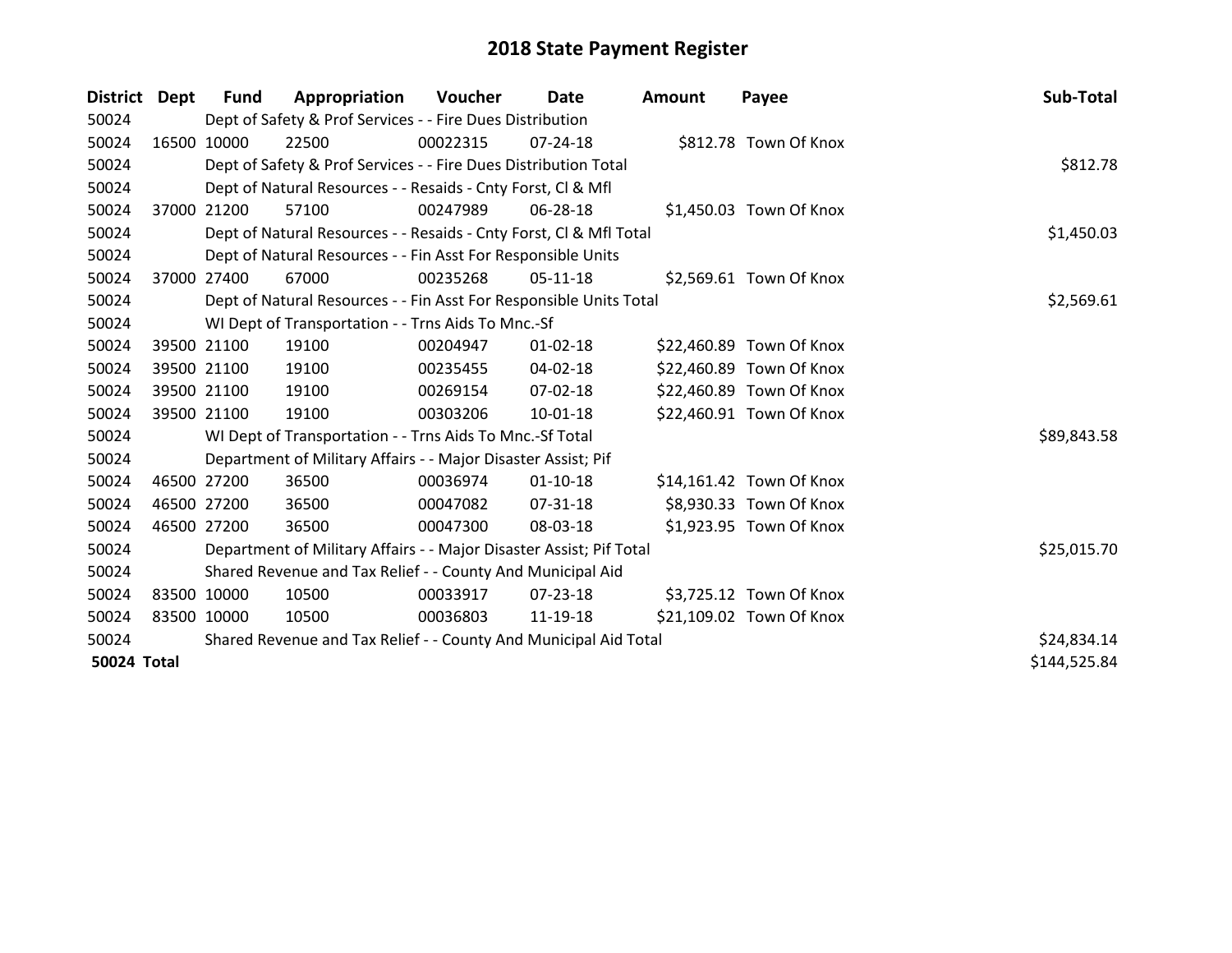| District Dept |             | <b>Fund</b> | Appropriation                                                      | Voucher  | Date           | <b>Amount</b> | Payee                     | Sub-Total    |
|---------------|-------------|-------------|--------------------------------------------------------------------|----------|----------------|---------------|---------------------------|--------------|
| 50026         |             |             | Dept of Safety & Prof Services - - Fire Dues Distribution          |          |                |               |                           |              |
| 50026         | 16500 10000 |             | 22500                                                              | 00022316 | $07 - 25 - 18$ |               | \$5,008.52 Town Of Lake   |              |
| 50026         |             |             | Dept of Safety & Prof Services - - Fire Dues Distribution Total    |          |                |               |                           | \$5,008.52   |
| 50026         |             |             | Dept of Natural Resources - - Aids In Lieu Of Taxes - Gener        |          |                |               |                           |              |
| 50026         |             | 37000 10000 | 50300                                                              | 00212212 | 02-05-18       |               | \$1,025.56 Town Of Lake   |              |
| 50026         | 37000 10000 |             | 50300                                                              | 00230039 | 04-20-18       |               | \$182.71 Town Of Lake     |              |
| 50026         |             |             | Dept of Natural Resources - - Aids In Lieu Of Taxes - Gener Total  |          |                |               |                           | \$1,208.27   |
| 50026         |             |             | Dept of Natural Resources - - Resaids - Cnty Forst, Cl & Mfl       |          |                |               |                           |              |
| 50026         |             | 37000 21200 | 57100                                                              | 00247990 | 06-28-18       |               | \$4,454.05 Town Of Lake   |              |
| 50026         |             |             | Dept of Natural Resources - - Resaids - Cnty Forst, Cl & Mfl Total |          |                |               |                           | \$4,454.05   |
| 50026         |             |             | Dept of Natural Resources - - Aids In Lieu Of Taxes - Sum S        |          |                |               |                           |              |
| 50026         | 37000 21200 |             | 57900                                                              | 00230037 | 04-20-18       |               | \$9.16 Town Of Lake       |              |
| 50026         |             | 37000 21200 | 57900                                                              | 00230038 | 04-20-18       |               | \$5,793.04 Town Of Lake   |              |
| 50026         |             |             | Dept of Natural Resources - - Aids In Lieu Of Taxes - Sum S Total  |          |                |               |                           | \$5,802.20   |
| 50026         |             |             | Dept of Natural Resources - - Fin Asst For Responsible Units       |          |                |               |                           |              |
| 50026         | 37000 27400 |             | 67000                                                              | 00235743 | 05-11-18       |               | \$1,389.20 Town Of Lake   |              |
| 50026         |             |             | Dept of Natural Resources - - Fin Asst For Responsible Units Total |          |                |               |                           | \$1,389.20   |
| 50026         |             |             | WI Dept of Transportation - - Trns Aids To Mnc.-Sf                 |          |                |               |                           |              |
| 50026         | 39500 21100 |             | 19100                                                              | 00204948 | $01 - 02 - 18$ |               | \$51,441.14 Town Of Lake  |              |
| 50026         | 39500 21100 |             | 19100                                                              | 00235456 | 04-02-18       |               | \$51,441.14 Town Of Lake  |              |
| 50026         |             | 39500 21100 | 19100                                                              | 00269155 | 07-02-18       |               | \$51,441.14 Town Of Lake  |              |
| 50026         | 39500 21100 |             | 19100                                                              | 00303207 | 10-01-18       |               | \$51,441.15 Town Of Lake  |              |
| 50026         |             |             | WI Dept of Transportation - - Trns Aids To Mnc.-Sf Total           |          |                |               |                           | \$205,764.57 |
| 50026         |             |             | WI Dept of Transportation - - Local Rds, Grants Sf                 |          |                |               |                           |              |
| 50026         |             | 39500 21100 | 27000                                                              | 00218094 | 02-02-18       |               | \$137,236.20 Town Of Lake |              |
| 50026         |             |             | WI Dept of Transportation - - Local Rds, Grants Sf Total           |          |                |               |                           | \$137,236.20 |
| 50026         |             |             | WI Dept of Transportation - - Veh Insp, Trf EnfSf                  |          |                |               |                           |              |
| 50026         | 39500 21100 |             | 56400                                                              | 00322470 | 12-04-18       |               | \$600.00 Town Of Lake     |              |
| 50026         |             |             | WI Dept of Transportation - - Veh Insp, Trf Enf Sf Total           |          |                |               |                           | \$600.00     |
| 50026         |             |             | Shared Revenue and Tax Relief - - County And Municipal Aid         |          |                |               |                           |              |
| 50026         | 83500 10000 |             | 10500                                                              | 00033918 | 07-23-18       |               | \$12,008.49 Town Of Lake  |              |
| 50026         | 83500 10000 |             | 10500                                                              | 00036804 | 11-19-18       |               | \$68,048.10 Town Of Lake  |              |
| 50026         |             |             | Shared Revenue and Tax Relief - - County And Municipal Aid Total   |          |                |               |                           | \$80,056.59  |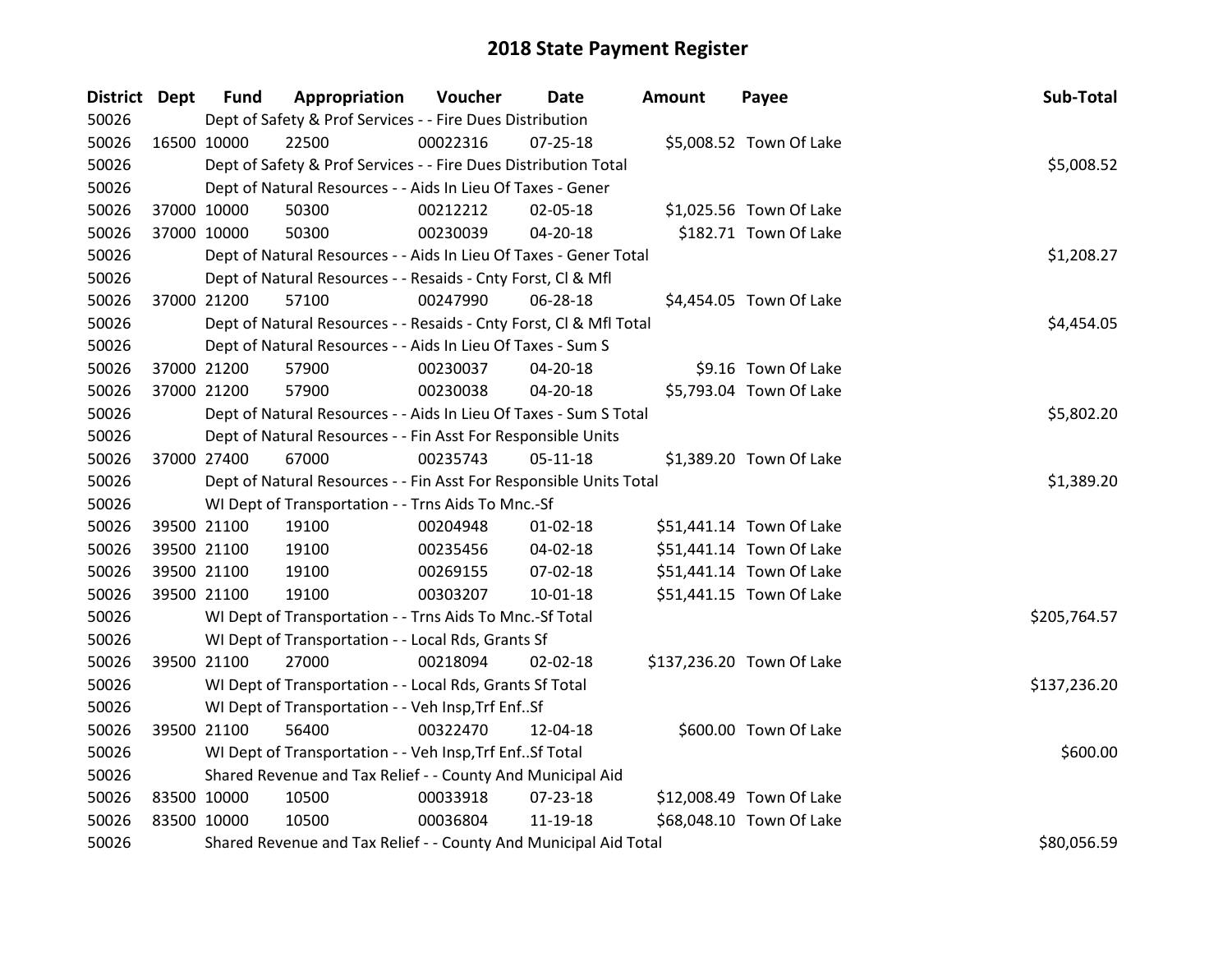| <b>District</b> | Dept        | <b>Fund</b> | Appropriation                                                         | <b>Voucher</b> | Date           | Amount | Payee                     | Sub-Total    |
|-----------------|-------------|-------------|-----------------------------------------------------------------------|----------------|----------------|--------|---------------------------|--------------|
| 50026           |             |             | Shared Revenue and Tax Relief - - Exempt Computer Aid                 |                |                |        |                           |              |
| 50026           | 83500 10000 |             | 10900                                                                 | 00031131       | $07 - 23 - 18$ |        | \$5.07 Town Of Lake       |              |
| 50026           |             |             | Shared Revenue and Tax Relief - - Exempt Computer Aid Total           |                |                |        |                           | \$5.07       |
| 50026           |             |             | Shared Revenue and Tax Relief - - Utility Aid                         |                |                |        |                           |              |
| 50026           | 83500 10000 |             | 11000                                                                 | 00033918       | 07-23-18       |        | \$2,159.95 Town Of Lake   |              |
| 50026           | 83500 10000 |             | 11000                                                                 | 00036804       | 11-19-18       |        | \$14,125.57 Town Of Lake  |              |
| 50026           |             |             | Shared Revenue and Tax Relief - - Utility Aid Total                   |                | \$16,285.52    |        |                           |              |
| 50026           |             |             | Shared Revenue and Tax Relief - - School Lvy Tx/First Dollar Cr       |                |                |        |                           |              |
| 50026           | 83500 10000 |             | 30200                                                                 | 00029672       | $07 - 23 - 18$ |        | \$59,624.95 Town Of Lake  |              |
| 50026           | 83500 10000 |             | 30200                                                                 | 00029820       | 07-23-18       |        | \$236,325.08 Town Of Lake |              |
| 50026           |             |             | Shared Revenue and Tax Relief - - School Lvy Tx/First Dollar Cr Total |                |                |        |                           | \$295,950.03 |
| 50026           |             |             | Shared Revenue and Tax Relief - - Lottery & Gaming Credit             |                |                |        |                           |              |
| 50026           | 83500 52100 |             | 36300                                                                 | 00027187       | 03-26-18       |        | \$46,386.70 Town Of Lake  |              |
| 50026           |             |             | Shared Revenue and Tax Relief - - Lottery & Gaming Credit Total       |                |                |        |                           | \$46,386.70  |
| 50026 Total     |             |             |                                                                       |                |                |        |                           | \$800,146.92 |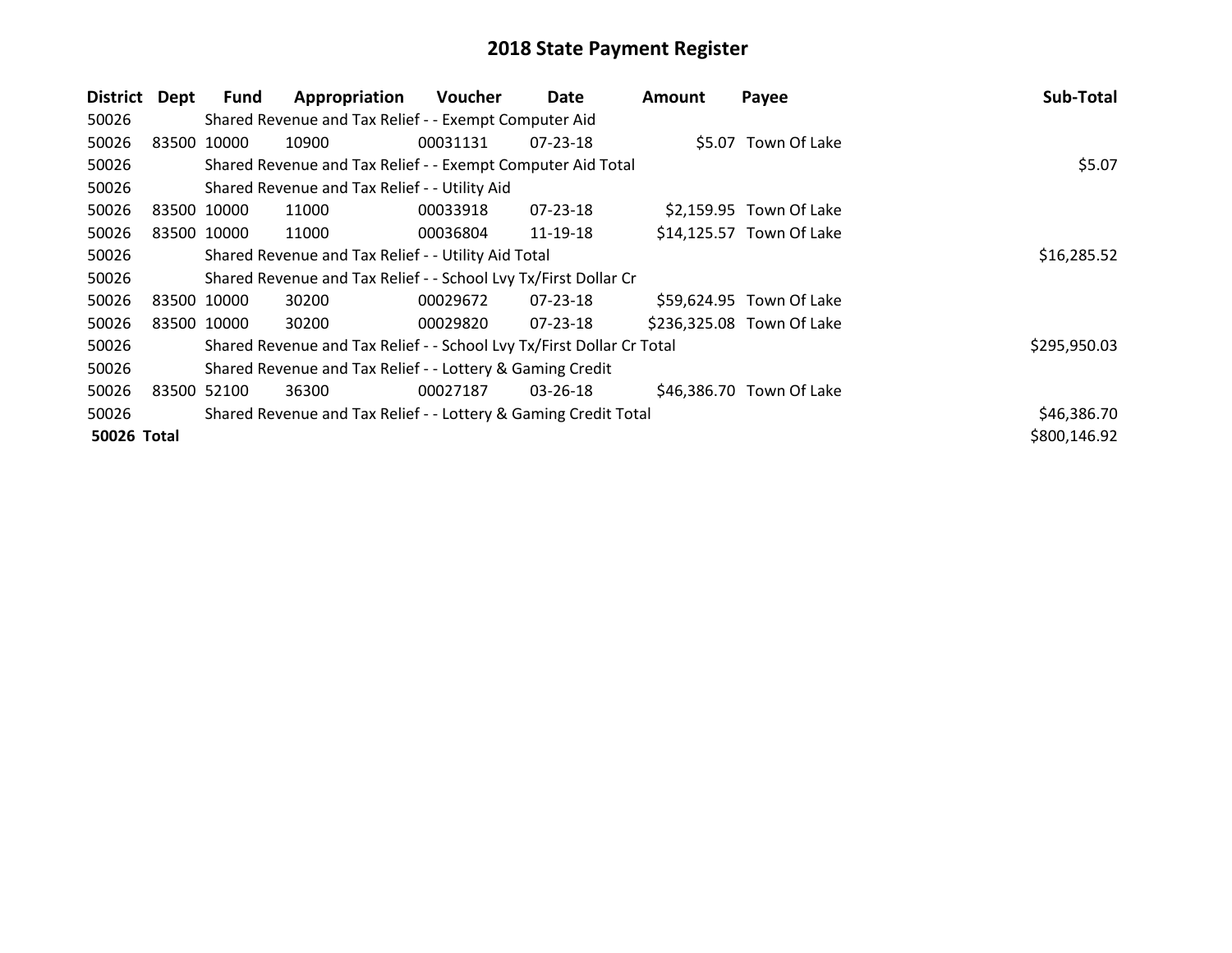| District Dept |             | <b>Fund</b> | Appropriation                                                         | Voucher  | Date           | <b>Amount</b> | Payee                      | Sub-Total    |
|---------------|-------------|-------------|-----------------------------------------------------------------------|----------|----------------|---------------|----------------------------|--------------|
| 50028         |             |             | Dept of Safety & Prof Services - - Fire Dues Distribution             |          |                |               |                            |              |
| 50028         | 16500 10000 |             | 22500                                                                 | 00022317 | $07 - 27 - 18$ |               | \$1,682.48 Town Of Ogema   |              |
| 50028         |             |             | Dept of Safety & Prof Services - - Fire Dues Distribution Total       |          |                |               |                            | \$1,682.48   |
| 50028         |             |             | Dept of Natural Resources - - Resaids - Cnty Forst, Cl & Mfl          |          |                |               |                            |              |
| 50028         |             | 37000 21200 | 57100                                                                 | 00247991 | 06-28-18       |               | \$3,288.15 Town Of Ogema   |              |
| 50028         |             |             | Dept of Natural Resources - - Resaids - Cnty Forst, Cl & Mfl Total    |          |                |               |                            | \$3,288.15   |
| 50028         |             |             | Dept of Natural Resources - - Fin Asst For Responsible Units          |          |                |               |                            |              |
| 50028         | 37000 27400 |             | 67000                                                                 | 00235884 | $05 - 11 - 18$ |               | \$2,440.27 Town Of Ogema   |              |
| 50028         |             |             | Dept of Natural Resources - - Fin Asst For Responsible Units Total    |          |                |               |                            | \$2,440.27   |
| 50028         |             |             | WI Dept of Transportation - - Disastr Damag Aid Sf                    |          |                |               |                            |              |
| 50028         | 39500 21100 |             | 17400                                                                 | 00334472 | 12-26-18       |               | \$34,800.70 Town Of Ogema  |              |
| 50028         |             |             | WI Dept of Transportation - - Disastr Damag Aid Sf Total              |          |                |               |                            | \$34,800.70  |
| 50028         |             |             | WI Dept of Transportation - - Trns Aids To Mnc.-Sf                    |          |                |               |                            |              |
| 50028         | 39500 21100 |             | 19100                                                                 | 00204949 | $01 - 02 - 18$ |               | \$34,980.93 Town Of Ogema  |              |
| 50028         |             | 39500 21100 | 19100                                                                 | 00235457 | 04-02-18       |               | \$34,980.93 Town Of Ogema  |              |
| 50028         |             | 39500 21100 | 19100                                                                 | 00269156 | 07-02-18       |               | \$34,980.93 Town Of Ogema  |              |
| 50028         |             | 39500 21100 | 19100                                                                 | 00303208 | $10 - 01 - 18$ |               | \$34,980.94 Town Of Ogema  |              |
| 50028         |             |             | WI Dept of Transportation - - Trns Aids To Mnc.-Sf Total              |          |                |               |                            | \$139,923.73 |
| 50028         |             |             | Shared Revenue and Tax Relief - - County And Municipal Aid            |          |                |               |                            |              |
| 50028         | 83500 10000 |             | 10500                                                                 | 00033919 | $07 - 23 - 18$ |               | \$13,389.61 Town Of Ogema  |              |
| 50028         | 83500 10000 |             | 10500                                                                 | 00036805 | 11-19-18       |               | \$75,874.48 Town Of Ogema  |              |
| 50028         |             |             | Shared Revenue and Tax Relief - - County And Municipal Aid Total      |          |                |               |                            | \$89,264.09  |
| 50028         |             |             | Shared Revenue and Tax Relief - - Exempt Computer Aid                 |          |                |               |                            |              |
| 50028         | 83500 10000 |             | 10900                                                                 | 00031132 | 07-23-18       |               | \$50.74 Town Of Ogema      |              |
| 50028         |             |             | Shared Revenue and Tax Relief - - Exempt Computer Aid Total           |          |                |               |                            | \$50.74      |
| 50028         |             |             | Shared Revenue and Tax Relief - - Utility Aid                         |          |                |               |                            |              |
| 50028         | 83500 10000 |             | 11000                                                                 | 00033919 | 07-23-18       |               | \$74.41 Town Of Ogema      |              |
| 50028         | 83500 10000 |             | 11000                                                                 | 00036805 | 11-19-18       |               | \$441.88 Town Of Ogema     |              |
| 50028         |             |             | Shared Revenue and Tax Relief - - Utility Aid Total                   |          |                |               |                            | \$516.29     |
| 50028         |             |             | Shared Revenue and Tax Relief - - School Lvy Tx/First Dollar Cr       |          |                |               |                            |              |
| 50028         | 83500 10000 |             | 30200                                                                 | 00029673 | 07-23-18       |               | \$36,273.13 Town Of Ogema  |              |
| 50028         | 83500 10000 |             | 30200                                                                 | 00029821 | 07-23-18       |               | \$136,870.60 Town Of Ogema |              |
| 50028         |             |             | Shared Revenue and Tax Relief - - School Lvy Tx/First Dollar Cr Total |          |                |               |                            | \$173,143.73 |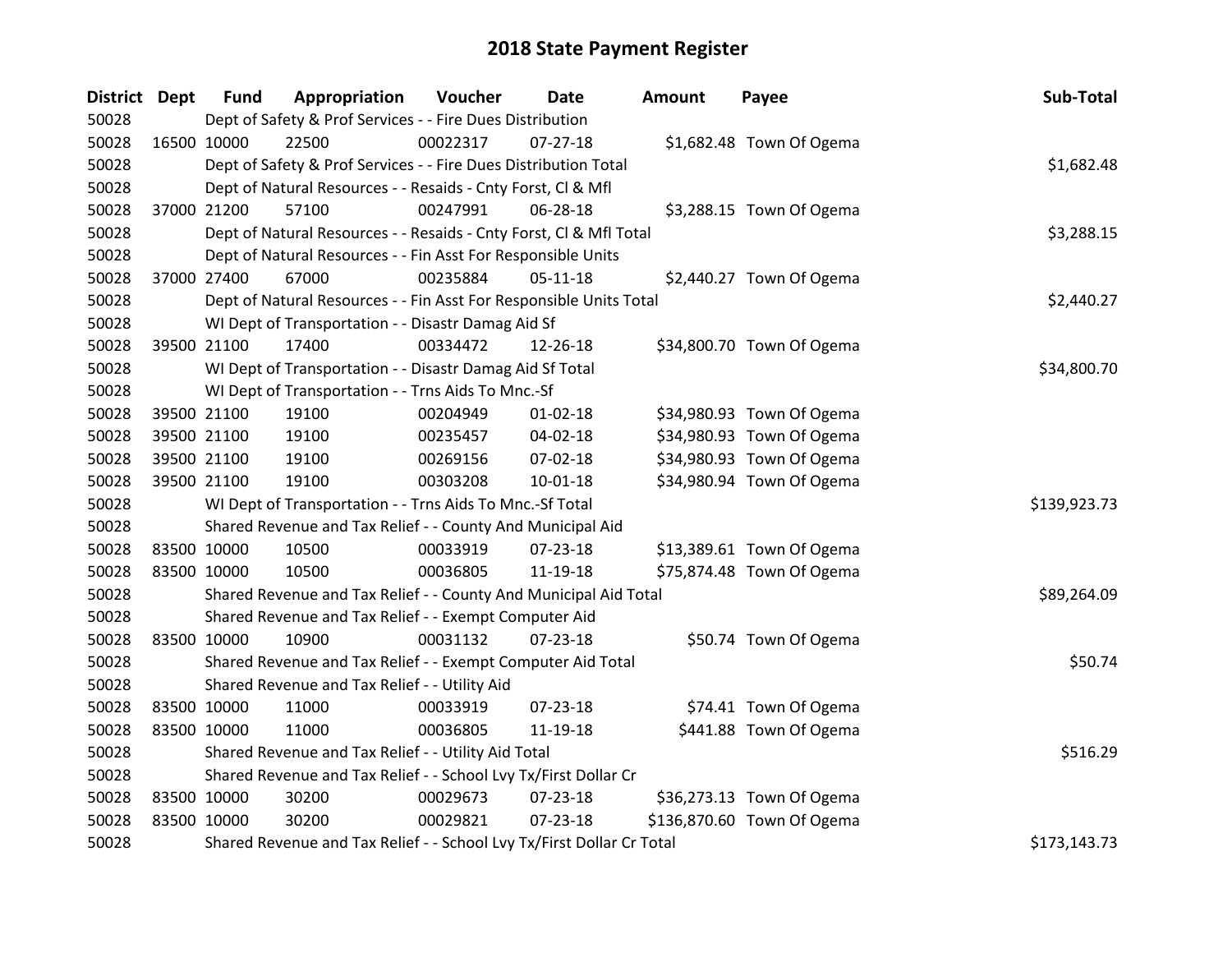| District Dept | Fund        | Appropriation                                                   | <b>Voucher</b> | Date     | Amount | <b>Pavee</b>               | Sub-Total    |
|---------------|-------------|-----------------------------------------------------------------|----------------|----------|--------|----------------------------|--------------|
| 50028         |             | Shared Revenue and Tax Relief - - Lottery & Gaming Credit       |                |          |        |                            |              |
| 50028         | 83500 52100 | 36300                                                           | 00027188       | 03-26-18 |        | $$31,011.67$ Town Of Ogema |              |
| 50028         |             | Shared Revenue and Tax Relief - - Lottery & Gaming Credit Total |                |          |        |                            | \$31,011.67  |
| 50028 Total   |             |                                                                 |                |          |        |                            | \$476,121.85 |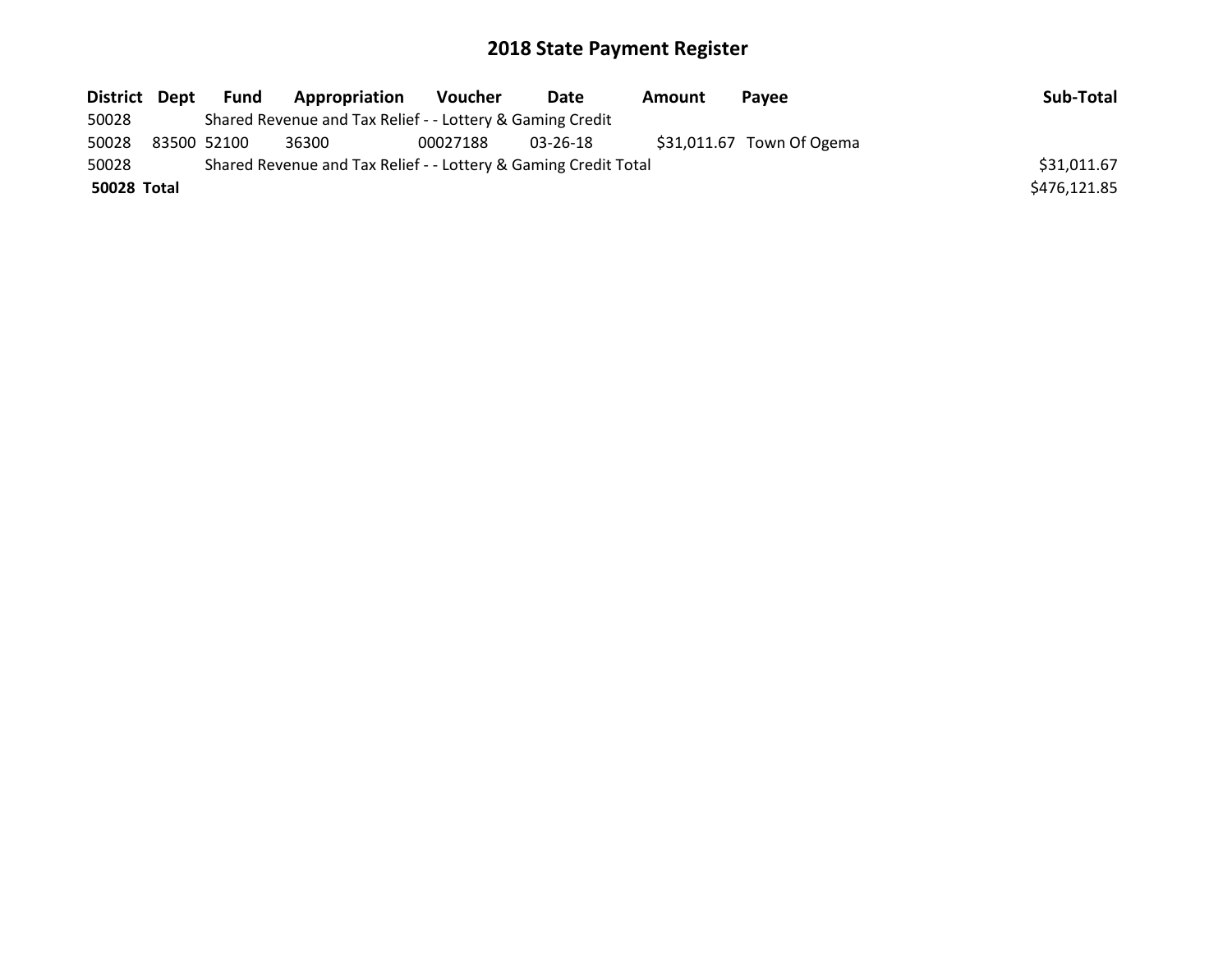| District Dept      |             | <b>Fund</b>                                         | Appropriation                                                      | Voucher  | Date           | <b>Amount</b> | Payee                        | Sub-Total    |
|--------------------|-------------|-----------------------------------------------------|--------------------------------------------------------------------|----------|----------------|---------------|------------------------------|--------------|
| 50030              |             |                                                     | Dept of Safety & Prof Services - - Fire Dues Distribution          |          |                |               |                              |              |
| 50030              |             | 16500 10000                                         | 22500                                                              | 00022318 | $07 - 25 - 18$ |               | \$1,172.59 Town Of Prentice  |              |
| 50030              |             |                                                     | Dept of Safety & Prof Services - - Fire Dues Distribution Total    |          |                |               |                              | \$1,172.59   |
| 50030              |             |                                                     | Dept of Natural Resources - - Aids In Lieu Of Taxes - Gener        |          |                |               |                              |              |
| 50030              |             | 37000 10000                                         | 50300                                                              | 00212260 | 02-05-18       |               | \$1,169.52 Town Of Prentice  |              |
| 50030              |             |                                                     | Dept of Natural Resources - - Aids In Lieu Of Taxes - Gener Total  |          |                |               |                              | \$1,169.52   |
| 50030              |             |                                                     | Dept of Natural Resources - - Resaids - Cnty Forst, CI & Mfl       |          |                |               |                              |              |
| 50030              |             | 37000 21200                                         | 57100                                                              | 00247992 | 06-28-18       |               | \$3,695.57 Town Of Prentice  |              |
| 50030              |             |                                                     | Dept of Natural Resources - - Resaids - Cnty Forst, Cl & Mfl Total |          |                |               |                              | \$3,695.57   |
| 50030              |             |                                                     | WI Dept of Transportation - - Trns Aids To Mnc.-Sf                 |          |                |               |                              |              |
| 50030              |             | 39500 21100                                         | 19100                                                              | 00204950 | $01 - 02 - 18$ |               | \$18,097.84 Town Of Prentice |              |
| 50030              |             | 39500 21100                                         | 19100                                                              | 00235458 | 04-02-18       |               | \$18,097.84 Town Of Prentice |              |
| 50030              |             | 39500 21100                                         | 19100                                                              | 00269157 | 07-02-18       |               | \$18,097.84 Town Of Prentice |              |
| 50030              |             | 39500 21100                                         | 19100                                                              | 00303209 | $10 - 01 - 18$ |               | \$18,097.86 Town Of Prentice |              |
| 50030              |             |                                                     | WI Dept of Transportation - - Trns Aids To Mnc.-Sf Total           |          |                |               |                              | \$72,391.38  |
| 50030              |             |                                                     | Shared Revenue and Tax Relief - - County And Municipal Aid         |          |                |               |                              |              |
| 50030              |             | 83500 10000                                         | 10500                                                              | 00033920 | 07-23-18       |               | \$3,561.57 Town Of Prentice  |              |
| 50030              |             | 83500 10000                                         | 10500                                                              | 00036806 | 11-19-18       |               | \$20,182.26 Town Of Prentice |              |
| 50030              |             |                                                     | Shared Revenue and Tax Relief - - County And Municipal Aid Total   |          |                |               |                              | \$23,743.83  |
| 50030              |             |                                                     | Shared Revenue and Tax Relief - - Exempt Computer Aid              |          |                |               |                              |              |
| 50030              |             | 83500 10000                                         | 10900                                                              | 00031133 | 07-23-18       |               | \$19.28 Town Of Prentice     |              |
| 50030              |             |                                                     | Shared Revenue and Tax Relief - - Exempt Computer Aid Total        |          |                |               |                              | \$19.28      |
| 50030              |             |                                                     | Shared Revenue and Tax Relief - - Utility Aid                      |          |                |               |                              |              |
| 50030              |             | 83500 10000                                         | 11000                                                              | 00033920 | $07 - 23 - 18$ |               | \$471.27 Town Of Prentice    |              |
| 50030              | 83500 10000 |                                                     | 11000                                                              | 00036806 | 11-19-18       |               | \$5,013.51 Town Of Prentice  |              |
| 50030              |             | Shared Revenue and Tax Relief - - Utility Aid Total | \$5,484.78                                                         |          |                |               |                              |              |
| <b>50030 Total</b> |             |                                                     |                                                                    |          |                |               |                              | \$107,676.95 |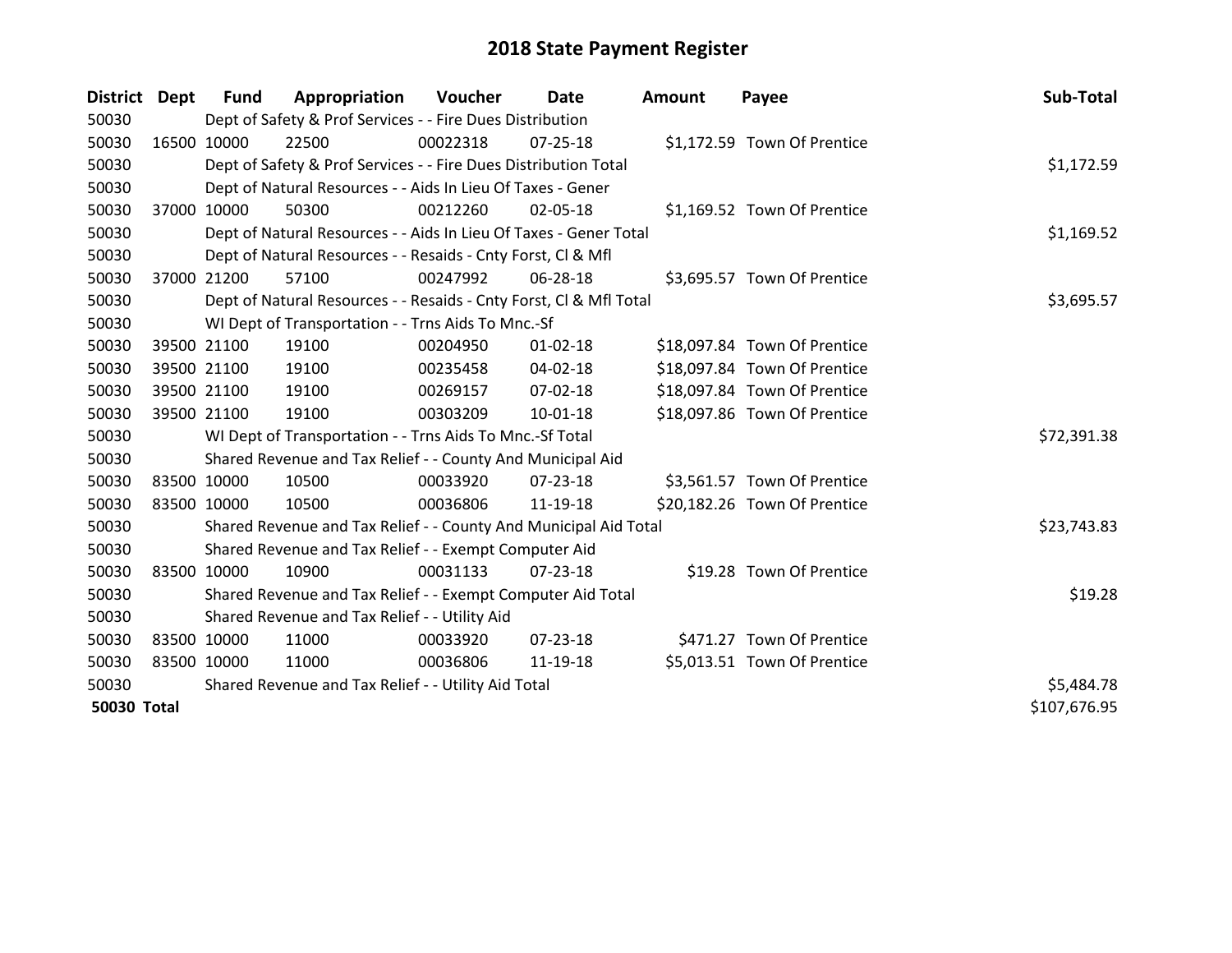| <b>District</b> | Dept        | <b>Fund</b> | Appropriation                                                       | Voucher  | Date           | <b>Amount</b> | Payee                      | Sub-Total   |
|-----------------|-------------|-------------|---------------------------------------------------------------------|----------|----------------|---------------|----------------------------|-------------|
| 50032           |             |             | Dept of Safety & Prof Services - - Fire Dues Distribution           |          |                |               |                            |             |
| 50032           |             | 16500 10000 | 22500                                                               | 00022319 | $07 - 25 - 18$ |               | \$1,167.02 Town Of Spirit  |             |
| 50032           |             |             | Dept of Safety & Prof Services - - Fire Dues Distribution Total     |          |                |               |                            | \$1,167.02  |
| 50032           |             |             | Dept of Natural Resources - - Resaids - Cnty Forst, CI & Mfl        |          |                |               |                            |             |
| 50032           | 37000       | 21200       | 57100                                                               | 00247993 | 06-28-18       |               | \$1,603.36 Town Of Spirit  |             |
| 50032           |             |             | Dept of Natural Resources - - Resaids - Cnty Forst, Cl & Mfl Total  |          |                |               |                            | \$1,603.36  |
| 50032           |             |             | Dept of Natural Resources - - Fin Asst For Responsible Units        |          |                |               |                            |             |
| 50032           | 37000       | 27400       | 67000                                                               | 00235761 | 05-11-18       |               | \$1,265.29 Town Of Spirit  |             |
| 50032           |             |             | Dept of Natural Resources - - Fin Asst For Responsible Units Total  |          |                |               |                            | \$1,265.29  |
| 50032           |             |             | WI Dept of Transportation - - Trns Aids To Mnc.-Sf                  |          |                |               |                            |             |
| 50032           |             | 39500 21100 | 19100                                                               | 00204951 | $01 - 02 - 18$ |               | \$18,180.29 Town Of Spirit |             |
| 50032           |             | 39500 21100 | 19100                                                               | 00235459 | 04-02-18       |               | \$18,180.29 Town Of Spirit |             |
| 50032           |             | 39500 21100 | 19100                                                               | 00269158 | 07-02-18       |               | \$18,180.29 Town Of Spirit |             |
| 50032           |             | 39500 21100 | 19100                                                               | 00303210 | $10 - 01 - 18$ |               | \$18,180.29 Town Of Spirit |             |
| 50032           |             |             | WI Dept of Transportation - - Trns Aids To Mnc.-Sf Total            |          |                |               |                            | \$72,721.16 |
| 50032           |             |             | Department of Military Affairs - - Major Disaster Assist; Pif       |          |                |               |                            |             |
| 50032           | 46500       | 27200       | 36500                                                               | 00036812 | 01-09-18       |               | \$5,262.94 Town Of Spirit  |             |
| 50032           |             |             | Department of Military Affairs - - Major Disaster Assist; Pif Total |          |                |               |                            | \$5,262.94  |
| 50032           |             |             | Shared Revenue and Tax Relief - - County And Municipal Aid          |          |                |               |                            |             |
| 50032           |             | 83500 10000 | 10500                                                               | 00033921 | 07-23-18       |               | \$2,023.70 Town Of Spirit  |             |
| 50032           | 83500 10000 |             | 10500                                                               | 00036807 | 11-19-18       |               | \$11,467.61 Town Of Spirit |             |
| 50032           |             |             | Shared Revenue and Tax Relief - - County And Municipal Aid Total    |          |                |               |                            | \$13,491.31 |
| 50032 Total     |             |             |                                                                     |          |                |               |                            | \$95,511.08 |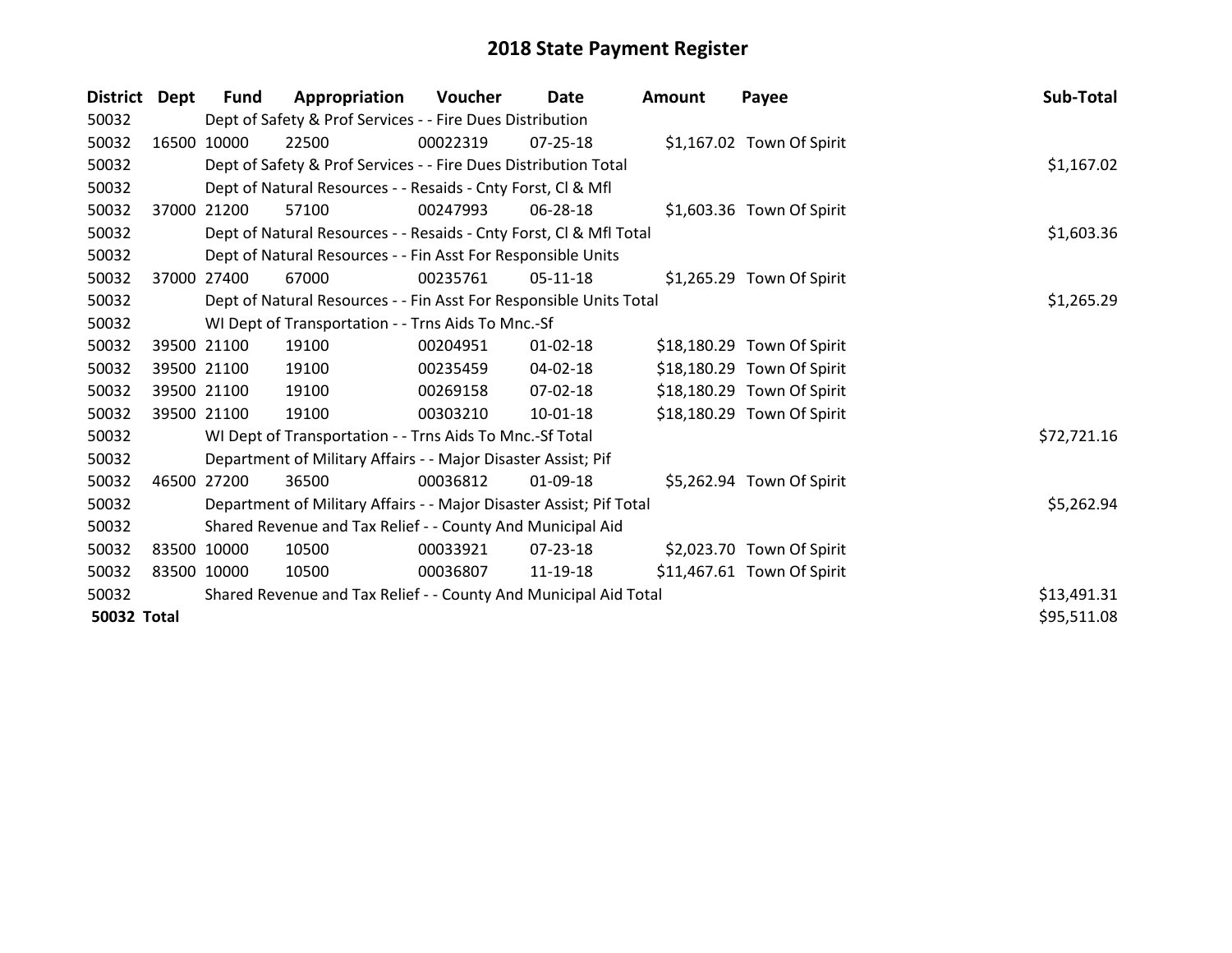| District Dept |             | <b>Fund</b> | Appropriation                                                          | Voucher  | <b>Date</b>    | <b>Amount</b> | Payee                         | Sub-Total    |
|---------------|-------------|-------------|------------------------------------------------------------------------|----------|----------------|---------------|-------------------------------|--------------|
| 50034         |             |             | Dept of Safety & Prof Services - - Fire Dues Distribution              |          |                |               |                               |              |
| 50034         | 16500 10000 |             | 22500                                                                  | 00022320 | $07 - 25 - 18$ |               | \$5,785.64 Town Of Worcester  |              |
| 50034         |             |             | Dept of Safety & Prof Services - - Fire Dues Distribution Total        |          |                |               |                               | \$5,785.64   |
| 50034         |             |             | Dept of Natural Resources - - Resaids - Cnty Forst, Cl & Mfl           |          |                |               |                               |              |
| 50034         |             | 37000 21200 | 57100                                                                  | 00247994 | 06-28-18       |               | \$3,697.47 Town Of Worcester  |              |
| 50034         |             |             | Dept of Natural Resources - - Resaids - Cnty Forst, CI & Mfl Total     |          |                |               |                               | \$3,697.47   |
| 50034         |             |             | Dept of Natural Resources - - Resaids - Pymt In Lieu Tax Fed           |          |                |               |                               |              |
| 50034         |             | 37000 21200 | 58400                                                                  | 00270507 | $10 - 01 - 18$ |               | \$46,123.16 Town Of Worcester |              |
| 50034         |             |             | Dept of Natural Resources - - Resaids - Pymt In Lieu Tax Fed Total     |          |                |               |                               | \$46,123.16  |
| 50034         |             |             | Dept of Natural Resources - - Fin Asst For Responsible Units           |          |                |               |                               |              |
| 50034         |             | 37000 27400 | 67000                                                                  | 00235569 | $05-11-18$     |               | \$5,973.02 Town Of Worcester  |              |
| 50034         |             |             | Dept of Natural Resources - - Fin Asst For Responsible Units Total     |          |                |               |                               | \$5,973.02   |
| 50034         |             |             | WI Dept of Transportation - - Trns Aids To Mnc.-Sf                     |          |                |               |                               |              |
| 50034         |             | 39500 21100 | 19100                                                                  | 00204952 | $01 - 02 - 18$ |               | \$69,167.52 Town Of Worcester |              |
| 50034         |             | 39500 21100 | 19100                                                                  | 00235460 | 04-02-18       |               | \$69,167.52 Town Of Worcester |              |
| 50034         |             | 39500 21100 | 19100                                                                  | 00269159 | 07-02-18       |               | \$69,167.52 Town Of Worcester |              |
| 50034         |             | 39500 21100 | 19100                                                                  | 00303211 | $10 - 01 - 18$ |               | \$69,167.53 Town Of Worcester |              |
| 50034         |             |             | WI Dept of Transportation - - Trns Aids To Mnc.-Sf Total               |          |                |               |                               | \$276,670.09 |
| 50034         |             |             | Commissioners of Public Lands - - Trust Lands And Investments --       |          |                |               |                               |              |
| 50034         |             | 50700 10000 | 12800                                                                  | 00001628 | $01 - 04 - 18$ |               | \$333.60 Town Of Worcester    |              |
| 50034         |             | 50700 10000 | 12800                                                                  | 00002240 | 12-20-18       |               | \$333.60 Town Of Worcester    |              |
| 50034         |             |             | Commissioners of Public Lands - - Trust Lands And Investments -- Total |          |                |               |                               | \$667.20     |
| 50034         |             |             | Shared Revenue and Tax Relief - - County And Municipal Aid             |          |                |               |                               |              |
| 50034         |             | 83500 10000 | 10500                                                                  | 00033922 | 07-23-18       |               | \$5,604.88 Town Of Worcester  |              |
| 50034         |             | 83500 10000 | 10500                                                                  | 00036808 | 11-19-18       |               | \$31,760.98 Town Of Worcester |              |
| 50034         |             |             | Shared Revenue and Tax Relief - - County And Municipal Aid Total       |          |                |               |                               | \$37,365.86  |
| 50034         |             |             | Shared Revenue and Tax Relief - - Exempt Computer Aid                  |          |                |               |                               |              |
| 50034         |             | 83500 10000 | 10900                                                                  | 00031134 | $07 - 23 - 18$ |               | \$36.53 Town Of Worcester     |              |
| 50034         |             |             | Shared Revenue and Tax Relief - - Exempt Computer Aid Total            |          |                |               |                               | \$36.53      |
| 50034         |             |             | Shared Revenue and Tax Relief - - Utility Aid                          |          |                |               |                               |              |
| 50034         | 83500 10000 |             | 11000                                                                  | 00033922 | 07-23-18       |               | \$128.82 Town Of Worcester    |              |
| 50034         | 83500 10000 |             | 11000                                                                  | 00036808 | 11-19-18       |               | \$8,101.91 Town Of Worcester  |              |
| 50034         |             |             | Shared Revenue and Tax Relief - - Utility Aid Total                    |          |                |               |                               | \$8,230.73   |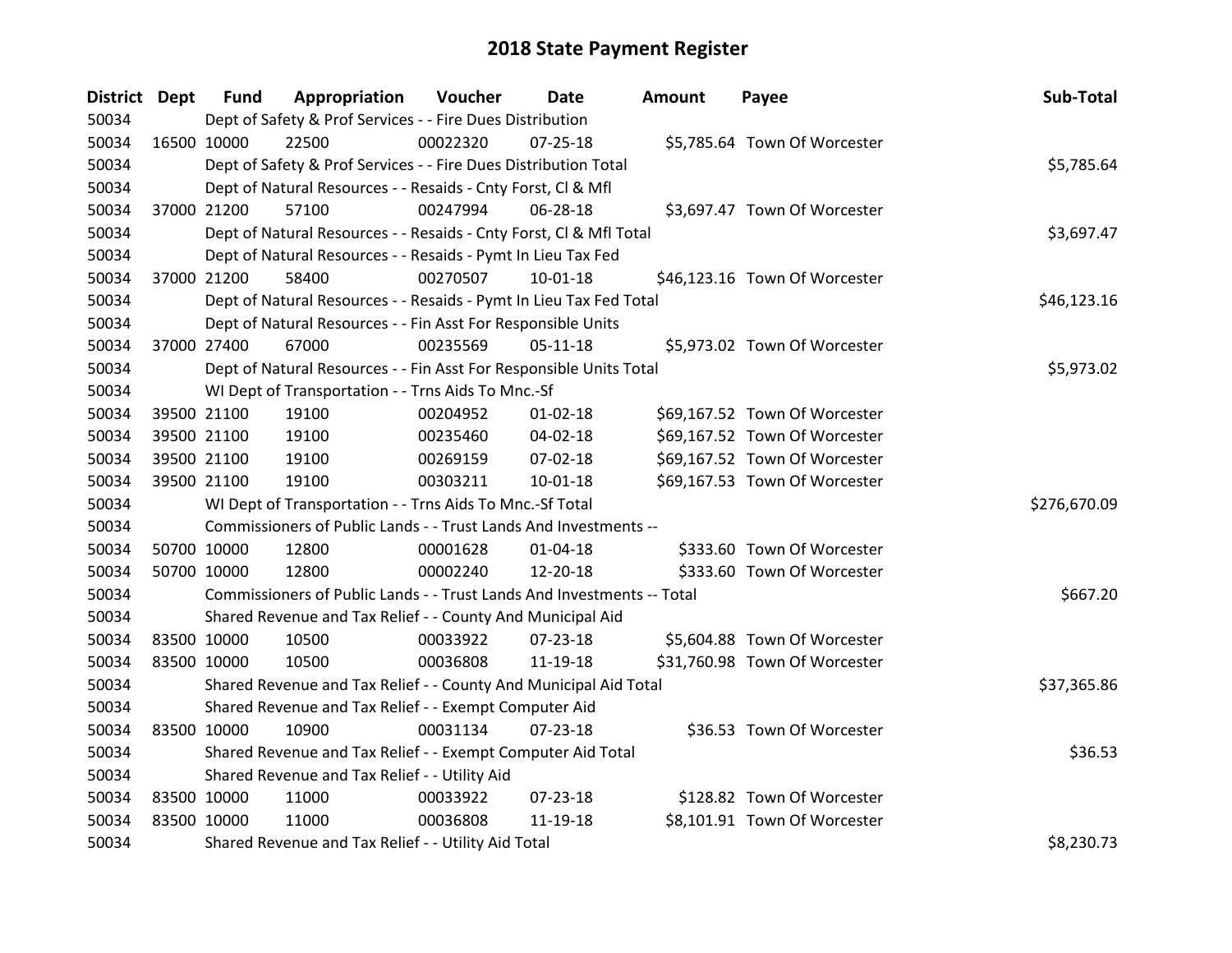|             | District Dept Fund Appropriation | Voucher | <b>Date</b> | Amount | Payee | Sub-Total    |
|-------------|----------------------------------|---------|-------------|--------|-------|--------------|
| 50034 Total |                                  |         |             |        |       | \$384,549.70 |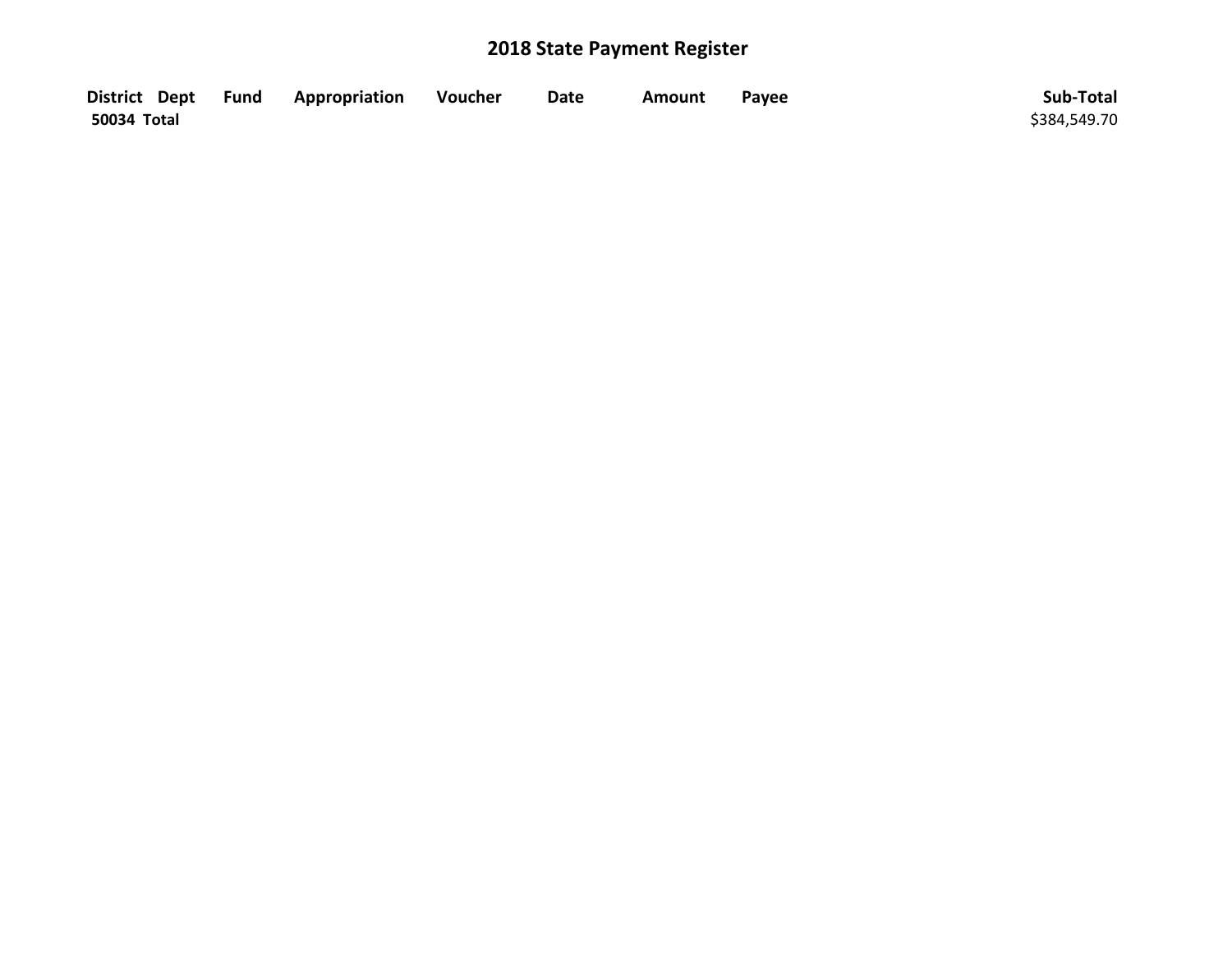| District           | Dept  | Fund        | Appropriation                                                      | Voucher  | Date           | <b>Amount</b> | Payee                          | Sub-Total   |
|--------------------|-------|-------------|--------------------------------------------------------------------|----------|----------------|---------------|--------------------------------|-------------|
| 50111              |       |             | Dept of Safety & Prof Services - - Fire Dues Distribution          |          |                |               |                                |             |
| 50111              | 16500 | 10000       | 22500                                                              | 00022321 | 07-24-18       |               | \$238.16 Village Of Catawba    |             |
| 50111              |       |             | Dept of Safety & Prof Services - - Fire Dues Distribution Total    |          |                |               |                                | \$238.16    |
| 50111              |       |             | Dept of Natural Resources - - Resaids - Cnty Forst, CI & Mfl       |          |                |               |                                |             |
| 50111              | 37000 | 21200       | 57100                                                              | 00247995 | 06-28-18       |               | \$25.30 Village Of Catawba     |             |
| 50111              |       |             | Dept of Natural Resources - - Resaids - Cnty Forst, Cl & Mfl Total |          |                |               |                                | \$25.30     |
| 50111              |       |             | Dept of Natural Resources - - Fin Asst For Responsible Units       |          |                |               |                                |             |
| 50111              | 37000 | 27400       | 67000                                                              | 00235894 | 05-11-18       |               | \$1,229.59 Village Of Catawba  |             |
| 50111              |       |             | Dept of Natural Resources - - Fin Asst For Responsible Units Total |          |                |               |                                | \$1,229.59  |
| 50111              |       |             | WI Dept of Transportation - - Trns Aids To Mnc.-Sf                 |          |                |               |                                |             |
| 50111              |       | 39500 21100 | 19100                                                              | 00204953 | $01 - 02 - 18$ |               | \$5,010.92 Village Of Catawba  |             |
| 50111              |       | 39500 21100 | 19100                                                              | 00235461 | 04-02-18       |               | \$5,010.92 Village Of Catawba  |             |
| 50111              |       | 39500 21100 | 19100                                                              | 00269160 | 07-02-18       |               | \$5,010.92 Village Of Catawba  |             |
| 50111              |       | 39500 21100 | 19100                                                              | 00303212 | 10-01-18       |               | \$5,010.95 Village Of Catawba  |             |
| 50111              |       |             | WI Dept of Transportation - - Trns Aids To Mnc.-Sf Total           |          |                |               |                                | \$20,043.71 |
| 50111              |       |             | Shared Revenue and Tax Relief - - County And Municipal Aid         |          |                |               |                                |             |
| 50111              |       | 83500 10000 | 10500                                                              | 00033923 | 07-23-18       |               | \$5,641.83 Village Of Catawba  |             |
| 50111              |       | 83500 10000 | 10500                                                              | 00036809 | 11-19-18       |               | \$31,970.38 Village Of Catawba |             |
| 50111              |       |             | Shared Revenue and Tax Relief - - County And Municipal Aid Total   |          |                |               |                                | \$37,612.21 |
| <b>50111 Total</b> |       |             |                                                                    |          |                |               |                                | \$59,148.97 |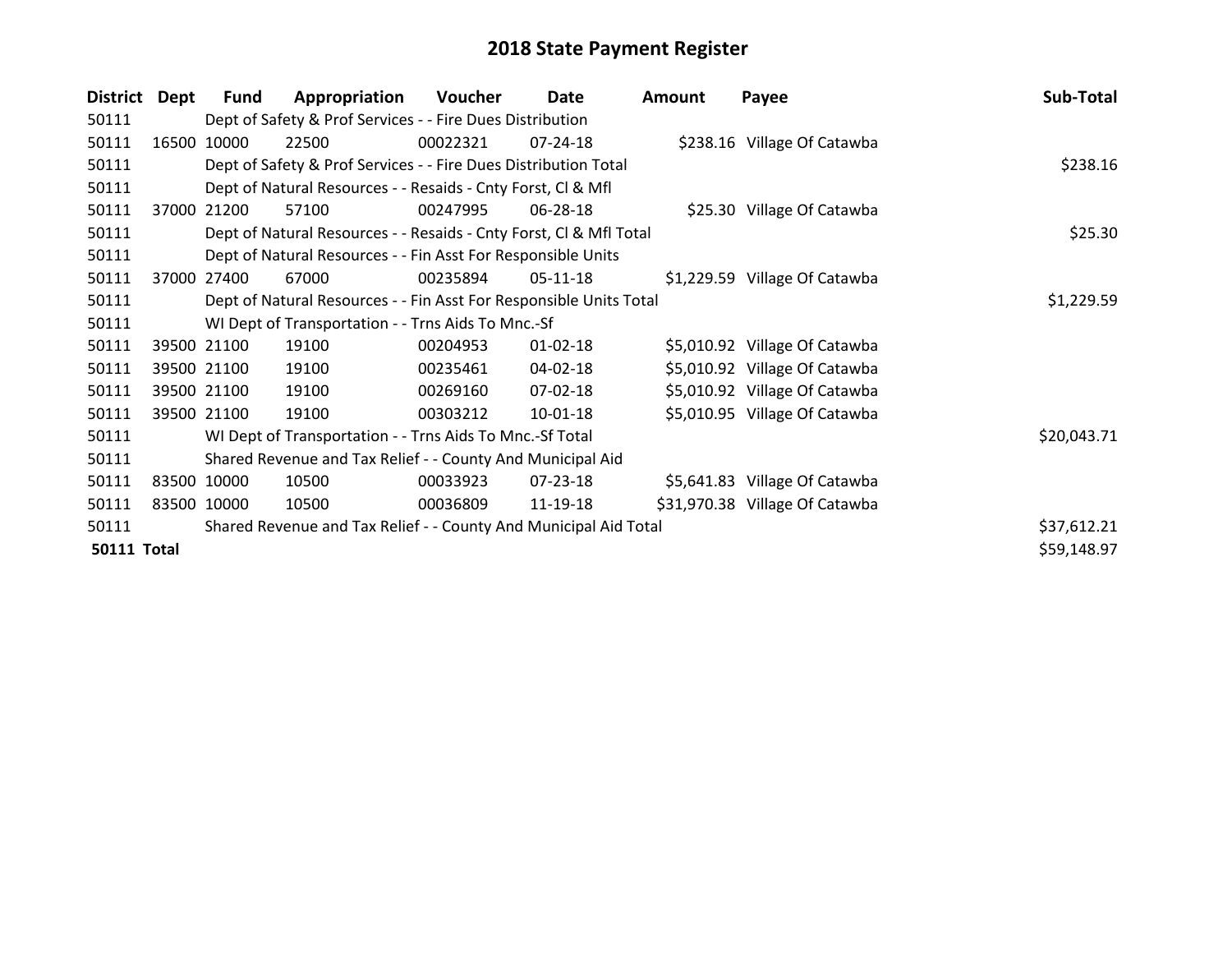| <b>District</b>    | Dept  | <b>Fund</b> | Appropriation                                                    | Voucher  | Date           | <b>Amount</b> | Payee                         | Sub-Total   |
|--------------------|-------|-------------|------------------------------------------------------------------|----------|----------------|---------------|-------------------------------|-------------|
| 50141              |       |             | Dept of Safety & Prof Services - - Fire Dues Distribution        |          |                |               |                               |             |
| 50141              | 16500 | 10000       | 22500                                                            | 00022322 | $07 - 24 - 18$ |               | \$259.92 Village Of Kennan    |             |
| 50141              |       |             | Dept of Safety & Prof Services - - Fire Dues Distribution Total  |          |                |               |                               | \$259.92    |
| 50141              |       |             | WI Dept of Transportation - - Trns Aids To Mnc.-Sf               |          |                |               |                               |             |
| 50141              |       | 39500 21100 | 19100                                                            | 00204954 | $01 - 02 - 18$ |               | \$2,711.51 Village Of Kennan  |             |
| 50141              |       | 39500 21100 | 19100                                                            | 00235462 | 04-02-18       |               | \$2,711.51 Village Of Kennan  |             |
| 50141              |       | 39500 21100 | 19100                                                            | 00269161 | 07-02-18       |               | \$2,711.51 Village Of Kennan  |             |
| 50141              |       | 39500 21100 | 19100                                                            | 00303213 | 10-01-18       |               | \$2,711.53 Village Of Kennan  |             |
| 50141              |       |             | WI Dept of Transportation - - Trns Aids To Mnc.-Sf Total         |          |                |               |                               | \$10,846.06 |
| 50141              |       |             | Shared Revenue and Tax Relief - - County And Municipal Aid       |          |                |               |                               |             |
| 50141              |       | 83500 10000 | 10500                                                            | 00033924 | $07 - 23 - 18$ |               | \$5,884.58 Village Of Kennan  |             |
| 50141              |       | 83500 10000 | 10500                                                            | 00036810 | 11-19-18       |               | \$33,345.92 Village Of Kennan |             |
| 50141              |       |             | Shared Revenue and Tax Relief - - County And Municipal Aid Total |          |                |               |                               | \$39,230.50 |
| 50141              |       |             | Shared Revenue and Tax Relief - - Exempt Computer Aid            |          |                |               |                               |             |
| 50141              | 83500 | 10000       | 10900                                                            | 00031135 | 07-23-18       |               | \$1.01 Village Of Kennan      |             |
| 50141              |       |             | Shared Revenue and Tax Relief - - Exempt Computer Aid Total      |          |                |               |                               | \$1.01      |
| <b>50141 Total</b> |       |             |                                                                  |          |                |               |                               | \$50,337.49 |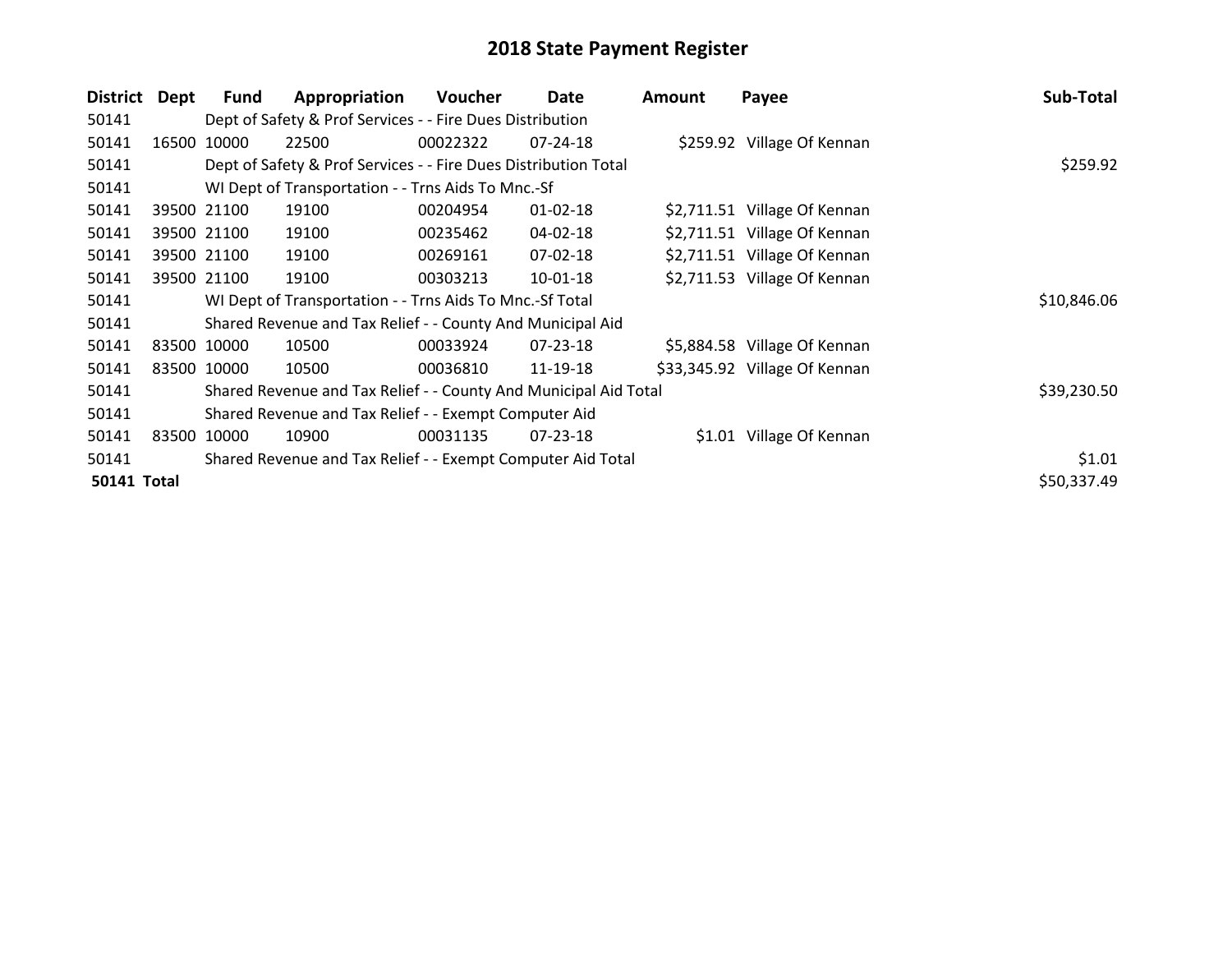| District Dept |             | <b>Fund</b> | Appropriation                                                             | Voucher  | Date           | Amount | Payee                          | Sub-Total   |
|---------------|-------------|-------------|---------------------------------------------------------------------------|----------|----------------|--------|--------------------------------|-------------|
| 50171         |             |             | Dept of Safety & Prof Services - - Fire Dues Distribution                 |          |                |        |                                |             |
| 50171         | 16500 10000 |             | 22500                                                                     | 00022323 | 07-25-18       |        | \$1,303.96 Village Of Prentice |             |
| 50171         |             |             | Dept of Safety & Prof Services - - Fire Dues Distribution Total           |          |                |        |                                | \$1,303.96  |
| 50171         |             |             | Environmental Improvement Prog - - Clean Water Fund Program Finan         |          |                |        |                                |             |
| 50171         |             | 32000 57300 | 16300                                                                     | 00000142 | $02 - 22 - 18$ |        | \$3,684.58 Village Of Prentice |             |
| 50171         |             |             | Environmental Improvement Prog - - Clean Water Fund Program Finan Total   |          |                |        |                                | \$3,684.58  |
| 50171         |             |             | Dept of Natural Resources - - Gen Program Ops-State Funds-Fr              |          |                |        |                                |             |
| 50171         | 37000 21200 |             | 16600                                                                     | 00208147 | $01 - 22 - 18$ |        | \$182.06 Village Of Prentice   |             |
| 50171         |             |             | Dept of Natural Resources - - Gen Program Ops-State Funds-Fr Total        |          |                |        |                                | \$182.06    |
| 50171         |             |             | Dept of Natural Resources - - General Program Operations --               |          |                |        |                                |             |
| 50171         | 37000 21200 |             | 25400                                                                     | 00228133 | $04 - 17 - 18$ |        | \$191.05 Village Of Prentice   |             |
| 50171         | 37000 21200 |             | 25400                                                                     | 00255581 | 07-30-18       |        | \$175.40 Village Of Prentice   |             |
| 50171         | 37000 21200 |             | 25400                                                                     | 00274697 | 10-22-18       |        | \$175.40 Village Of Prentice   |             |
| 50171         |             |             | Dept of Natural Resources - - General Program Operations -- Total         |          | \$541.85       |        |                                |             |
| 50171         |             |             | Dept of Natural Resources - - Gpo--State Funds                            |          |                |        |                                |             |
| 50171         |             | 37000 21200 | 36100                                                                     | 00208147 | $01 - 22 - 18$ |        | \$45.50 Village Of Prentice    |             |
| 50171         |             | 37000 21200 | 36100                                                                     | 00228133 | $04 - 17 - 18$ |        | \$47.76 Village Of Prentice    |             |
| 50171         |             | 37000 21200 | 36100                                                                     | 00255581 | 07-30-18       |        | \$43.85 Village Of Prentice    |             |
| 50171         | 37000 21200 |             | 36100                                                                     | 00274697 | $10-22-18$     |        | \$43.85 Village Of Prentice    |             |
| 50171         |             |             | Dept of Natural Resources - - Gpo--State Funds Total                      |          |                |        |                                | \$180.96    |
| 50171         |             |             | Dept of Natural Resources - - Resaids - Cnty Forst, Cl & Mfl              |          |                |        |                                |             |
| 50171         | 37000 21200 |             | 57100                                                                     | 00247996 | 06-28-18       |        | \$13.20 Village Of Prentice    |             |
| 50171         |             |             | Dept of Natural Resources - - Resaids - Cnty Forst, CI & Mfl Total        |          |                |        |                                | \$13.20     |
| 50171         |             |             | Dept of Natural Resources - - Fin Asst For Responsible Units              |          |                |        |                                |             |
| 50171         | 37000 27400 |             | 67000                                                                     | 00235416 | $05 - 11 - 18$ |        | \$1,290.14 Village Of Prentice |             |
| 50171         |             |             | Dept of Natural Resources - - Fin Asst For Responsible Units Total        |          |                |        |                                | \$1,290.14  |
| 50171         |             |             | WI Dept of Transportation - - Trns Aids To Mnc.-Sf                        |          |                |        |                                |             |
| 50171         | 39500 21100 |             | 19100                                                                     | 00204955 | $01 - 02 - 18$ |        | \$9,767.05 Village Of Prentice |             |
| 50171         |             | 39500 21100 | 19100                                                                     | 00235463 | 04-02-18       |        | \$9,767.05 Village Of Prentice |             |
| 50171         | 39500 21100 |             | 19100                                                                     | 00269162 | 07-02-18       |        | \$9,767.05 Village Of Prentice |             |
| 50171         | 39500 21100 |             | 19100                                                                     | 00303214 | 10-01-18       |        | \$9,767.06 Village Of Prentice |             |
| 50171         |             |             | WI Dept of Transportation - - Trns Aids To Mnc.-Sf Total                  |          |                |        |                                | \$39,068.21 |
| 50171         |             |             | Department of Health Services - - Prepaid Medical Transport Reimbursement |          |                |        |                                |             |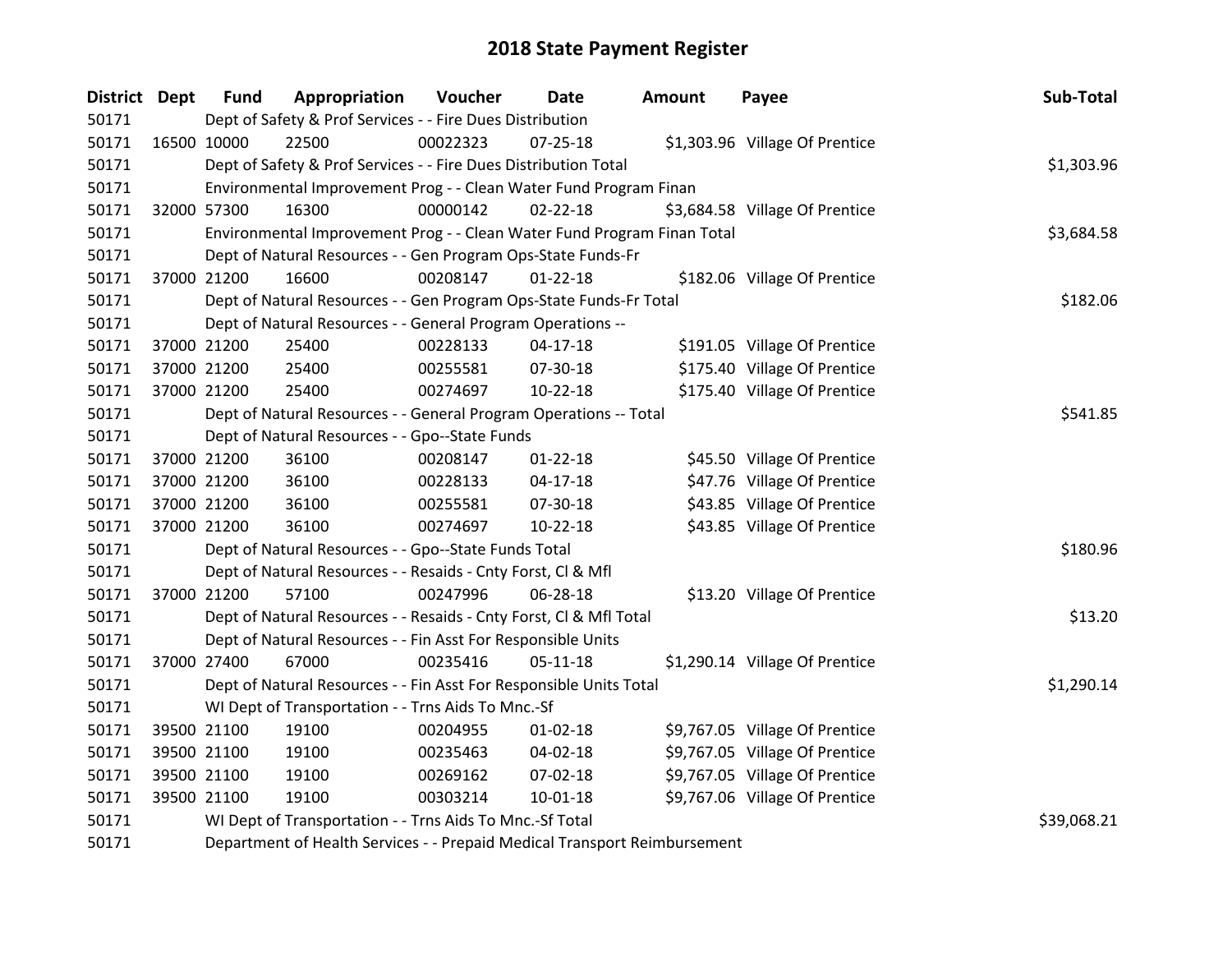| District Dept      |             | <b>Fund</b>                                                           | Appropriation                                                                   | Voucher   | <b>Date</b>    | <b>Amount</b> | Payee                            | Sub-Total    |
|--------------------|-------------|-----------------------------------------------------------------------|---------------------------------------------------------------------------------|-----------|----------------|---------------|----------------------------------|--------------|
| 50171              | 43500 10000 |                                                                       | 16300                                                                           | AMBULANCE | 11-08-18       |               | \$3,740.36 Village Of Prentice   |              |
| 50171              |             |                                                                       | Department of Health Services - - Prepaid Medical Transport Reimbursement Total |           |                |               |                                  | \$3,740.36   |
| 50171              |             |                                                                       | Department of Military Affairs - - Major Disaster Assist; Pif                   |           |                |               |                                  |              |
| 50171              | 46500 27200 |                                                                       | 36500                                                                           | 00053458  | 12-26-18       |               | \$1,455.74 Village Of Prentice   |              |
| 50171              |             |                                                                       | Department of Military Affairs - - Major Disaster Assist; Pif Total             |           |                |               |                                  | \$1,455.74   |
| 50171              |             |                                                                       | Department of Administration - - Federal Aid, Local Assistance                  |           |                |               |                                  |              |
| 50171              | 50500 10000 |                                                                       | 74300                                                                           | 00087086  | 08-30-18       |               | \$97,804.12 Village Of Prentice  |              |
| 50171              | 50500 10000 |                                                                       | 74300                                                                           | 00092356  | 11-26-18       |               | \$333,434.90 Village Of Prentice |              |
| 50171              |             |                                                                       | Department of Administration - - Federal Aid, Local Assistance Total            |           |                |               |                                  | \$431,239.02 |
| 50171              |             |                                                                       | Department of Revenue - - Payments For Municipal Svcs                           |           |                |               |                                  |              |
| 50171              | 56600 10000 |                                                                       | 50100                                                                           | 00026889  | $01 - 31 - 18$ |               | \$155.66 Village Of Prentice     |              |
| 50171              |             |                                                                       | Department of Revenue - - Payments For Municipal Svcs Total                     |           |                |               |                                  | \$155.66     |
| 50171              |             |                                                                       | Shared Revenue and Tax Relief - - County And Municipal Aid                      |           |                |               |                                  |              |
| 50171              | 83500 10000 |                                                                       | 10500                                                                           | 00033925  | $07 - 23 - 18$ |               | \$29,341.42 Village Of Prentice  |              |
| 50171              |             | 83500 10000                                                           | 10500                                                                           | 00036811  | 11-19-18       |               | \$162,527.66 Village Of Prentice |              |
| 50171              |             |                                                                       | Shared Revenue and Tax Relief - - County And Municipal Aid Total                |           |                |               |                                  | \$191,869.08 |
| 50171              |             |                                                                       | Shared Revenue and Tax Relief - - Exempt Computer Aid                           |           |                |               |                                  |              |
| 50171              | 83500 10000 |                                                                       | 10900                                                                           | 00031136  | $07 - 23 - 18$ |               | \$1,738.18 Village Of Prentice   |              |
| 50171              |             |                                                                       | Shared Revenue and Tax Relief - - Exempt Computer Aid Total                     |           |                |               |                                  | \$1,738.18   |
| 50171              |             |                                                                       | Shared Revenue and Tax Relief - - Utility Aid                                   |           |                |               |                                  |              |
| 50171              | 83500 10000 |                                                                       | 11000                                                                           | 00033925  | 07-23-18       |               | \$2.45 Village Of Prentice       |              |
| 50171              |             |                                                                       | Shared Revenue and Tax Relief - - Utility Aid Total                             |           |                |               |                                  | \$2.45       |
| 50171              |             |                                                                       | Shared Revenue and Tax Relief - - School Lvy Tx/First Dollar Cr                 |           |                |               |                                  |              |
| 50171              | 83500 10000 |                                                                       | 30200                                                                           | 00029674  | $07 - 23 - 18$ |               | \$18,460.88 Village Of Prentice  |              |
| 50171              |             | 83500 10000                                                           | 30200                                                                           | 00029822  | $07 - 23 - 18$ |               | \$63,193.66 Village Of Prentice  |              |
| 50171              |             | Shared Revenue and Tax Relief - - School Lvy Tx/First Dollar Cr Total | \$81,654.54                                                                     |           |                |               |                                  |              |
| 50171              |             |                                                                       | Shared Revenue and Tax Relief - - Lottery & Gaming Credit                       |           |                |               |                                  |              |
| 50171              | 83500 52100 |                                                                       | 36300                                                                           | 00027189  | 03-26-18       |               | \$18,865.98 Village Of Prentice  |              |
| 50171              |             |                                                                       | Shared Revenue and Tax Relief - - Lottery & Gaming Credit Total                 |           |                |               |                                  | \$18,865.98  |
| <b>50171 Total</b> |             |                                                                       |                                                                                 |           |                |               |                                  | \$776,985.97 |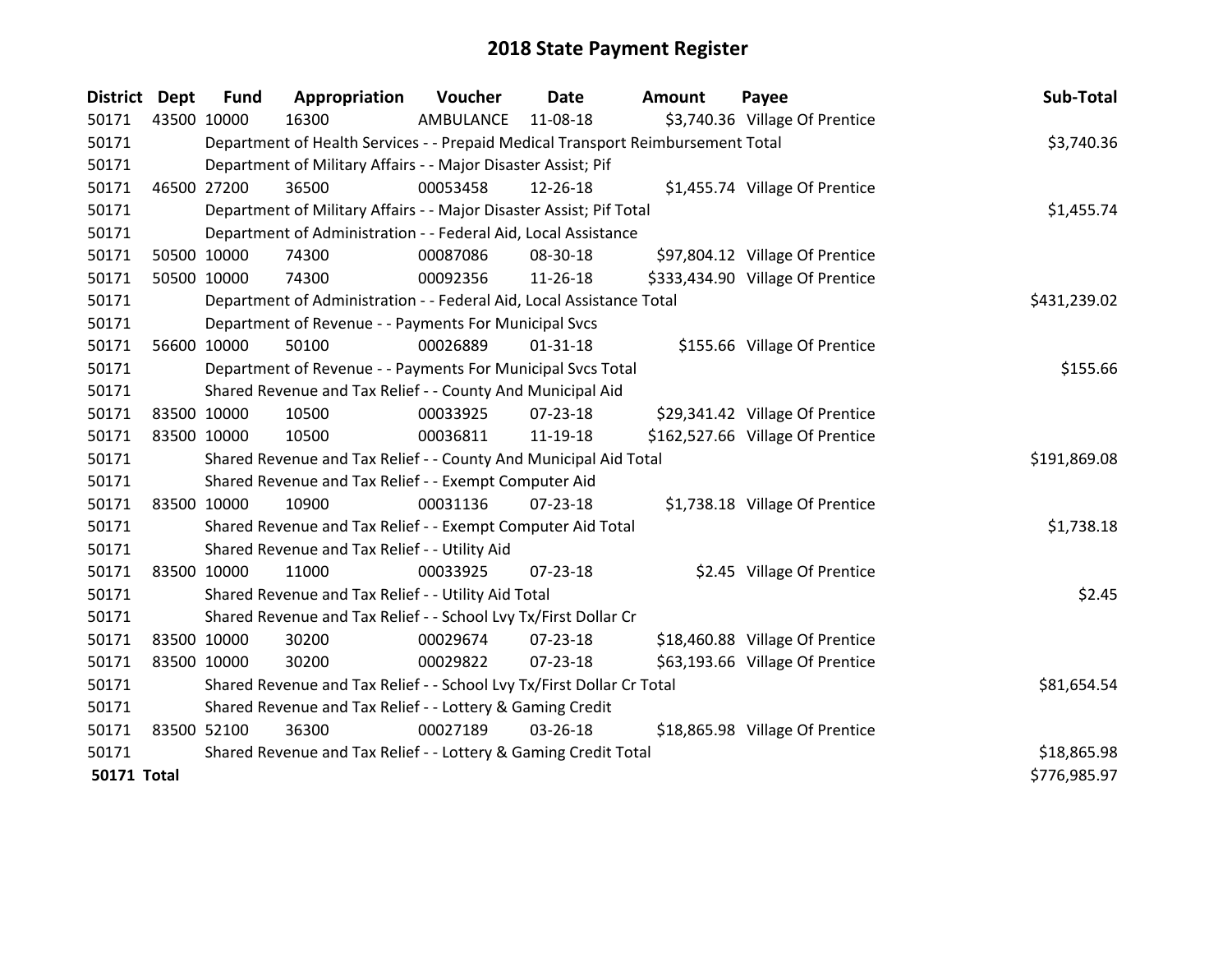| <b>District Dept</b> |             | <b>Fund</b>                                                       | Appropriation                                                      | Voucher  | Date           | Amount | Payee                         | Sub-Total  |
|----------------------|-------------|-------------------------------------------------------------------|--------------------------------------------------------------------|----------|----------------|--------|-------------------------------|------------|
| 50271                |             |                                                                   | Dept of Safety & Prof Services - - Fire Dues Distribution          |          |                |        |                               |            |
| 50271                | 16500 10000 |                                                                   | 22500                                                              | 00022324 | 07-25-18       |        | \$5,128.16 City Of Park Falls |            |
| 50271                |             |                                                                   | Dept of Safety & Prof Services - - Fire Dues Distribution Total    |          |                |        |                               | \$5,128.16 |
| 50271                |             |                                                                   | Dept of Natural Resources - - Gen Program Ops-State Funds          |          |                |        |                               |            |
| 50271                |             | 37000 21200                                                       | 16100                                                              | 00230927 | 04-25-18       |        | \$115.33 City Of Park Falls   |            |
| 50271                |             | 37000 21200                                                       | 16100                                                              | 00255373 | 07-25-18       |        | \$128.03 City Of Park Falls   |            |
| 50271                |             | 37000 21200                                                       | 16100                                                              | 00274964 | $10 - 31 - 18$ |        | \$115.33 City Of Park Falls   |            |
| 50271                |             |                                                                   | Dept of Natural Resources - - Gen Program Ops-State Funds Total    |          |                |        |                               | \$358.69   |
| 50271                |             |                                                                   | Dept of Natural Resources - - Gen Program Ops-State Funds-Fr       |          |                |        |                               |            |
| 50271                |             | 37000 21200                                                       | 16600                                                              | 00207092 | $01 - 11 - 18$ |        | \$137.78 City Of Park Falls   |            |
| 50271                |             |                                                                   | Dept of Natural Resources - - Gen Program Ops-State Funds-Fr Total | \$137.78 |                |        |                               |            |
| 50271                |             |                                                                   | Dept of Natural Resources - - General Program Operations --        |          |                |        |                               |            |
| 50271                |             | 37000 21200                                                       | 25400                                                              | 00231021 | 04-25-18       |        | \$149.33 City Of Park Falls   |            |
| 50271                |             | 37000 21200                                                       | 25400                                                              | 00255594 | $07-27-18$     |        | \$139.27 City Of Park Falls   |            |
| 50271                |             | 37000 21200                                                       | 25400                                                              | 00274316 | 10-18-18       |        | \$150.71 City Of Park Falls   |            |
| 50271                |             | Dept of Natural Resources - - General Program Operations -- Total | \$439.31                                                           |          |                |        |                               |            |
| 50271                |             |                                                                   | Dept of Natural Resources - - Gpo--State Funds                     |          |                |        |                               |            |
| 50271                |             | 37000 21200                                                       | 36100                                                              | 00204715 | $01 - 04 - 18$ |        | \$300.00 City Of Park Falls   |            |
| 50271                |             |                                                                   | Dept of Natural Resources - - Gpo--State Funds Total               |          |                |        |                               | \$300.00   |
| 50271                |             |                                                                   | Dept of Natural Resources - - Gpo-State Funds                      |          |                |        |                               |            |
| 50271                |             | 37000 21200                                                       | 45900                                                              | 00209829 | $01 - 24 - 18$ |        | \$126.88 City Of Park Falls   |            |
| 50271                |             |                                                                   | Dept of Natural Resources - - Gpo-State Funds Total                |          |                |        |                               | \$126.88   |
| 50271                |             |                                                                   | Dept of Natural Resources - - Resaids - Cnty Forst, CI & Mfl       |          |                |        |                               |            |
| 50271                |             | 37000 21200                                                       | 57100                                                              | 00247997 | 06-28-18       |        | \$4.40 City Of Park Falls     |            |
| 50271                |             |                                                                   | Dept of Natural Resources - - Resaids - Cnty Forst, Cl & Mfl Total |          |                |        |                               | \$4.40     |
| 50271                |             |                                                                   | Dept of Natural Resources - - Aids In Lieu Of Taxes - Sum S        |          |                |        |                               |            |
| 50271                |             | 37000 21200                                                       | 57900                                                              | 00229822 | 04-20-18       |        | \$444.12 City Of Park Falls   |            |
| 50271                |             |                                                                   | Dept of Natural Resources - - Aids In Lieu Of Taxes - Sum S Total  |          |                |        |                               | \$444.12   |
| 50271                |             |                                                                   | Dept of Natural Resources - - Resaids - Pymt In Lieu Tax Fed       |          |                |        |                               |            |
| 50271                | 37000 21200 |                                                                   | 58400                                                              | 00270506 | $10 - 01 - 18$ |        | \$16.44 City Of Park Falls    |            |
| 50271                |             |                                                                   | Dept of Natural Resources - - Resaids - Pymt In Lieu Tax Fed Total |          |                |        |                               | \$16.44    |
| 50271                |             |                                                                   | Dept of Natural Resources - - Gpo--State Funds                     |          |                |        |                               |            |
| 50271                |             | 37000 21200                                                       | 86100                                                              | 00207948 | $01 - 18 - 18$ |        | \$396.00 City Of Park Falls   |            |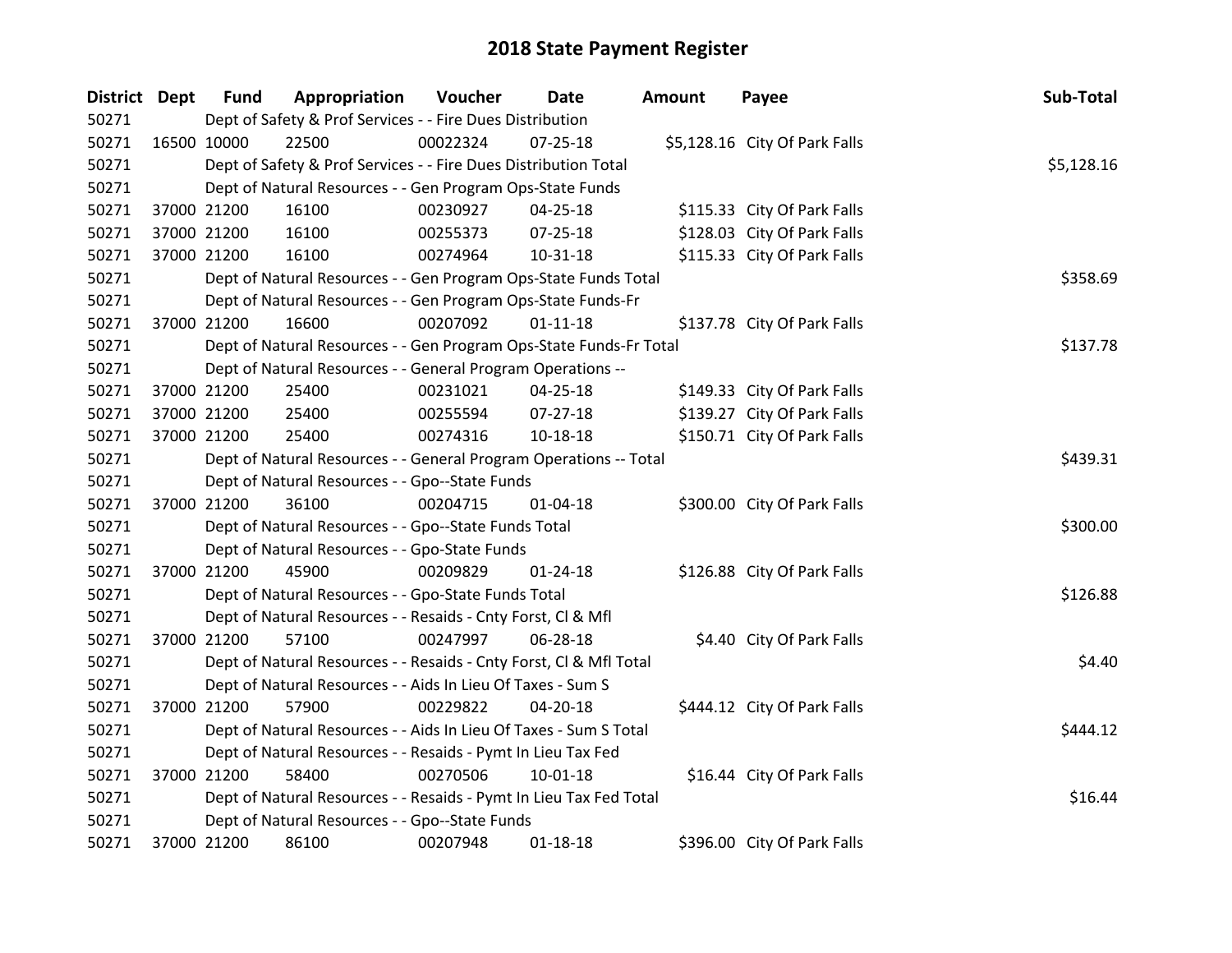| <b>District Dept</b> |             | <b>Fund</b> | Appropriation                                                         | Voucher    | <b>Date</b>    | <b>Amount</b> | Payee                           | Sub-Total    |
|----------------------|-------------|-------------|-----------------------------------------------------------------------|------------|----------------|---------------|---------------------------------|--------------|
| 50271                |             | 37000 21200 | 86100                                                                 | 00230891   | 04-25-18       |               | \$442.20 City Of Park Falls     |              |
| 50271                |             | 37000 21200 | 86100                                                                 | 00253481   | $07 - 18 - 18$ |               | \$435.08 City Of Park Falls     |              |
| 50271                |             | 37000 21200 | 86100                                                                 | 00272668   | $10 - 12 - 18$ |               | \$442.20 City Of Park Falls     |              |
| 50271                |             |             | Dept of Natural Resources - - Gpo--State Funds Total                  |            |                |               |                                 | \$1,715.48   |
| 50271                |             |             | Dept of Natural Resources - - Fin Asst For Responsible Units          |            |                |               |                                 |              |
| 50271                |             | 37000 27400 | 67000                                                                 | 00235766   | $05 - 11 - 18$ |               | \$8,897.03 City Of Park Falls   |              |
| 50271                |             |             | Dept of Natural Resources - - Fin Asst For Responsible Units Total    |            |                |               |                                 | \$8,897.03   |
| 50271                |             |             | WI Dept of Transportation - - Trns Aids To Mnc.-Sf                    |            |                |               |                                 |              |
| 50271                |             | 39500 21100 | 19100                                                                 | 00204956   | $01 - 02 - 18$ |               | \$51,670.56 City Of Park Falls  |              |
| 50271                |             | 39500 21100 | 19100                                                                 | 00235464   | 04-02-18       |               | \$51,670.56 City Of Park Falls  |              |
| 50271                |             | 39500 21100 | 19100                                                                 | 00269163   | 07-02-18       |               | \$51,670.56 City Of Park Falls  |              |
| 50271                |             | 39500 21100 | 19100                                                                 | 00303215   | $10 - 01 - 18$ |               | \$51,670.59 City Of Park Falls  |              |
| 50271                |             |             | WI Dept of Transportation - - Trns Aids To Mnc.-Sf Total              |            | \$206,682.27   |               |                                 |              |
| 50271                |             |             | Department of Justice - - Law Enforcement Train, Local                |            |                |               |                                 |              |
| 50271                |             | 45500 10000 | 23100                                                                 | 00053542   | 10-18-18       |               | \$1,280.00 City Of Park Falls   |              |
| 50271                |             |             | Department of Justice - - Law Enforcement Train, Local Total          | \$1,280.00 |                |               |                                 |              |
| 50271                |             |             | Department of Revenue - - Payments For Municipal Svcs                 |            |                |               |                                 |              |
| 50271                |             | 56600 10000 | 50100                                                                 | 00026890   | $01 - 31 - 18$ |               | \$2,879.30 City Of Park Falls   |              |
| 50271                |             |             | Department of Revenue - - Payments For Municipal Svcs Total           |            |                |               |                                 | \$2,879.30   |
| 50271                |             |             | Shared Revenue and Tax Relief - - Expenditure Restraint Program       |            |                |               |                                 |              |
| 50271                | 83500 10000 |             | 10100                                                                 | 00033926   | 07-23-18       |               | \$68,757.18 City Of Park Falls  |              |
| 50271                |             | 83500 10000 | 10100                                                                 | 00036812   | 11-19-18       |               | \$0.06 City Of Park Falls       |              |
| 50271                |             |             | Shared Revenue and Tax Relief - - Expenditure Restraint Program Total |            |                |               |                                 | \$68,757.24  |
| 50271                |             |             | Shared Revenue and Tax Relief - - County And Municipal Aid            |            |                |               |                                 |              |
| 50271                |             | 83500 10000 | 10500                                                                 | 00033926   | 07-23-18       |               | \$145,879.51 City Of Park Falls |              |
| 50271                |             | 83500 10000 | 10500                                                                 | 00036812   | 11-19-18       |               | \$826,650.55 City Of Park Falls |              |
| 50271                |             |             | Shared Revenue and Tax Relief - - County And Municipal Aid Total      |            |                |               |                                 | \$972,530.06 |
| 50271                |             |             | Shared Revenue and Tax Relief - - Exempt Computer Aid                 |            |                |               |                                 |              |
| 50271                |             | 83500 10000 | 10900                                                                 | 00031137   | 07-23-18       |               | \$5,520.98 City Of Park Falls   |              |
| 50271                |             | 83500 10000 | 10900                                                                 | 00032475   | 07-23-18       |               | \$2,666.54 City Of Park Falls   |              |
| 50271                |             |             | Shared Revenue and Tax Relief - - Exempt Computer Aid Total           |            |                |               |                                 | \$8,187.52   |
| 50271                |             |             | Shared Revenue and Tax Relief - - Utility Aid                         |            |                |               |                                 |              |
| 50271                | 83500 10000 |             | 11000                                                                 | 00033926   | 07-23-18       |               | \$3,746.22 City Of Park Falls   |              |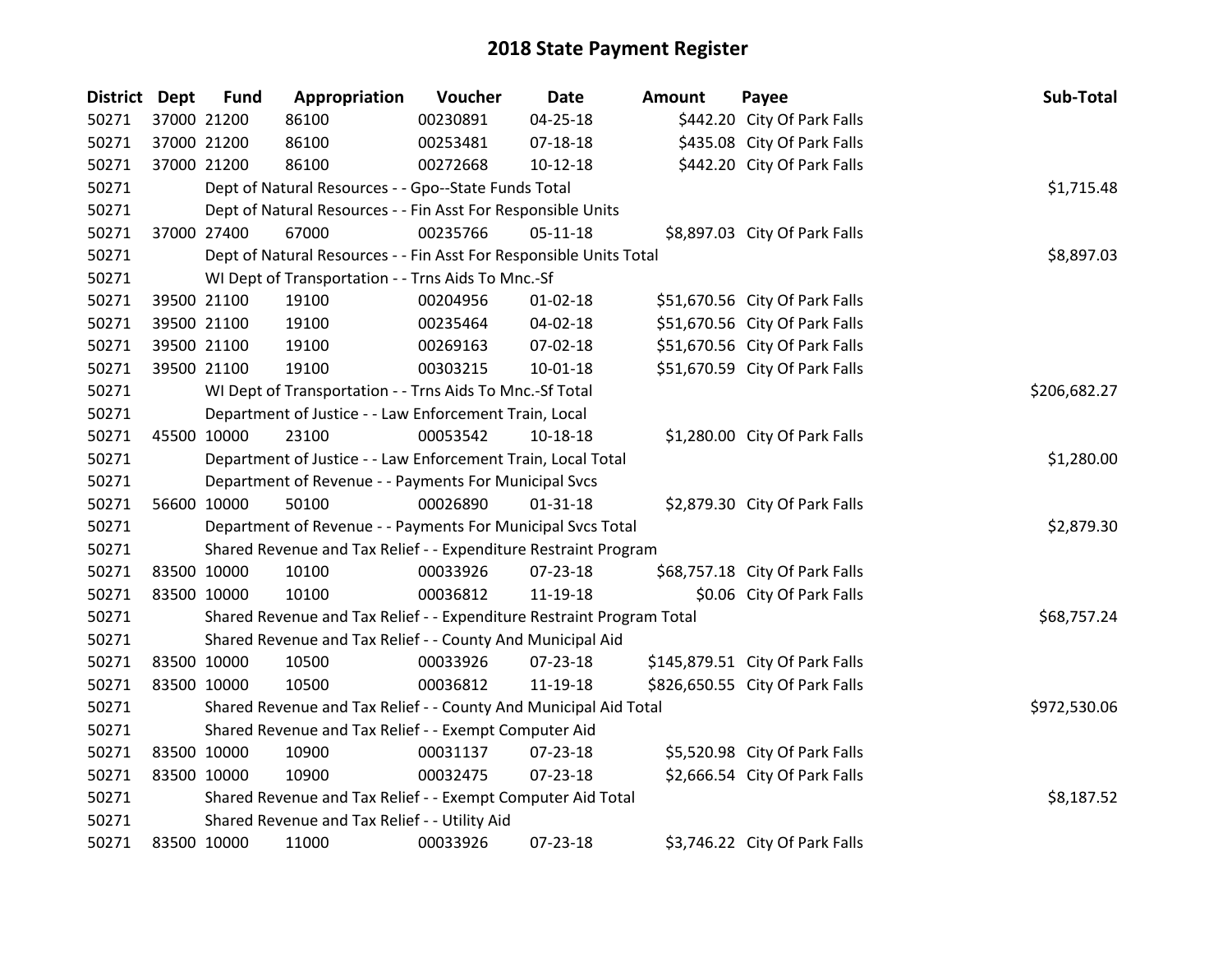| District Dept                                                            |  | Fund        | Appropriation                                             | <b>Voucher</b> | Date           | <b>Amount</b> | Pavee                          | Sub-Total      |
|--------------------------------------------------------------------------|--|-------------|-----------------------------------------------------------|----------------|----------------|---------------|--------------------------------|----------------|
| 50271                                                                    |  | 83500 10000 | 11000                                                     | 00036812       | 11-19-18       |               | \$21,828.48 City Of Park Falls |                |
| 50271                                                                    |  |             | Shared Revenue and Tax Relief - - Utility Aid Total       |                |                |               |                                | \$25,574.70    |
| 50271                                                                    |  |             | Shared Revenue and Tax Relief - - Lottery & Gaming Credit |                |                |               |                                |                |
| 50271                                                                    |  | 83500 52100 | 36300                                                     | 00027562       | $03 - 26 - 18$ |               | \$1,236.57 City Of Park Falls  |                |
| Shared Revenue and Tax Relief - - Lottery & Gaming Credit Total<br>50271 |  |             |                                                           |                |                |               |                                | \$1,236.57     |
| 50271 Total                                                              |  |             |                                                           |                |                |               |                                | \$1,304,695.95 |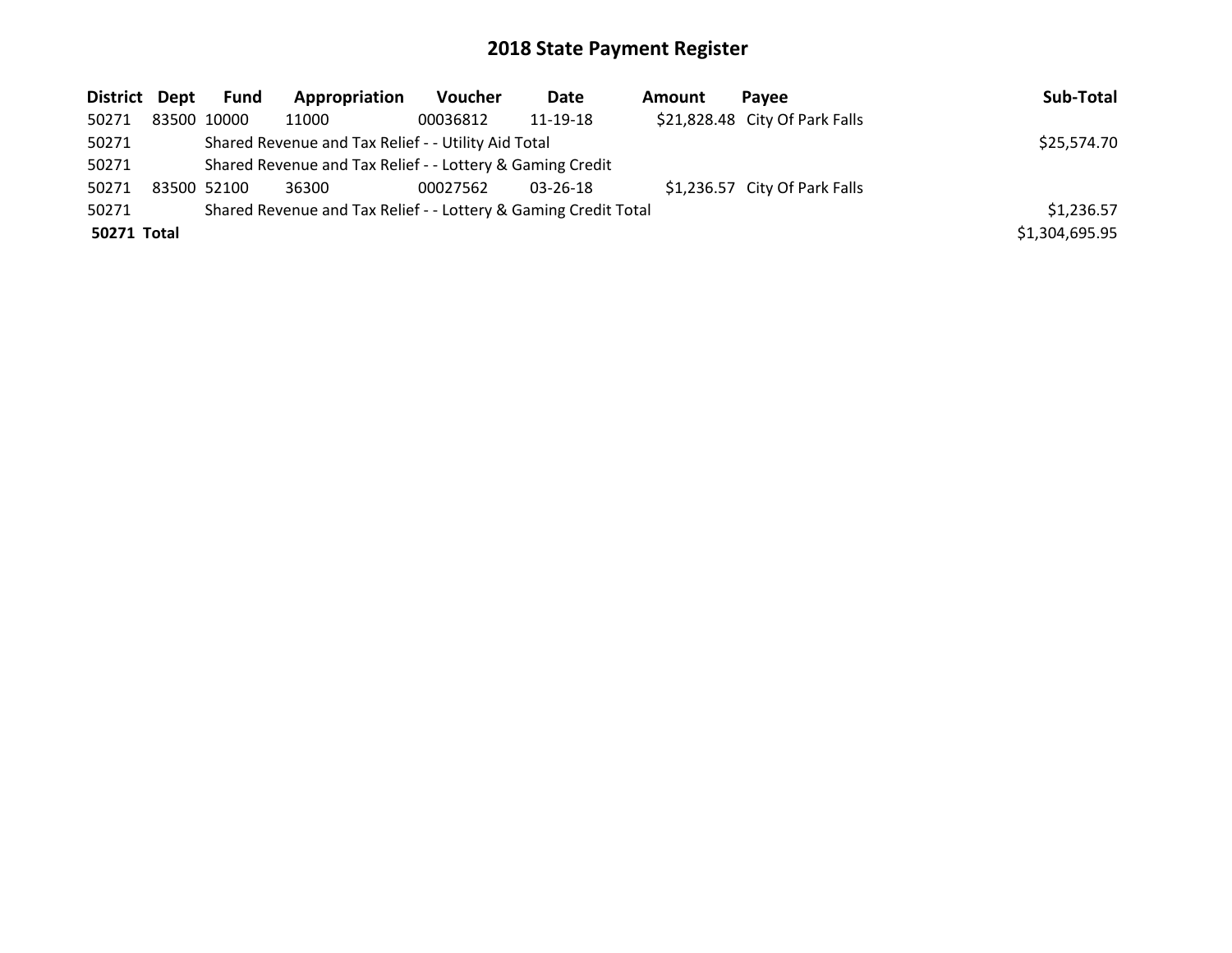| <b>District Dept</b> |             | <b>Fund</b> | Appropriation                                                         | Voucher  | Date           | <b>Amount</b> | Payee                        | Sub-Total    |
|----------------------|-------------|-------------|-----------------------------------------------------------------------|----------|----------------|---------------|------------------------------|--------------|
| 50272                |             |             | Dept of Safety & Prof Services - - Fire Dues Distribution             |          |                |               |                              |              |
| 50272                |             | 16500 10000 | 22500                                                                 | 00022325 | $07 - 24 - 18$ |               | \$3,687.07 City Of Phillips  |              |
| 50272                |             |             | Dept of Safety & Prof Services - - Fire Dues Distribution Total       |          |                |               |                              | \$3,687.07   |
| 50272                |             |             | Dept of Natural Resources - - General Program Operations --           |          |                |               |                              |              |
| 50272                |             | 37000 21200 | 25400                                                                 | 00243137 | 06-14-18       |               | \$547.50 City Of Phillips    |              |
| 50272                |             |             | Dept of Natural Resources - - General Program Operations -- Total     |          |                |               |                              | \$547.50     |
| 50272                |             |             | Dept of Natural Resources - - Resaids - Urban Forestry Grant          |          |                |               |                              |              |
| 50272                |             | 37000 21200 | 58700                                                                 | 00205401 | 01-08-18       |               | \$24,938.00 City Of Phillips |              |
| 50272                |             |             | Dept of Natural Resources - - Resaids - Urban Forestry Grant Total    |          |                |               |                              | \$24,938.00  |
| 50272                |             |             | Dept of Natural Resources - - Fin Asst For Responsible Units          |          |                |               |                              |              |
| 50272                |             | 37000 27400 | 67000                                                                 | 00235134 | $05-11-18$     |               | \$8,876.73 City Of Phillips  |              |
| 50272                |             |             | Dept of Natural Resources - - Fin Asst For Responsible Units Total    |          |                |               |                              | \$8,876.73   |
| 50272                |             |             | WI Dept of Transportation - - Trns Aids To Mnc.-Sf                    |          |                |               |                              |              |
| 50272                |             | 39500 21100 | 19100                                                                 | 00204957 | $01 - 02 - 18$ |               | \$37,174.45 City Of Phillips |              |
| 50272                |             | 39500 21100 | 19100                                                                 | 00235465 | 04-02-18       |               | \$37,174.45 City Of Phillips |              |
| 50272                |             | 39500 21100 | 19100                                                                 | 00269164 | 07-02-18       |               | \$37,174.45 City Of Phillips |              |
| 50272                |             | 39500 21100 | 19100                                                                 | 00303216 | $10 - 01 - 18$ |               | \$37,174.46 City Of Phillips |              |
| 50272                |             |             | WI Dept of Transportation - - Trns Aids To Mnc.-Sf Total              |          |                |               |                              | \$148,697.81 |
| 50272                |             |             | WI Dept of Transportation - - Dept Mgt & Oper St Fd                   |          |                |               |                              |              |
| 50272                |             | 39500 21100 | 46100                                                                 | 00213330 | $01 - 25 - 18$ |               | \$300.00 City Of Phillips    |              |
| 50272                |             |             | WI Dept of Transportation - - Dept Mgt & Oper St Fd Total             |          |                |               |                              | \$300.00     |
| 50272                |             |             | Department of Justice - - Law Enforcement Train, Local                |          |                |               |                              |              |
| 50272                |             | 45500 10000 | 23100                                                                 | 00053547 | 10-18-18       |               | \$640.00 City Of Phillips    |              |
| 50272                |             |             | Department of Justice - - Law Enforcement Train, Local Total          |          |                |               |                              | \$640.00     |
| 50272                |             |             | Department of Administration - - Federal Aid, Local Assistance        |          |                |               |                              |              |
| 50272                |             | 50500 10000 | 74300                                                                 | 00083199 | 07-06-18       |               | \$25,000.00 City Of Phillips |              |
| 50272                |             |             | Department of Administration - - Federal Aid, Local Assistance Total  |          |                |               |                              | \$25,000.00  |
| 50272                |             |             | Shared Revenue and Tax Relief - - Expenditure Restraint Program       |          |                |               |                              |              |
| 50272                |             | 83500 10000 | 10100                                                                 | 00033927 | 07-23-18       |               | \$30,531.50 City Of Phillips |              |
| 50272                |             | 83500 10000 | 10100                                                                 | 00036813 | 11-19-18       |               | \$0.07 City Of Phillips      |              |
| 50272                |             |             | Shared Revenue and Tax Relief - - Expenditure Restraint Program Total |          |                |               |                              | \$30,531.57  |
| 50272                |             |             | Shared Revenue and Tax Relief - - County And Municipal Aid            |          |                |               |                              |              |
| 50272                | 83500 10000 |             | 10500                                                                 | 00033927 | 07-23-18       |               | \$76,091.72 City Of Phillips |              |